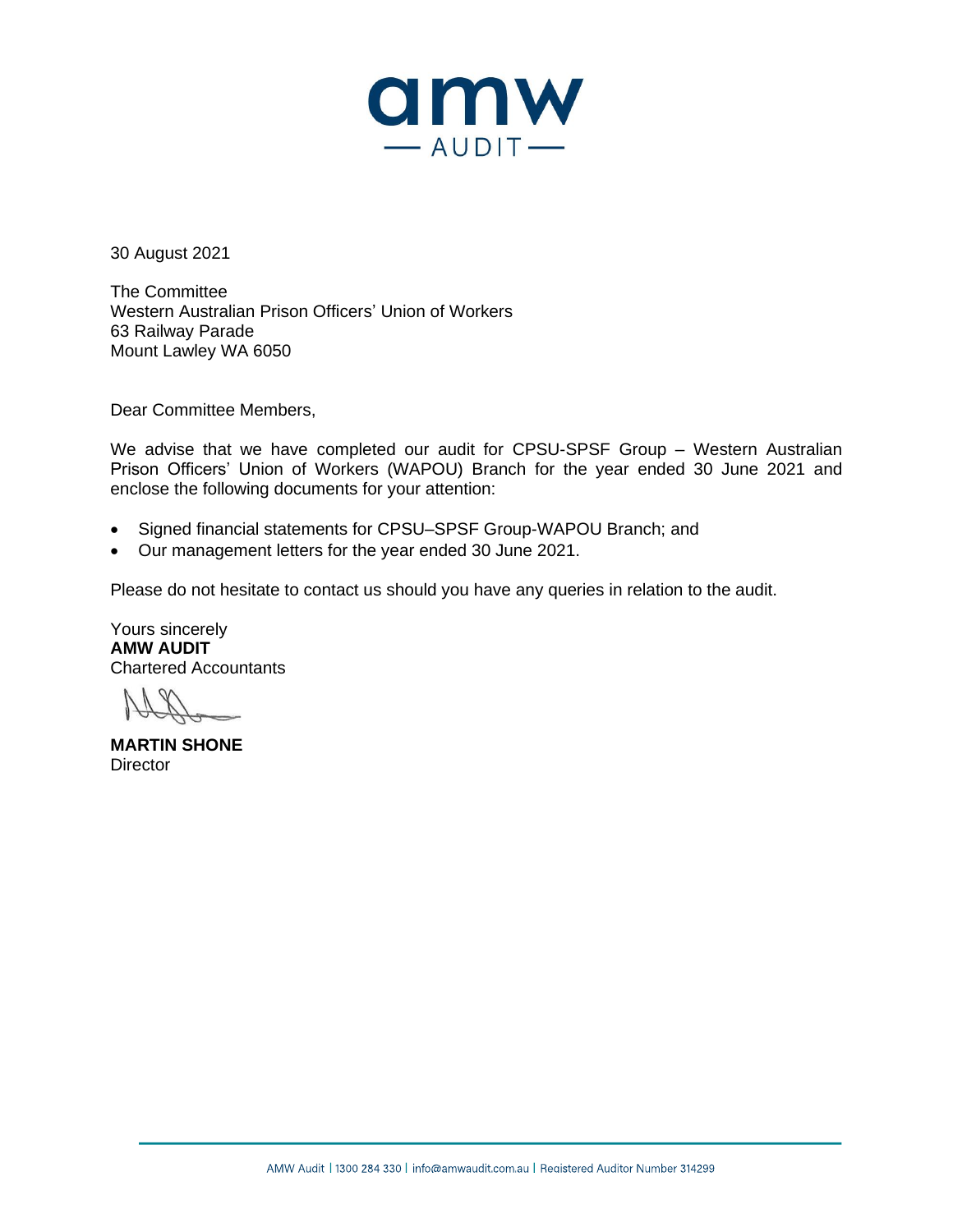## **CPSU – SPSF GROUP - WESTERN AUSTRALIAN PRISON OFFICERS' UNION (WAPOU) BRANCH**

**ABN 98 473 603 480**

# **GENERAL PURPOSE FINANCIAL REPORT FOR THE YEAR ENDED 30 JUNE 2021**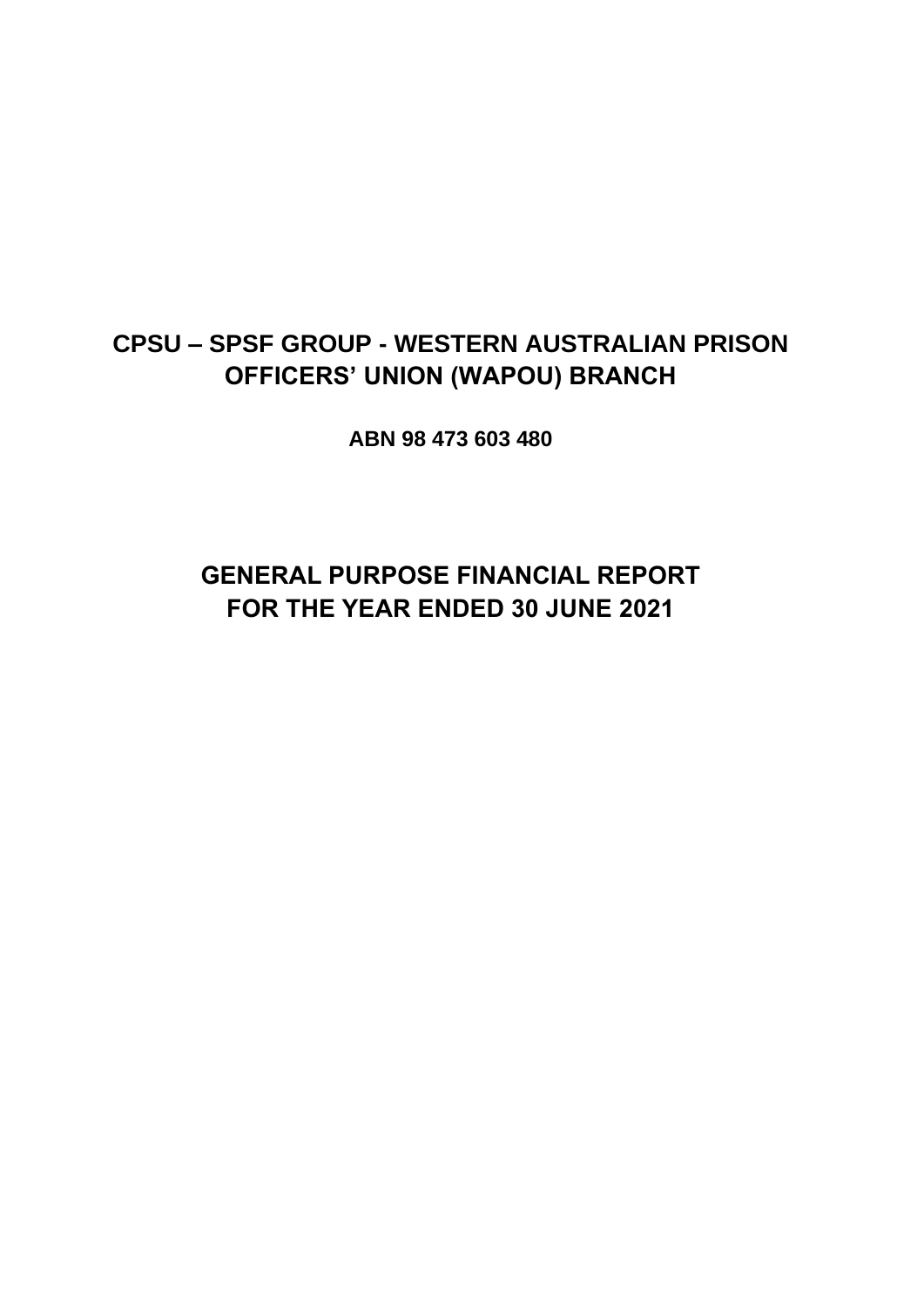## **CPSU - SPSF GROUP - WESTERN AUSTRALIAN PRISON OFFICERS' UNION (WAPOU) BRANCH** ABN 98 473 603 480

### **CONTENTS**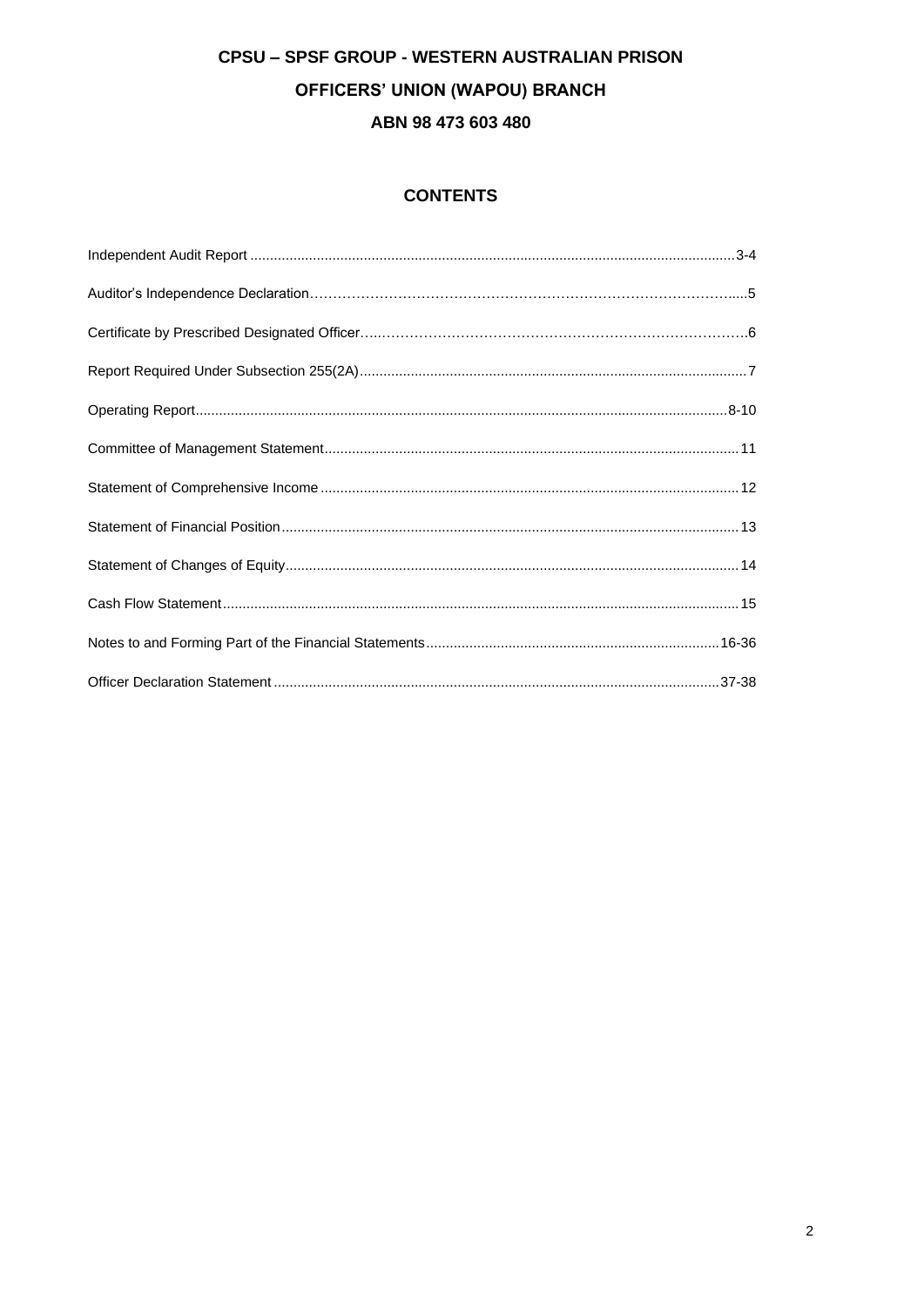

#### **INDEPENDENT AUDITOR'S REPORT TO THE MEMBERS OF CPSU – SPSF GROUP - WESTERN AUSTRALIAN PRISON OFFICERS' UNION (WAPOU) BRANCH**

#### **Report on the Audit of the Financial Report**

#### **Opinion**

I have audited the financial report of CPSU – SPSF Group - Western Australian Prison Officers' Union (WAPOU) Branch ("the Branch"), which comprises the statement of financial position as at 30 June 2021, the statement of comprehensive income, statement of changes in equity and statement of cash flows for the year ended 30 June 2021, notes to the financial statements, including a summary of significant accounting policies; the Committee of Management Statement, the subsection 255(2A) report and the officer declaration statement.

In my opinion, the accompanying financial report presents fairly, in all material aspects, the financial position of CPSU – SPSF Group - Western Australian Prison Officers' Union (WAPOU) Branch as at 30 June 2021 and its financial performance and its cash flows for the year ended on that date in accordance with:

- a) the Australian Accounting Standards; and
- b) any other requirements imposed by the Reporting Guidelines or Part 3 of Chapter 8 of the *Fair Work (Registered Organisations) Act 2009* (the RO Act).

I declare that management's use of the going concern basis in the preparation of the financial statements of the Branch is appropriate.

#### **Basis for Opinion**

I conducted my audit in accordance with Australian Auditing Standards. My responsibilities under those standards are further described in the *Auditor's Responsibilities for the Audit of the Financial Report* section of my report. I am independent of the Branch in accordance with the ethical requirements of the Accounting Professional and Ethical Standards Board's APES 110 *Code of Ethics for Professional Accountants* (the Code) that are relevant to my audit of the financial report in Australia. I have also fulfilled my other ethical responsibilities in accordance with the Code.

I believe that the audit evidence I have obtained is sufficient and appropriate to provide a basis for my opinion.

#### **Information Other than the Financial Report and Auditor's Report Thereon**

The Committee of Management is responsible for the other information. The other information obtained at the date of this auditor's report is in the Operating Report accompanying the financial report.

My opinion on the financial report does not cover the other information and accordingly I do not express any form of assurance conclusion thereon.

In connection with my audit of the financial report, my responsibility is to read the other information and, in doing so, consider whether the other information is materially inconsistent with the financial report or my knowledge obtained in the audit or otherwise appears to be materially misstated. If, based on the work I have performed, I conclude that there is a material misstatement of this other information, I am required to report that fact. I have nothing to report in this regard.

#### **Responsibilities of Committee of Management for the Financial Report**

The Committee of Management of the Branch is responsible for the preparation of the financial report that gives a true and fair view in accordance with Australian Accounting Standards and the RO Act, and for such internal control as the Committee of Management determine is necessary to enable the preparation of the financial report that gives a true and fair view and is free from material misstatement, whether due to fraud or error.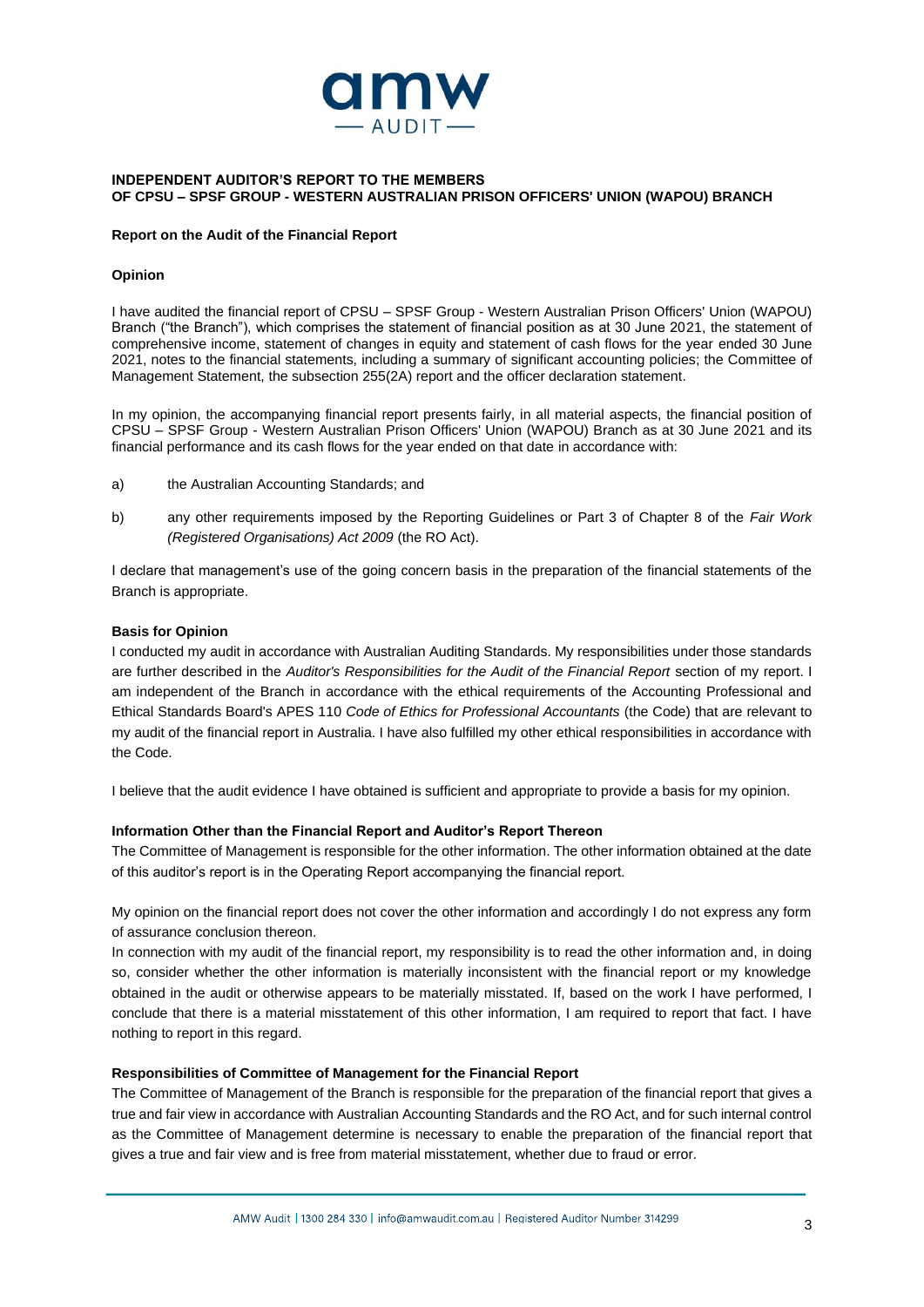In preparing the financial report, the Committee of Management is responsible for assessing the Branch's ability to continue as a going concern, disclosing, as applicable, matters related to going concern and using the going concern basis of accounting unless the Committee of Management either intend to liquidate the Branch or to cease operations, or have no realistic alternative but to do so.

#### **Auditor's Responsibilities for the Audit of the Financial Report**

My objective is to obtain reasonable assurance about whether the financial report as a whole is free from material misstatement, whether due to fraud or error, and to issue an auditor's report that includes my opinion. Reasonable assurance is a high level of assurance, but is not a guarantee that an audit conducted in accordance with Australian Auditing Standards will always detect a material misstatement when it exists. Misstatements can arise from fraud or error and are considered material if, individually or in the aggregate, they could reasonably be expected to influence the economic decisions of users taken on the basis of the financial report.

As part of an audit in accordance with the Australian Auditing Standards, I exercise professional judgement and maintain professional scepticism throughout the audit. I also:

- Identify and assess the risks of material misstatement of the financial report, whether due to fraud or error, design and perform audit procedures responsive to those risks, and obtain audit evidence that is sufficient and appropriate to provide a basis for my opinion. The risk of not detecting a material misstatement resulting from fraud is higher than for one resulting from error, as fraud may involve collusion, forgery, intentional omissions, misrepresentations, or the override of internal control.
- Obtain an understanding of internal control relevant to the audit in order to design audit procedures that are appropriate in the circumstances, but not for the purpose of expressing an opinion on the effectiveness of the Branch's internal control.
- Evaluate the appropriateness of accounting policies used and the reasonableness of accounting estimates and related disclosures made by the Committee of Management.
- Conclude on the appropriateness of the Committee of Management's use of the going concern basis of accounting and, based on the audit evidence obtained, whether a material uncertainty exists related to events or conditions that may cast significant doubt on the Branch's ability to continue as a going concern. If I conclude that a material uncertainty exists, I am required to draw attention in my auditor's report to the related disclosures in the financial report or, if such disclosures are inadequate, to modify my opinion. My conclusions are based on the audit evidence obtained up to the date of my auditor's report. However, future events or conditions may cause the Branch to cease to continue as a going concern.
- Evaluate the overall presentation, structure and content of the financial report, including the disclosures, and whether the financial report represents the underlying transactions and events in a manner that achieves fair presentation.
- Obtain sufficient appropriate audit evidence regarding the financial information of the entities or business activities within the Branch to express an opinion on the financial report. I am responsible for the direction, supervision and performance of the Branch audit. I remain solely responsible for my audit opinion.

I communicate with the Committee of Management regarding, among other matters, the planned scope and timing of the audit and significant audit findings, including any significant deficiencies in internal control that I identify during my audit.

I declare that I am an approved auditor, a member of Institute of Chartered Accountants in Australia and New Zealand and registered under the RO Act.

AMW A.s.F

**AMW AUDIT** Chartered Accountants Address: Unit 8, 210 Winton Road, Joondalup, Western Australia

### **MARTIN SHONE**

Director & Registered Company Auditor Member of the Chartered Accountants in Australia and New Zealand Registration number AA2017/8

**Dated at Perth, Western Australia this 30th day of August 2021**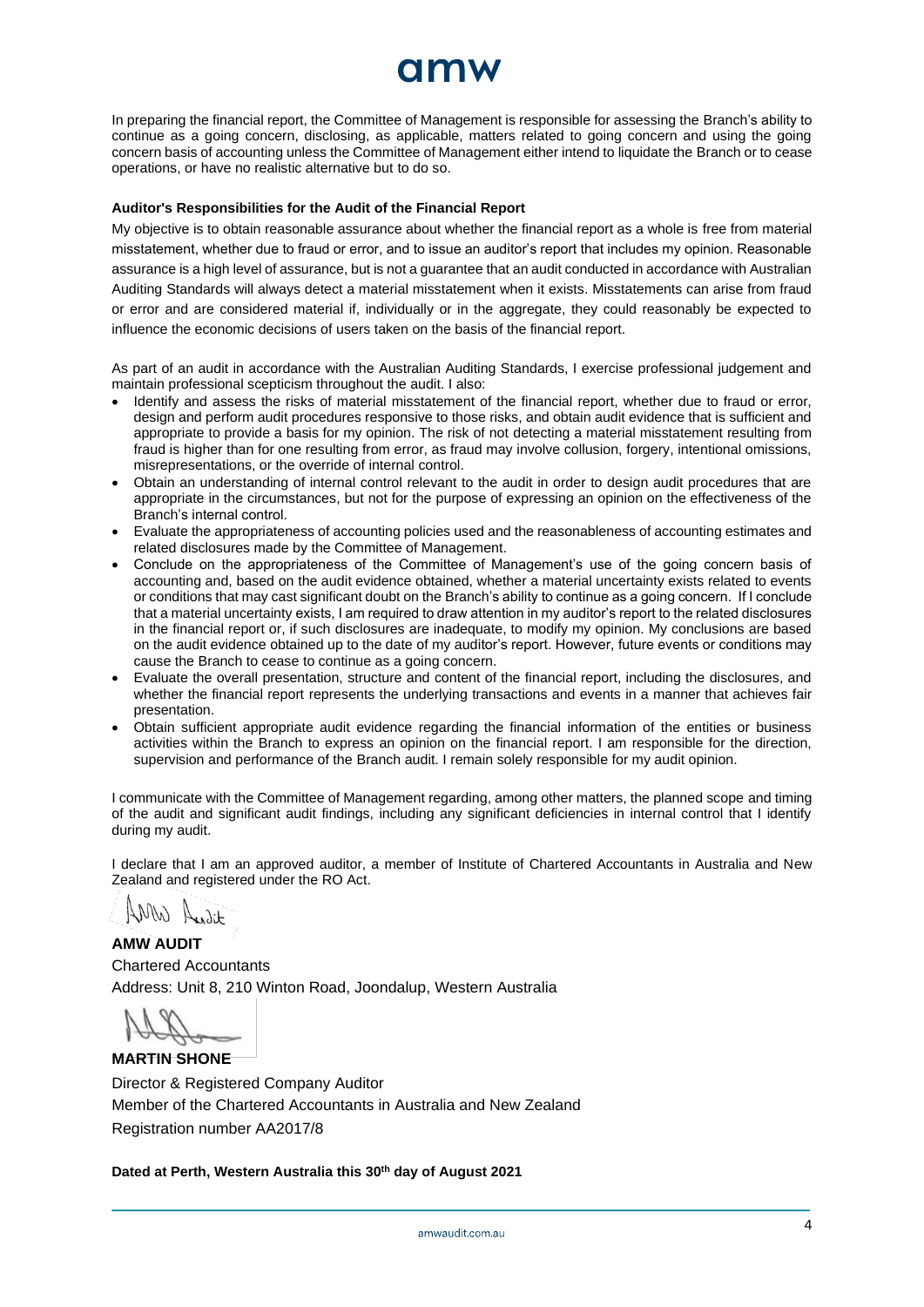

## **AUDITORS' INDEPENDENCE DECLARATION TO THE MEMBERS OF CPSU-SPSF GROUP – WESTERN AUSTRALIAN PRISON OFFICERS' UNION (WAPOU) BRANCH**

As auditor for the audit of CPSI – SPSF Group – Western Australian Prison Officers' Union (WAPOU) Branch for the year ended 30 June 2021, I declare that, to the best of my knowledge and belief, during the year ended 30 June 2021 there has been:

i. No contraventions of any applicable code of professional conduct in relation to the audit.

AMW Audit

**AMW AUDIT** Chartered Accountants

**Martin Shone Director** 

Dated at Perth, Western Australia this 30<sup>th</sup> day of August 2021

--------------------------------------------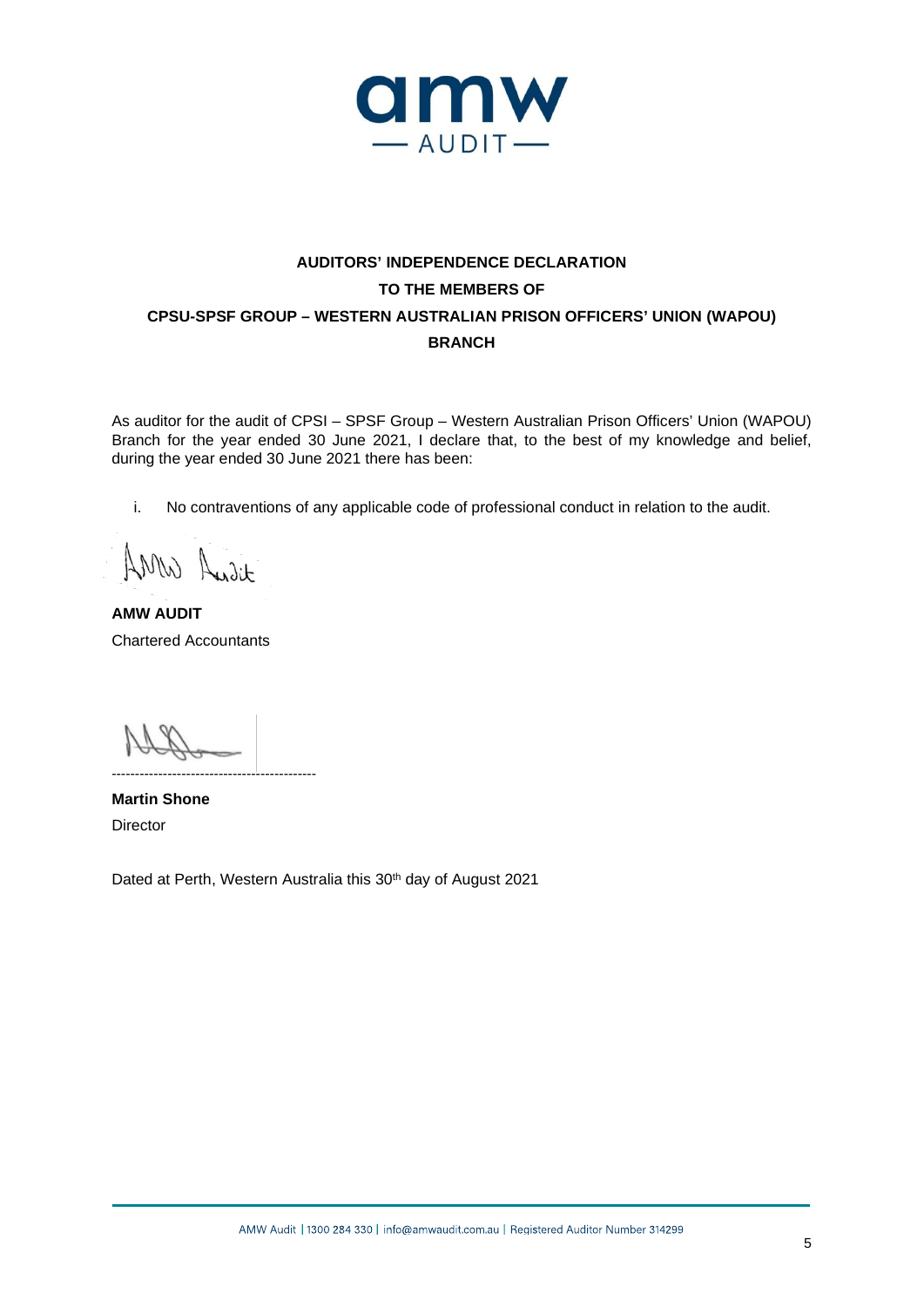## **CPSU – SPSF GROUP - WESTERN AUSTRALIAN PRISON OFFICERS' UNION (WAPOU) BRANCH ABN 98 473 603 480**

### **CERTIFICATE BY PRESCRIBED DESIGNATED OFFICER**

Certificate for the year ended 30 June 2021

I, Andrew Smith being the Secretary of the Western Australian Prison Officers' Union (WAPOU) Branch certify:

- that the documents lodged herewith are copies of the full report for the Western Australian Prison Officers' Union (WAPOU) Branch for the year ended 30 June 2021 referred to in s.268 of the Fair Work (Registered Organisations) Act 2009; and
- that the full report was provided to members of the reporting unit on 30<sup>th</sup> August 2021; and
- that the full report for the year ended 30 June 2021 was presented to a general meeting of members of the reporting unit on 29th September 2021 in accordance with s.266 of the Fair Work (Registered Organisations) Act 2009.

**-------------------------------------------- Andrew Smith Secretary** 

Dated: September 2021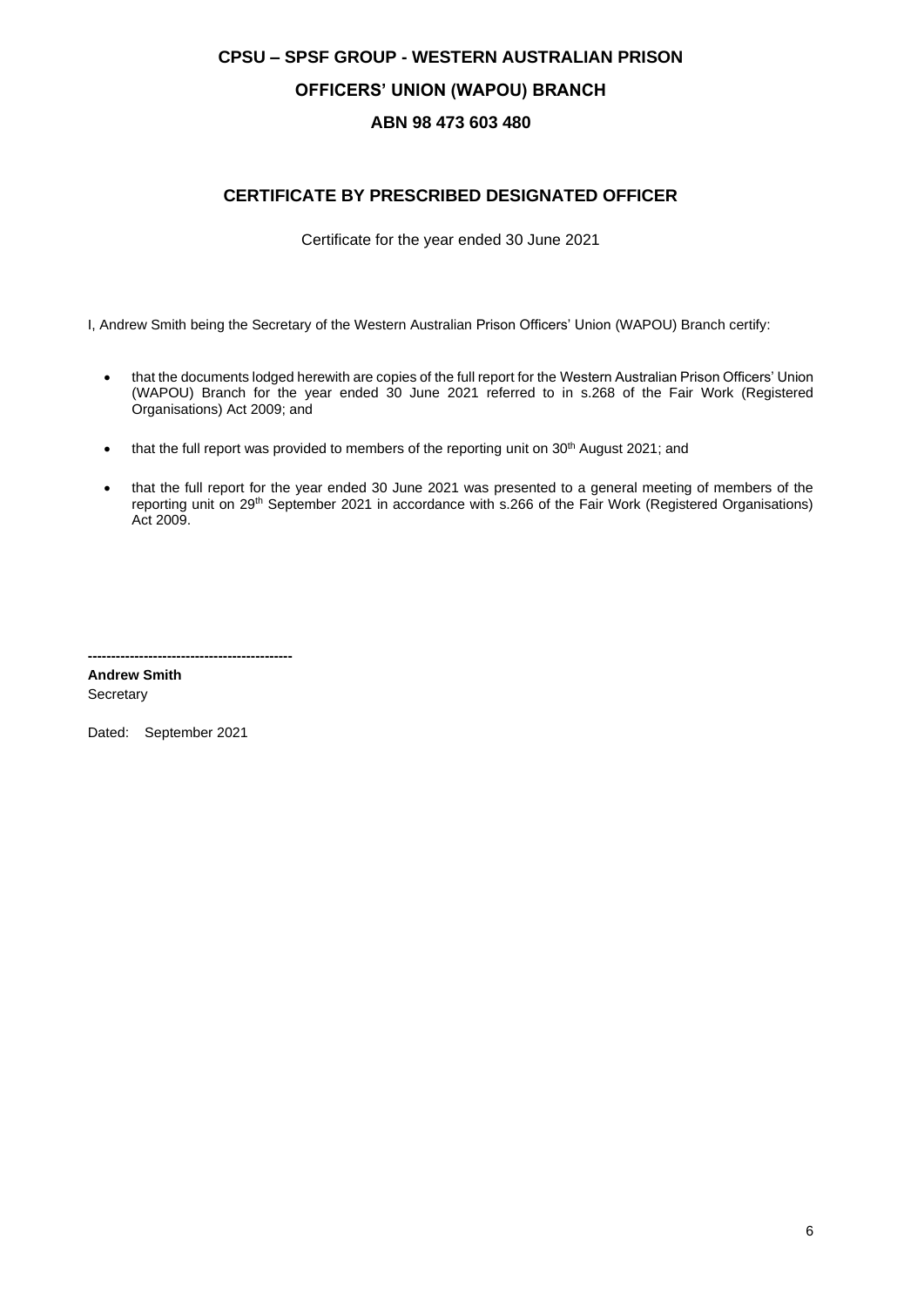## **CPSU - SPSF GROUP - WESTERN AUSTRALIAN PRISON OFFICERS' UNION (WAPOU) BRANCH** ABN 98 473 603 480

### **REPORT REQUIRED UNDER SUBSECTION 255(2A)**

for the year ended 30 June 2021

The Committee of Management presents the expenditure report as required under subsection 255(2A) on the Reporting Unit for the year ended 30 June 2021.

Descriptive form

| <b>Categories of expenditures</b>                              | 2021   | 2020   |
|----------------------------------------------------------------|--------|--------|
| Remuneration and other employment-related costs and expenses - |        |        |
| employees                                                      |        |        |
| Advertising                                                    |        |        |
| Operating costs                                                | 48.285 | 44,989 |
| Donations to political parties                                 |        |        |
| Legal costs                                                    |        |        |

Andrew Smith Secretary Dated: 25 August 2021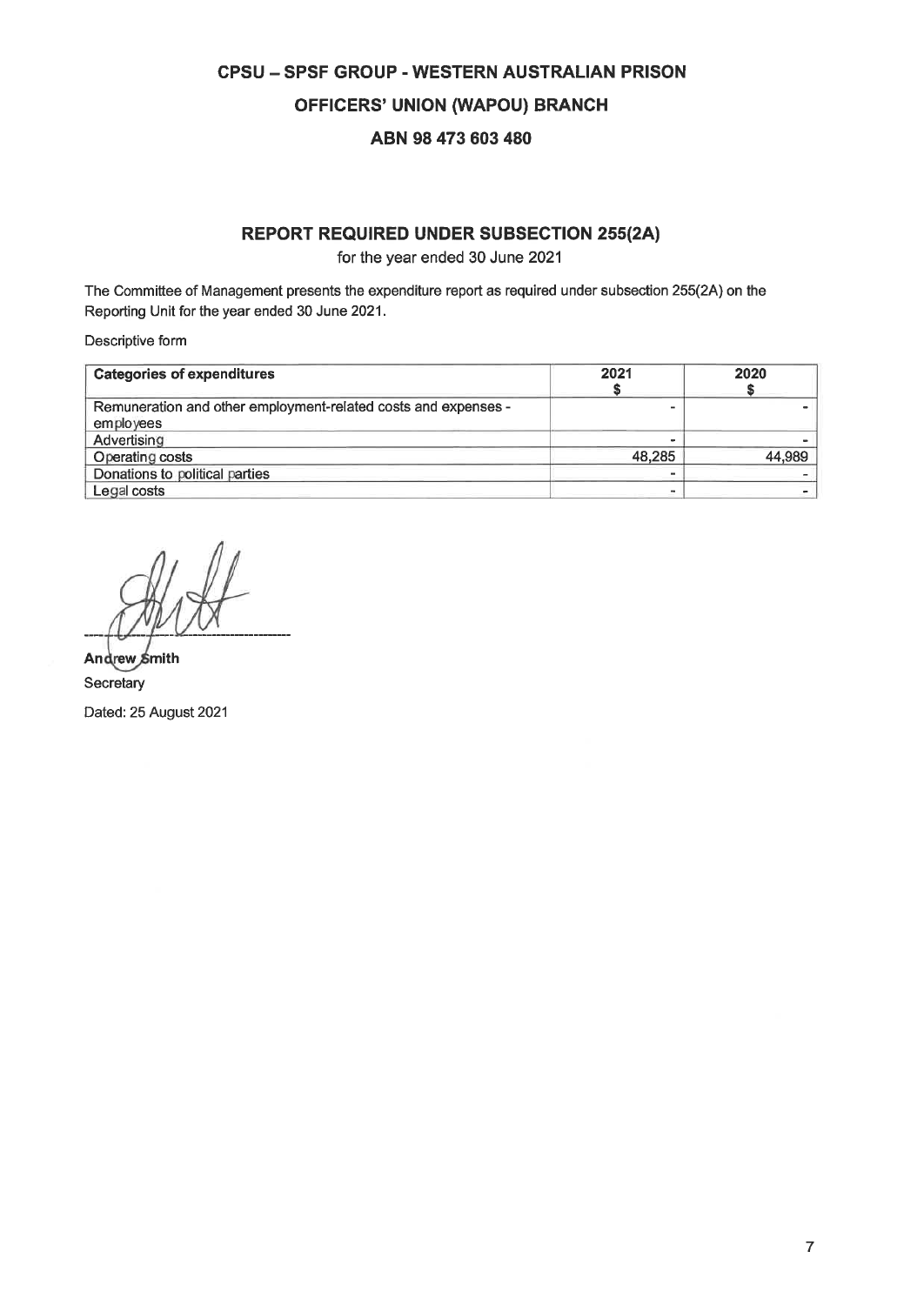## **CPSU – SPSF GROUP - WESTERN AUSTRALIAN PRISON OFFICERS' UNION (WAPOU) BRANCH ABN 98 473 603 480**

### **OPERATING REPORT FOR THE YEAR ENDED 30 JUNE 2021**

The Committee of Management presents its operating report on the Reporting Unit for the year ended 30 June 2021.

#### **Review of principal activities, the results of those activities and any significant changes in the nature of those activities during the year**

The principal activities of the Union during the year ended 30 June 2021 were as follows:

- representing individual members in grievance disputes with employers resulting in members being treated fairly and their rights respected.
- representing all members at various workplaces regarding disputes with employers resulting in a fair outcome.
- negotiating Enterprise Bargaining Agreements resulting in increased wages and conditions for members covered by those Agreements.
- negotiating Industrial Agreements at a number of worksites resulting in the settlement of disputes or the resulting in flexibility working arrangements.
- providing Union Delegates and Worksite Committee members with training and education to enable them to better represent members in the workplace.

#### **Significant changes in financial affairs**

Members may resign from the Union by giving written notice to the Union in accordance with the rules of the Union.

#### **Right of members to resign**

Members may resign from the Union by giving written notice to the Union in accordance with the rules of the Union.

### **Officers or members who are superannuation fund trustee(s) (include position details) or director of a company that is a superannuation fund trustee where being a member or officer of a registered organisation is a criterion for them holding such position**

No officer or member of the reporting unit holds a position as a trustee or director of a superannuation entity or exempt public sector superannuation scheme where the criterion for holding such position is that they are an officer or member of an organisation.

#### **Number of members**

Number of members as at 30 June 2021: 2,737 (30 June 2020: 2,721).

#### **Number of employees**

At the end of the financial period the Union employed nil staff.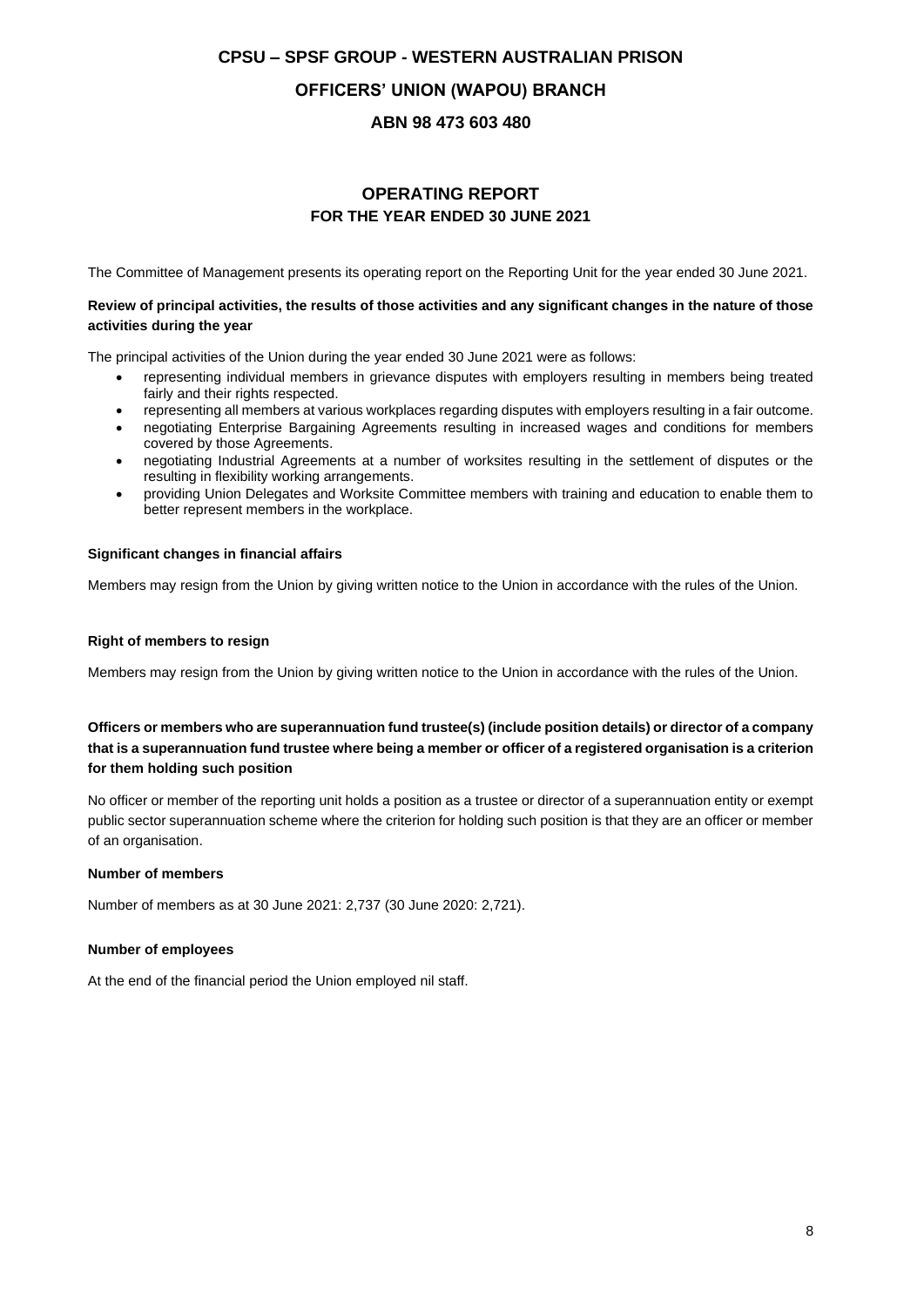## **CPSU – SPSF GROUP - WESTERN AUSTRALIAN PRISON OFFICERS' UNION (WAPOU) BRANCH**

### **ABN 98 473 603 480**

### **OPERATING REPORT (CONT'D) FOR THE YEAR ENDED 30 JUNE 2021**

### **Members of the Committee of Management and period positions held during the financial year**

### **The State Executive members who held office during the period were:**

| <b>PRESIDENT</b>        | <b>BROWN</b>           | Kenneth  | 01-Jul-20 | 30-Jun-21 |
|-------------------------|------------------------|----------|-----------|-----------|
| <b>SECRETARY</b>        | <b>SMITH</b>           | Andrew   | 01-Jul-20 | 30-Jun-21 |
| <b>VICE-PRESIDENT</b>   | <b>CROMB</b>           | Michael  | 01-Jul-20 | 30-Jun-21 |
| <b>TREASURER</b>        | <b>HAMPTON-MEAGHER</b> | Julie    | 01-Jul-20 | 30-Jun-21 |
| EXECUTIVE MEMBER        | <b>KENNEDY</b>         | Terrence | 01-Jul-20 | 30-Jun-21 |
| <b>EXECUTIVE MEMBER</b> | MCATEER                | Derick   | 01-Jul-20 | 30-Jun-21 |
|                         |                        |          |           |           |

Members of the State Executive Committee were in office for the period covering the report until the date of this report unless otherwise stated.

### **The State Council members who held office during the period were:**

| <b>ACACIA</b>             | <b>MAKINSON</b>  | Steven            | 01-Jul-20  | 30-Jun-21 |
|---------------------------|------------------|-------------------|------------|-----------|
| <b>ACADEMY</b>            | <b>GUILFOYLE</b> | Jamie             | 01-Jul-20  | 30-Jun-21 |
| <b>ALBANY</b>             | <b>PENNICOTT</b> | Jason             | 01-Jul-20  | 30-Jun-21 |
| <b>ALBANY</b>             | <b>FERGUSON</b>  | Clare             | 01-Jul-20  | 30-Jun-21 |
| <b>BANDYUP</b>            | <b>MORELL</b>    | Tabitha           | 01-Jul-20  | 30-Jun-21 |
| <b>BANDYUP</b>            | <b>DEIMEL</b>    | <b>Bernadine</b>  | 01-Jul-20  | 30-Jun-21 |
| <b>BORONIA</b>            | <b>HARRIS</b>    | <b>Bernadette</b> | 01-Jul-20  | 30-Jun-21 |
| <b>BUNBURY</b>            | <b>DOW</b>       | Dennis            | 01-Jul-20  | 30-Jun-21 |
| <b>BUNBURY</b>            | LOUW             | Adrian            | 01-Jul-20  | 30-Jun-21 |
| <b>BUNBURY</b>            | <b>BEET</b>      | Richard           | 01-Jul-20  | 30-Jun-21 |
| <b>CASUARINA</b>          | <b>HATTO</b>     | Scott             | 01-Jul-20  | 30-Jul-21 |
| <b>CASUARINA</b>          | <b>BISSON</b>    | Roger             | 01-Jul-20  | 30-Jun-21 |
| <b>CASUARINA</b>          | <b>THIEL</b>     | Uwe               | 01-Jul-20  | 30-Jun-21 |
| <b>CASUARINA</b>          | <b>HEARD</b>     | Dean              | 01-Jul-20  | 30-Jun-21 |
| <b>CASUARINA</b>          | <b>SHERIDAN</b>  | Tim               | 01-Jul-20  | 30-Jun-21 |
| <b>CASUARINA</b>          | <b>GRANT</b>     | Danny             | 01-Jul-20  | 30-Jun-21 |
| <b>EASTERN GOLDFIELDS</b> | <b>PARKER</b>    | <b>Steven</b>     | 01-Jul-20  | 30-Jun-21 |
| <b>EASTERN GOLDFIELDS</b> | CAVAZZI          | Keith             | 01-Jul-20  | 30-Jun-21 |
| <b>GREENOUGH</b>          | <b>MITCHELL</b>  | <b>Nicholas</b>   | 01-Jul-20  | 30-Jun-21 |
| <b>GREENOUGH</b>          | <b>PIZZEY</b>    | Caroline          | 01-Jul-20  | 30-Jun-21 |
| <b>HAKEA</b>              | <b>TAULANGA</b>  | Benjamin          | 01-Jul-20  | 30-Jun-21 |
| <b>HAKEA</b>              | <b>MILLS</b>     | Kevin             | 01-Jul-20  | 30-Jun-21 |
| <b>HAKEA</b>              | <b>FERGUSSON</b> | Clive             | 01-Jul-20  | 30-Jun-21 |
| <b>HAKEA</b>              | <b>POWELL</b>    | Andy              | 01-Jul-20  | 30-Jun-21 |
| <b>KARNET</b>             | <b>HARVEY</b>    | <b>Stuart</b>     | 01-Jul-20  | 30-Jun-21 |
| <b>KARNET</b>             | <b>NIELD</b>     | Peter             | 01-Jul-20  | 30-Jun-21 |
| <b>KARNET</b>             | <b>HARVEY</b>    | <b>Stuart</b>     | 01-Jul-20  | 30-Jun-21 |
| <b>MELALEUCA</b>          | <b>IRVING</b>    | <b>Bruce</b>      | 01-Jul -20 | 30-Jun-21 |
| <b>MELALEUCA</b>          | <b>GREGORY</b>   | Ashlee            | 01-Jul-20  | 30-Jun-21 |
|                           |                  |                   |            |           |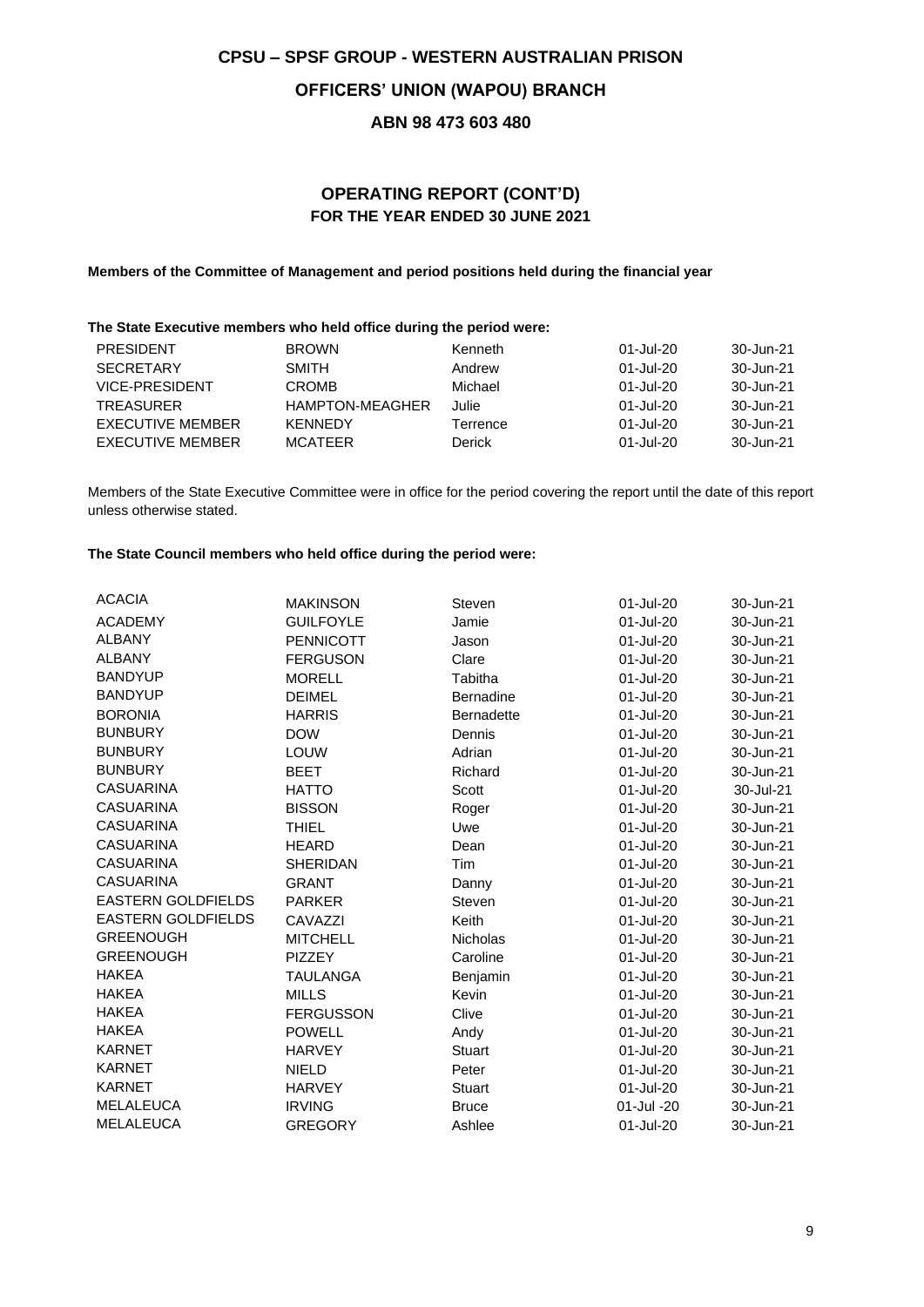### **OFFICERS' UNION (WAPOU) BRANCH**

### ABN 98 473 603 480

### **OPERATING REPORT (CONT'D)** FOR THE YEAR ENDED 30 JUNE 2021

| <b>ROEBOURNE</b>          | <b>OORLOFF</b> | Henry        | $01 -$ Jul $-20$ | 30-Jun-21 |
|---------------------------|----------------|--------------|------------------|-----------|
| <b>SPECIAL OPERATIONS</b> | <b>REID</b>    | Eliot        | $01 -$ Jul-20    | 30-Jun-21 |
| <b>WANDOO</b>             | <b>CARTER</b>  | Harry        | 01-Jul-20        | 30-Jun-21 |
| <b>WEST KIMBERLEY</b>     | <b>REEVES</b>  | Michael      | $01 -$ Jul-20    | 30-Jun-21 |
| <b>WEST KIMBERLEY</b>     | <b>MENDES</b>  | Sameer       | $01 -$ Jul-20    | 30-Jun-21 |
| <b>WOOROLOO</b>           | <b>KIRWAN</b>  | Alasdair     | $01 -$ Jul-20    | 30-Jun-21 |
| <b>WOOROLOO</b>           | <b>ROBBINS</b> | <b>Brent</b> | $01$ -Jul-20     | 30-Jun-21 |
| <b>WORK CAMPS</b>         | <b>ZOUCH</b>   | Adrian       | $01 -$ Jul-20    | 30-Jun-21 |

Members have been in office for the period covering the report until the date of this report unless otherwise stated.

Signed in accordance with a resolution of the Committee of Members passed on the 25<sup>th</sup> August 2021.

Andrew Smith Secretary Dated: 25 August 2021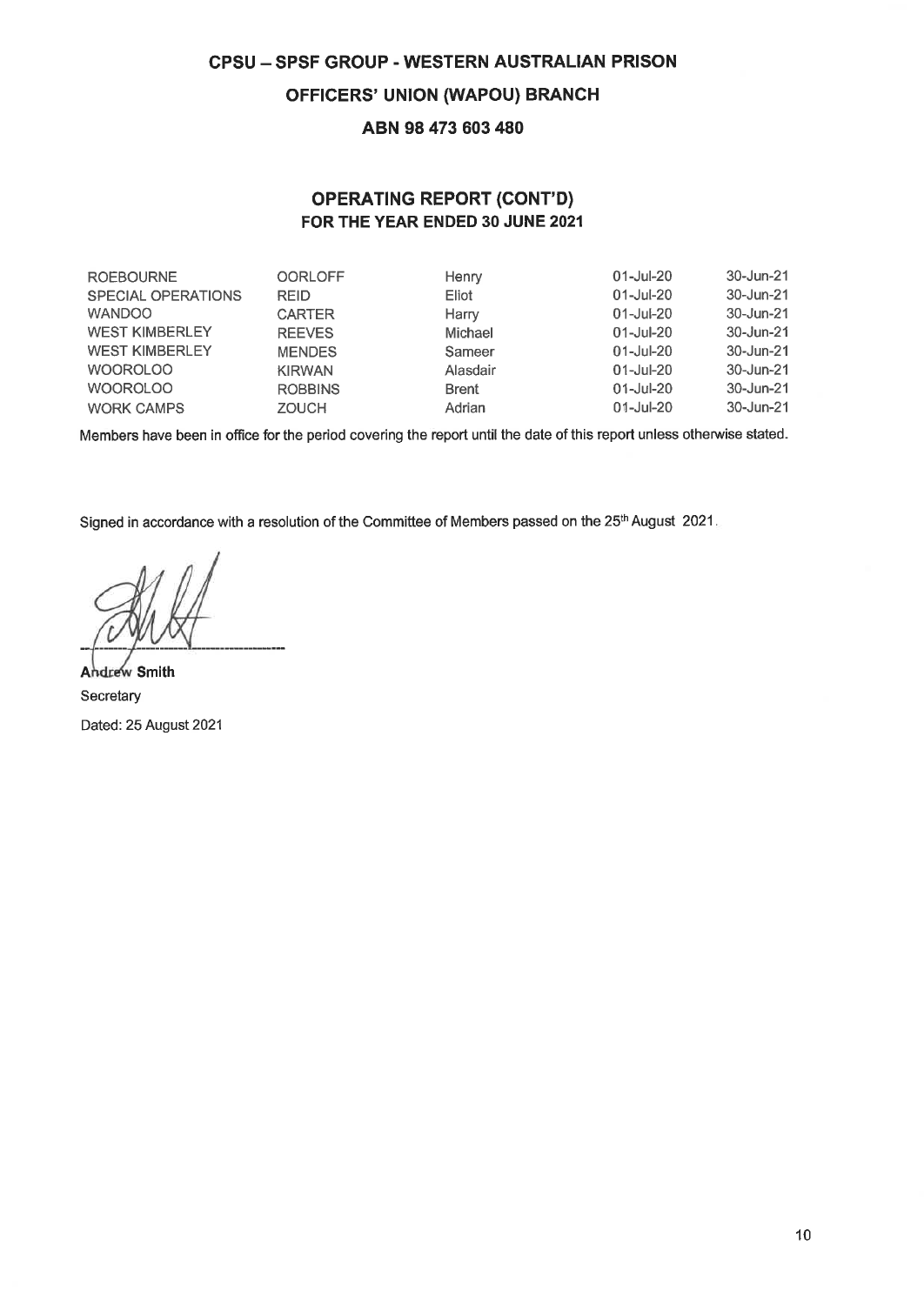## **CPSU - SPSF GROUP - WESTERN AUSTRALIAN PRISON OFFICERS' UNION (WAPOU) BRANCH** ABN 98 473 603 480

### **COMMITTEE OF MANAGEMENT STATEMENT**

#### FOR THE YEAR ENDED 30 JUNE 2021

On 25 August 2021, the Committee of Management of CPSU - SPSF Group - Western Australian Prison Officers' Union (WAPOU) Branch passed the following resolution in relation to the general-purpose financial report (GPFR) for the year ended 30 June 2021:

The Committee of Management declares that in its opinion:

- (a) the financial statements and notes comply with the Australian Accounting Standards;
- (b) the financial statements and notes comply with any other requirements imposed by the Reporting Guidelines or Part 3 of Chapter 8 of the Fair Work (Registered Organisations) Act 2009 (the RO Act);
- (c) the financial statements and notes give a true and fair view of the financial performance, financial position and cash flows of the Union for the financial year to which they relate;
- (d) there are reasonable grounds to believe that the Union will be able to pay its debts as and when they become due and payable; and
- (e) during the financial year to which the GPFR relates and since the end of that year:
	- meetings of the committee of management were held in accordance with the rules of the  $(i)$ organisation including the rules of a Union concerned; and
	- the financial affairs of the Union have been managed in accordance with the rules of the  $(ii)$ organisation including the rules of a Union concerned; and
	- the financial records of the Union have been kept and maintained in accordance with the RO  $(iii)$ Act; and
	- $(iv)$ where the organisation consists of two or more Unions, the financial records of the Union have been kept, as far as practicable, in a consistent manner with each of the other Unions of the organisation; and
	- where information has been sought in any request by a member of the Union or Commissioner  $(v)$ duly made under section 272 of the RO Act has been provided to the member or Commissioner; and
	- where any order for inspection of financial records has been made by the Fair Work Commission  $(vi)$ under section 273 of the RO Act, there has been compliance.

This declaration is made in accordance with a resolution of the Committee of Management.

Andrew Smith Secretary Dated: 25 August 2021

Julie Hampton Meagher Treasurer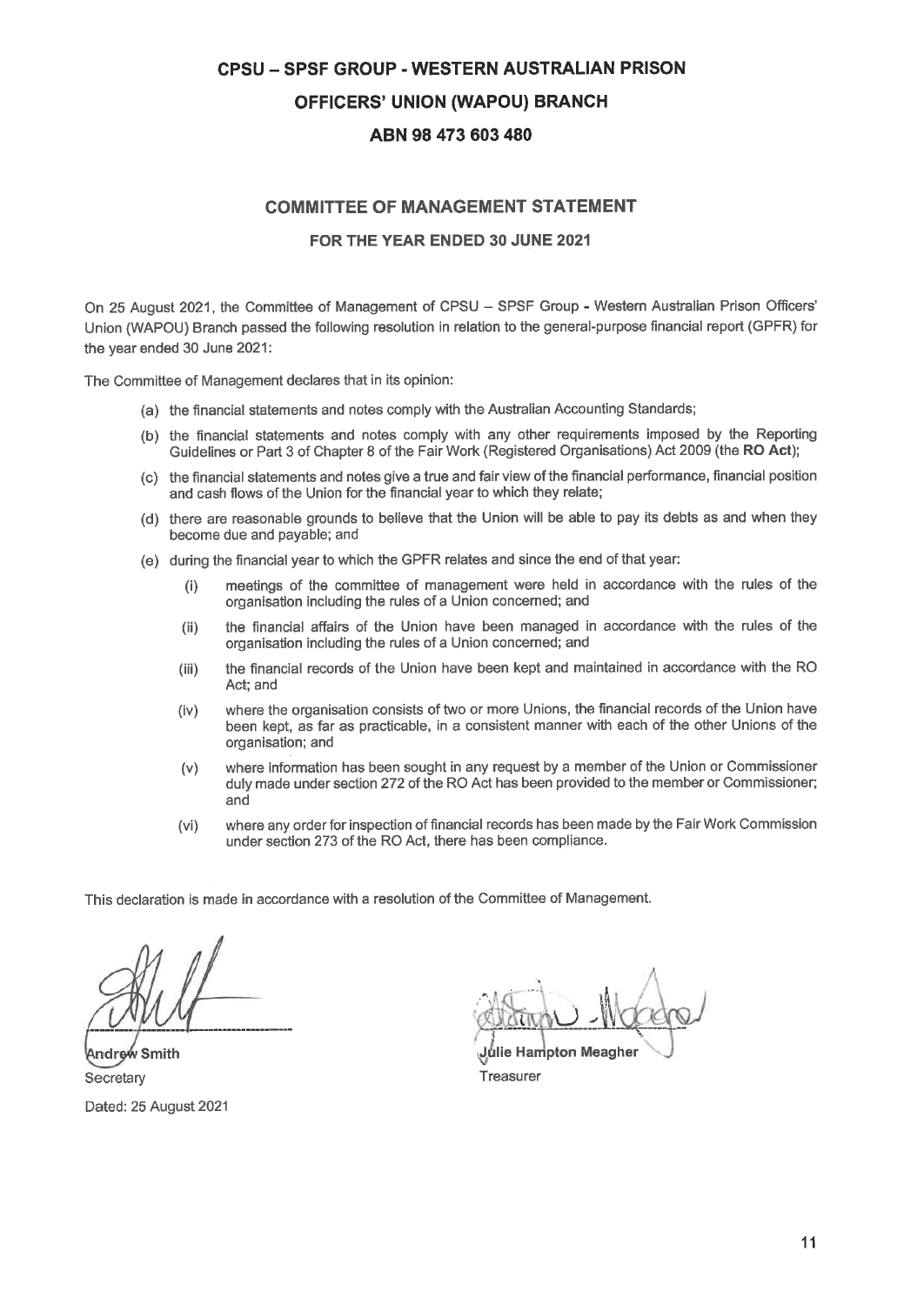### **OFFICERS' UNION (WAPOU) BRANCH**

### **ABN 98 473 603 480**

### **STATEMENT OF COMPREHENSIVE INCOME FOR THE YEAR ENDED 30 JUNE 2021**

|                                                                                                                     |             | 2021   | 2020      |
|---------------------------------------------------------------------------------------------------------------------|-------------|--------|-----------|
|                                                                                                                     | <b>Note</b> | \$     | \$        |
| <b>Revenue</b>                                                                                                      |             |        |           |
| <b>Interest Received</b>                                                                                            | 3A          | 1      | 1         |
| <b>Total Revenue</b>                                                                                                |             | 1      | 1         |
| <b>Other Income</b>                                                                                                 |             |        |           |
| Transfers from Western Australian Prison Officers' Union of<br>Workers                                              | 3           | 48,285 | 44,989    |
| <b>Total other income</b>                                                                                           |             | 48,285 | 44,989    |
| <b>Total income</b>                                                                                                 |             | 48,286 | 44,990    |
| <b>Expenses</b>                                                                                                     |             |        |           |
| Capitation Fees and other expenses to Community and Public<br>Sector Union - State Public Services Federation Group | 4A          | 48,285 | (44,989)  |
| Other expenses                                                                                                      | 4B          | 1      |           |
| <b>Total expenses</b>                                                                                               |             | 48,286 | (44, 989) |
| Surplus for the year                                                                                                |             |        | 1         |
| Other Comprehensive Income                                                                                          |             |        |           |
| Total Comprehensive Income for the year                                                                             |             |        | 1         |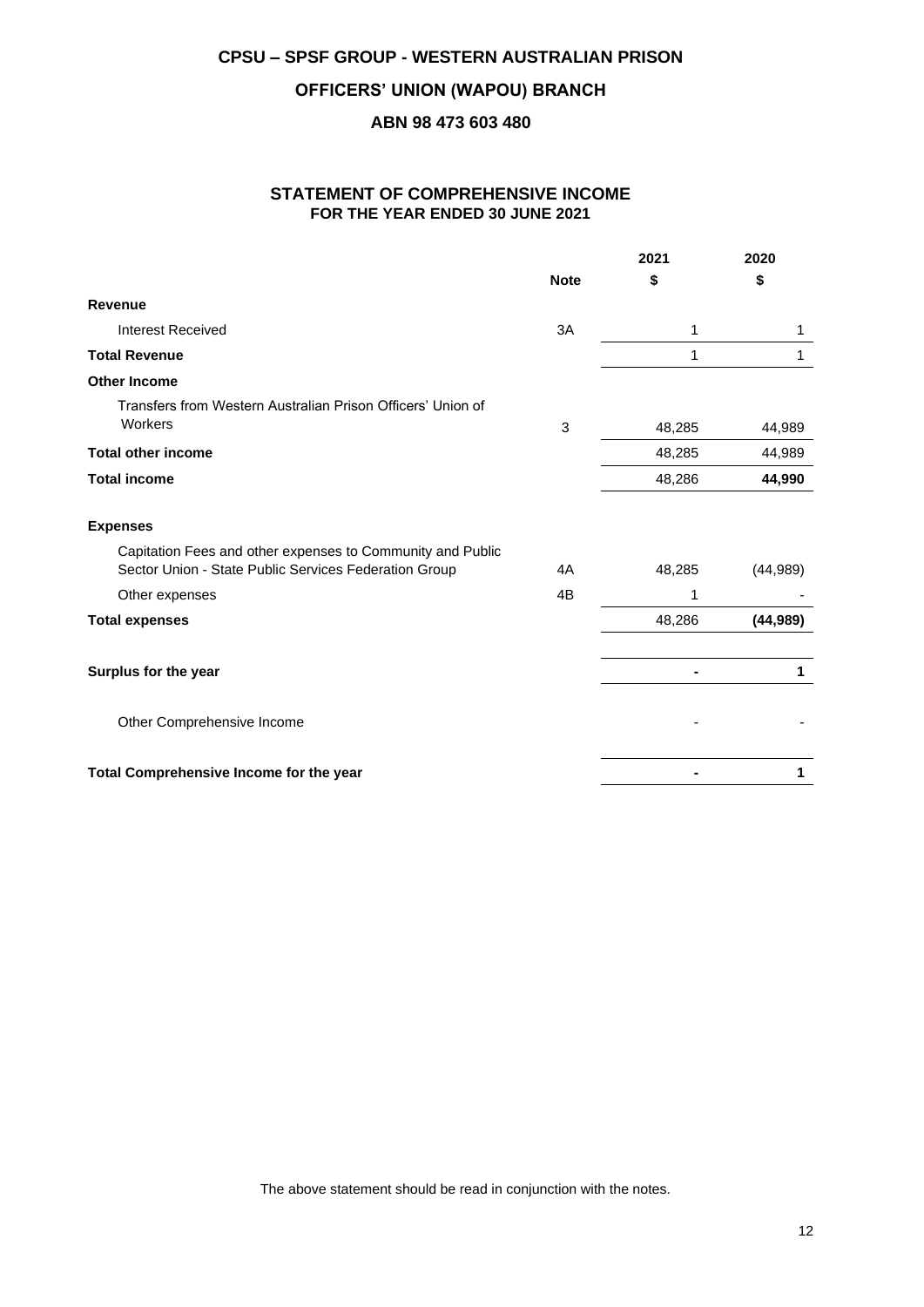## **CPSU – SPSF GROUP - WESTERN AUSTRALIAN PRISON OFFICERS' UNION (WAPOU) BRANCH ABN 98 473 603 480**

### **STATEMENT OF FINANCIAL POSITION AS AT 30 JUNE 2021**

|                                      | <b>Note</b> | 2021  | 2020  |
|--------------------------------------|-------------|-------|-------|
| <b>ASSETS</b>                        |             | \$    | \$    |
| <b>CURRENT ASSETS</b>                |             |       |       |
| Cash and Cash Equivalents            | 5A          | 453   | 4,375 |
| <b>Trade and Other Receivables</b>   | 5B          | 4,378 | 381   |
| <b>TOTAL CURRENT ASSETS</b>          |             | 4,831 | 4,756 |
| <b>NON-CURRENT ASSETS</b>            |             |       |       |
| TOTAL NON-CURRENT ASSETS             |             | -     |       |
| <b>TOTAL ASSETS</b>                  |             | 4,831 | 4,756 |
| <b>LIABILITIES</b>                   |             |       |       |
| <b>CURRENT LIABILITIES</b>           |             |       |       |
| <b>Trade Payables</b>                | 6A          | 4,378 | 4,303 |
| <b>TOTAL CURRENT LIABILITIES</b>     |             | 4,378 | 4,303 |
| <b>NON-CURRENT LIABILITIES</b>       |             |       |       |
| <b>TOTAL NON-CURRENT LIABILITIES</b> |             |       |       |
| <b>TOTAL LIABILITIES</b>             |             | 4,378 | 4,303 |
| <b>NET ASSETS</b>                    |             | 453   | 453   |
| <b>EQUITY</b>                        |             |       |       |
| <b>Retained Earnings</b>             |             | 453   | 453   |
| <b>TOTAL EQUITY</b>                  |             | 453   | 453   |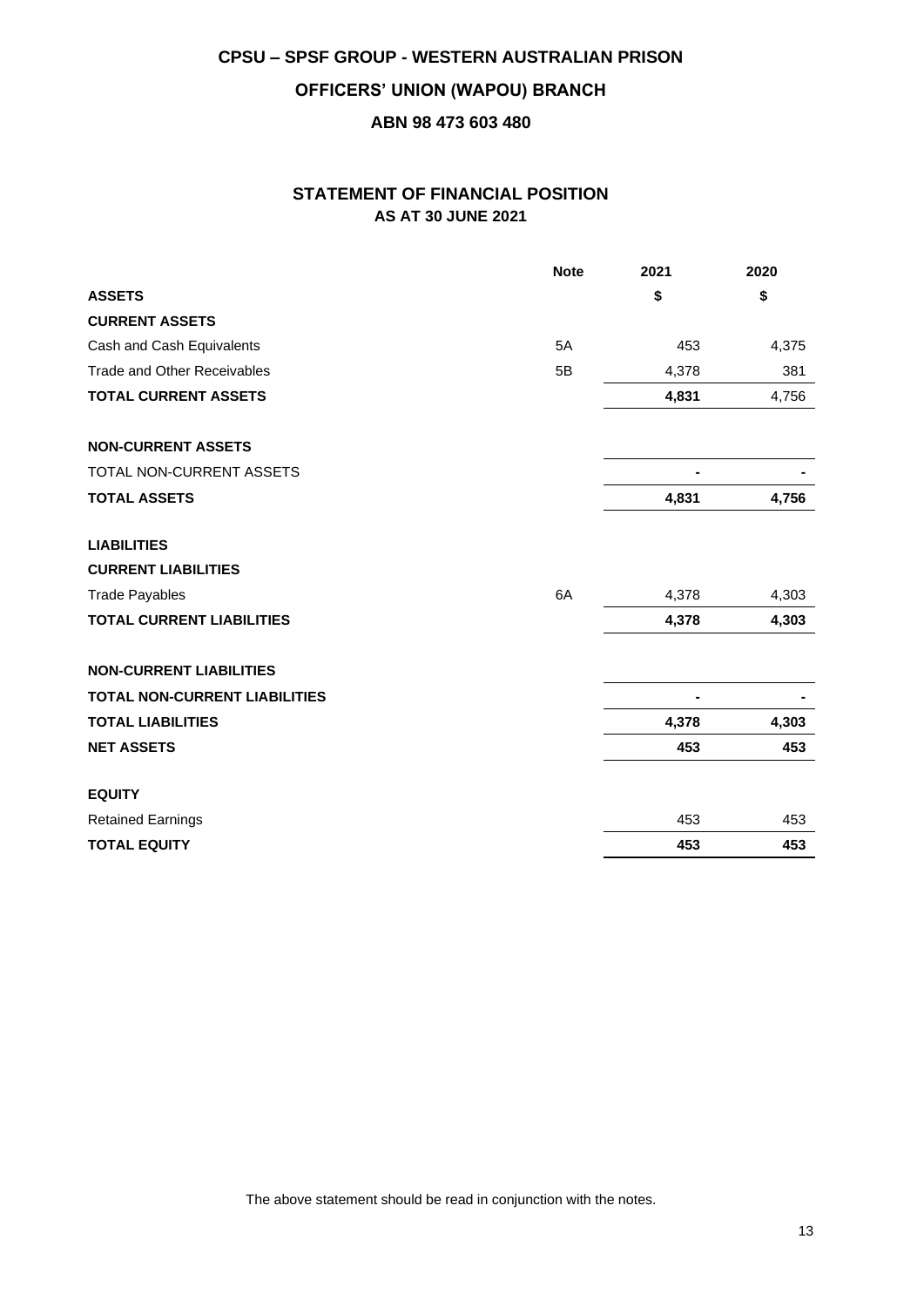### **OFFICERS' UNION (WAPOU) BRANCH**

### **ABN 98 473 603 480**

### **STATEMENT OF CHANGES OF EQUITY FOR THE YEAR ENDED 30 JUNE 2021**

|                                 | <b>Retained</b><br><b>Earnings</b> | <b>Total</b> |
|---------------------------------|------------------------------------|--------------|
|                                 | \$                                 | \$           |
| Balance at 1 July 2019          | 452                                | 452          |
| Surplus                         | 1                                  | 1            |
| Closing balance at 30 June 2020 | 453                                | 453          |
| Surplus                         |                                    |              |
| Closing balance at 30 June 2021 | 453                                | 453          |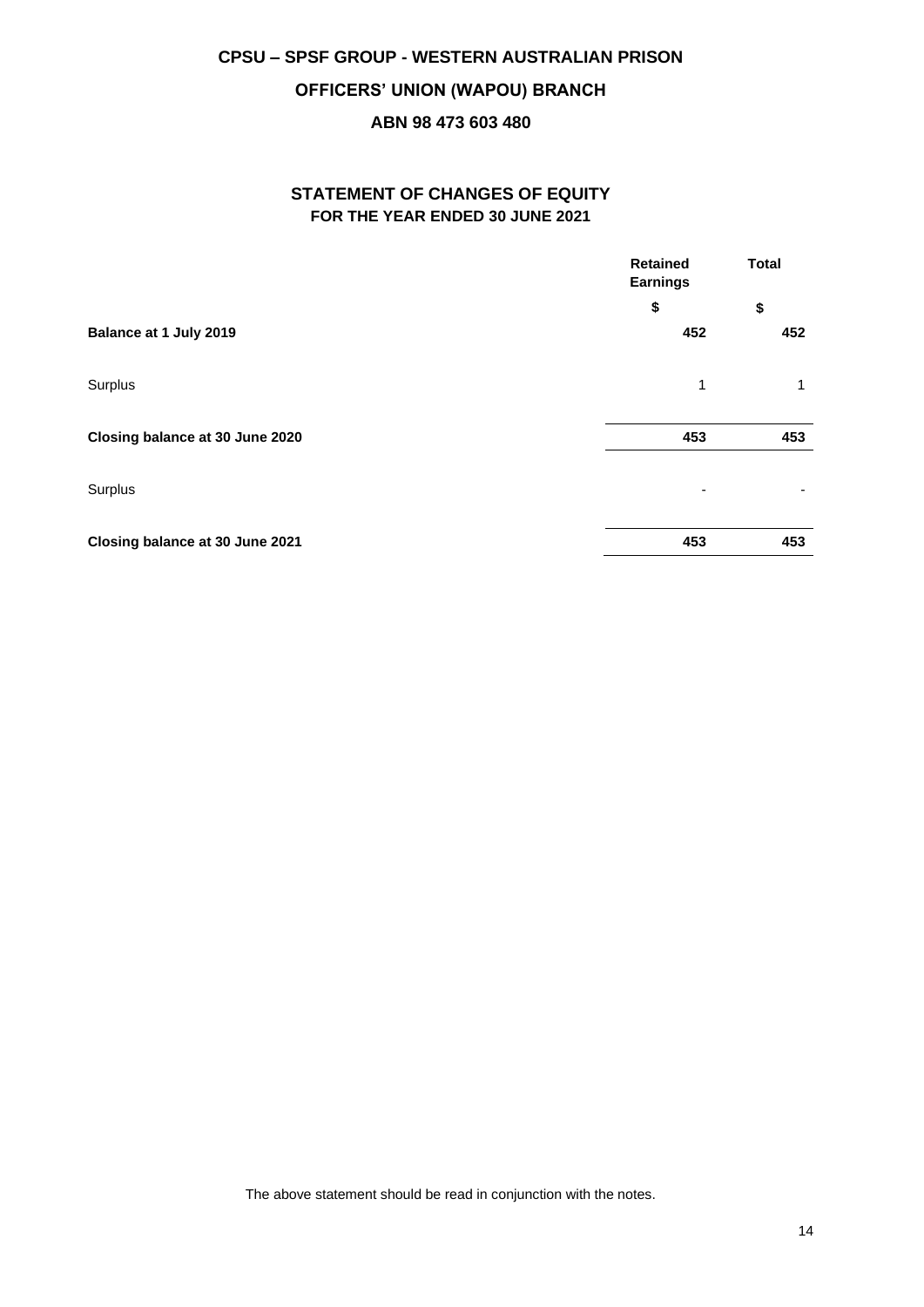### **OFFICERS' UNION (WAPOU) BRANCH**

### **ABN 98 473 603 480**

### **STATEMENT OF CASH FLOWS FOR THE YEAR ENDED 30 JUNE 2021**

|                                                                                          |    | 2021      | 2020      |
|------------------------------------------------------------------------------------------|----|-----------|-----------|
|                                                                                          |    | \$        | \$        |
| <b>OPERATING ACTIVITIES</b>                                                              |    |           |           |
| <b>Cash received</b>                                                                     |    |           |           |
| Receipts from Western Australian Prison Officers' Union of Workers                       | 7B | 43,907    | 48,470    |
| Interest                                                                                 |    | 1         | 1         |
| <b>Cash used</b>                                                                         |    |           |           |
| Payment to Community and Public Sector Union - State Public<br>Services Federation Group | 7B | (48, 210) | (44, 548) |
| Payment to suppliers                                                                     |    | 380       |           |
| <b>Net cash from Operating Activities</b>                                                | 7A | (3,922)   | 3,923     |
| <b>INVESTING ACTIVITIES</b>                                                              |    |           |           |
| Cash received                                                                            |    |           |           |
| Cash used                                                                                |    |           |           |
| Net cash from Investing Activities                                                       |    |           |           |
| <b>CASH FLOWS FROM FINANCING ACTIVITIES</b>                                              |    |           |           |
| Cash received                                                                            |    |           |           |
| Cash used                                                                                |    |           |           |
| <b>Net cash from Financing Activities</b>                                                |    |           |           |
| Net Increase in Cash held                                                                |    | 3,922     | 3,923     |
| Cash and Cash Equivalents at the Beginning of the Reporting Period                       |    | 4,375     | 452       |
| Cash and Cash Equivalents at the End of the Reporting Period                             | 5A | 453       | 4,375     |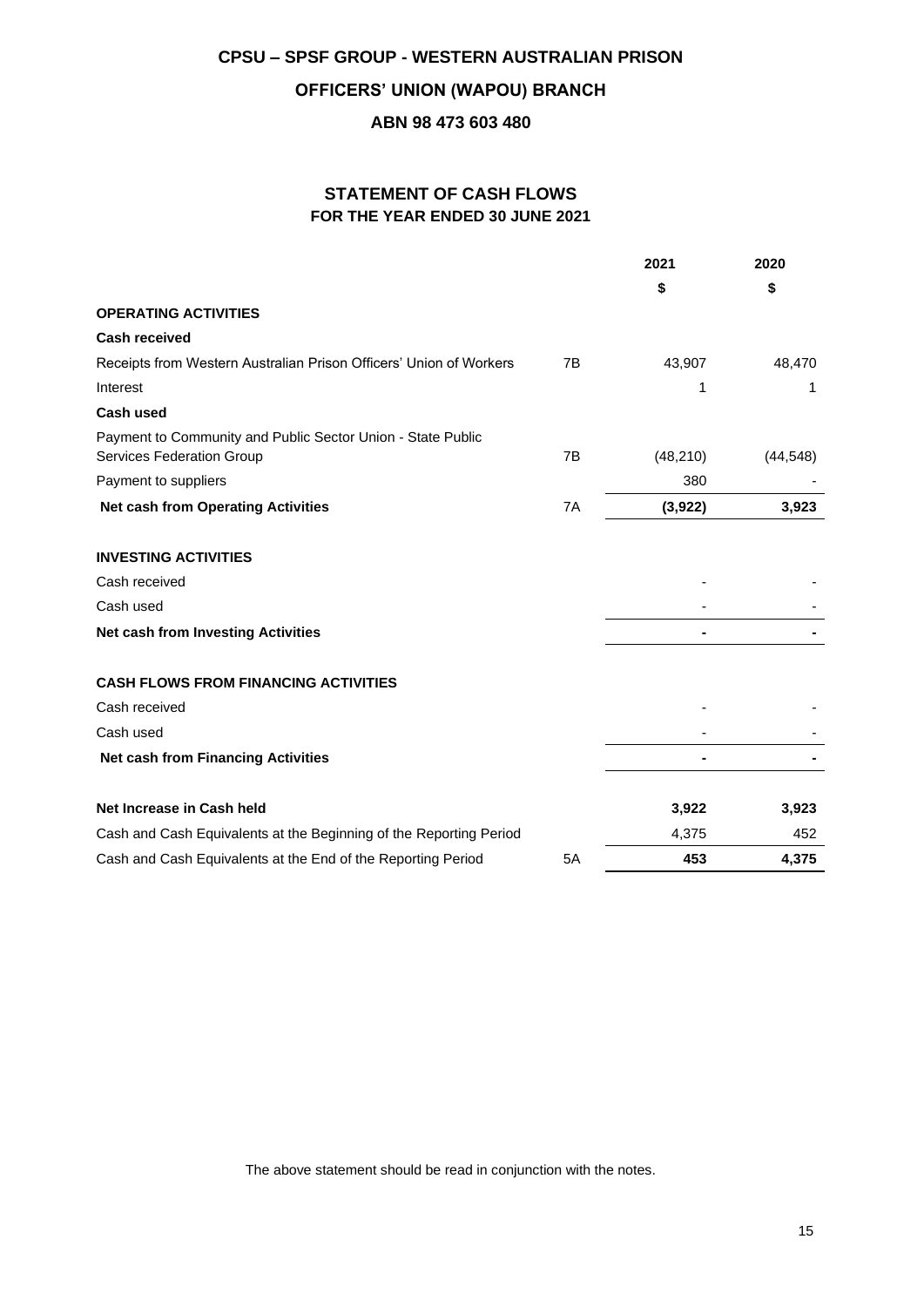### **OFFICERS' UNION (WAPOU) BRANCH**

### **ABN 98 473 603 480**

### **NOTES TO AND FORMING PART OF THE FINANCIAL STATEMENTS FOR THE YEAR ENDED 30 JUNE 2021**

#### **Note 1 Summary of significant accounting policies**

#### **1.1 Basis of preparation of the financial statements**

The financial statements are general purpose financial statements and have been prepared in accordance with Australian Accounting Standards and Interpretations issued by the Australian Accounting Standards Board (**AASB**) that apply for the reporting period, and the Fair Work (Registered Organisation) Act 2009 (**RO Act**). For the purpose of preparing the general-purpose financial statements, the CPSU – SPSF Group - Western Australian Prison Officers' Union (WAPOU) Branch is a not-for-profit entity.

The financial statements have been prepared on an accrual basis and in accordance with the historical cost, except for certain assets and liabilities measured at fair value, as explained in the accounting policies below. Historical cost is generally based on the fair values of the consideration given in exchange for assets. Except where stated, no allowance is made for the effect of changing prices on the results or the financial position. The financial statements are presented in Australian dollars.

#### **1.2 Comparative amounts**

When required by Accounting Standards, comparative figures have been adjusted to conform to changes in presentation for the current financial year.

#### **1.3 Significant accounting judgements and estimates**

The following accounting assumptions or estimates have been identified that have a significant risk of causing a material adjustment to the carrying amounts of assets and liabilities within the next reporting period.

#### **Key estimates**

*Impairment* Nil **Key judgments** *Available-for-sale investments* Nil

#### **1.4 New Australian Accounting Standards**

#### *Adoption of New Australian Accounting Standard requirements*

The accounting policies adopted are consistent with those of the previous financial year except for the following standards and amendments, which have been adopted for the first time this financial year:

- AASB 2018-7 Amendments to Australian Accounting Standards Definition of Material
- AASB 2020-4 Amendments to Australian Accounting Standards Covid-19-Related Rent Concessions
- AASB 2019-1 Amendments to Australian Accounting Standards References to the Conceptual Framework
- AASB 2018-6 Amendments to Australian Accounting Standards Definition of a Business

No accounting standard has been adopted earlier than the application date stated in the standard.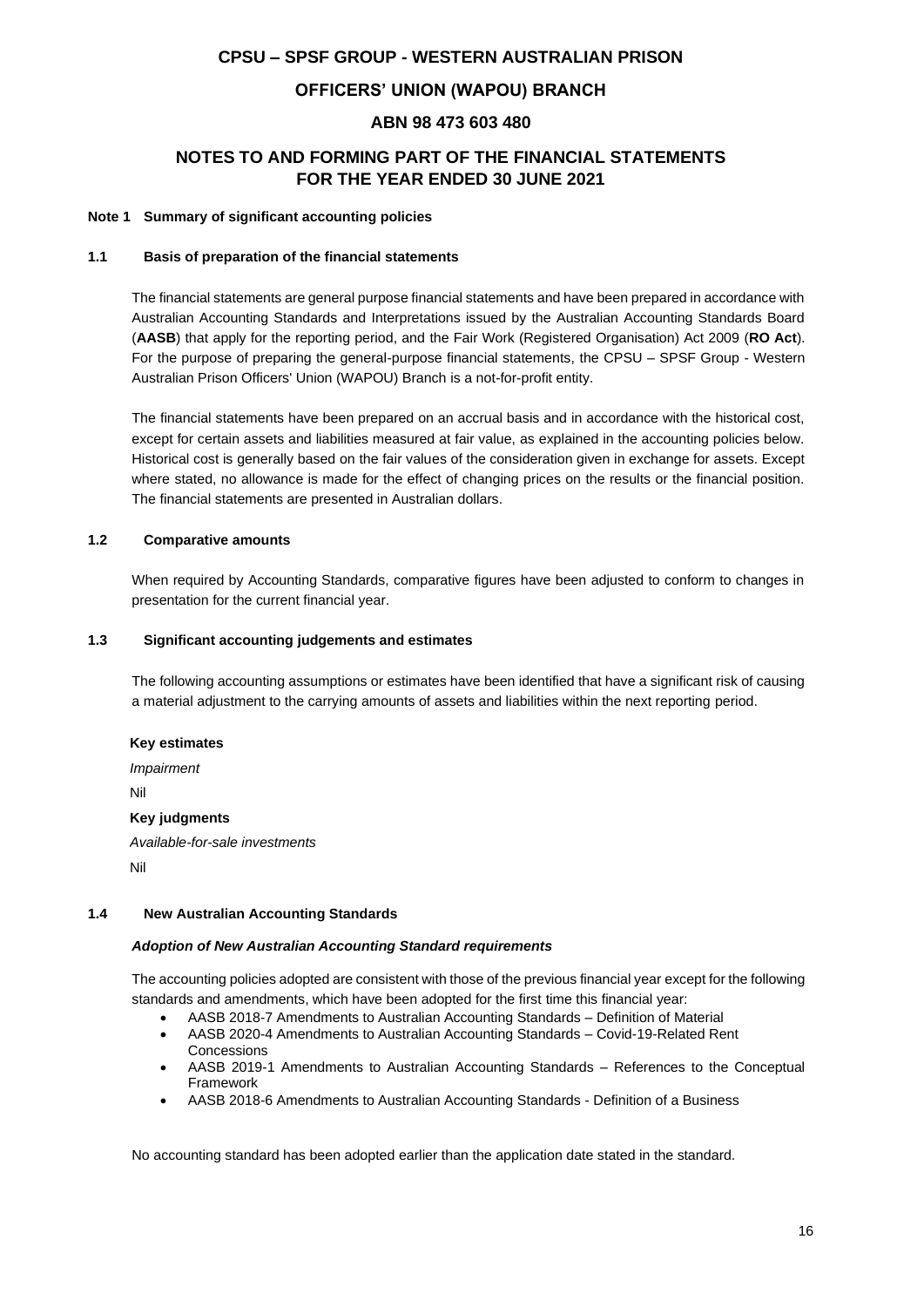### **OFFICERS' UNION (WAPOU) BRANCH**

### **ABN 98 473 603 480**

### **NOTES TO AND FORMING PART OF THE FINANCIAL STATEMENTS FOR THE YEAR ENDED 30 JUNE 2021**

#### **Note 1 Summary of significant accounting policies (continued)**

#### **1.4 New Australian Accounting Standards (continued)**

### **Impact on adoption of AASB 2018-7 Amendments to Australian Accounting Standards - Definition of Material**

The amendments provide a new definition of material that states, "information is material if omitting, misstating or obscuring it could reasonably be expected to influence decisions that the primary users of general purpose financial statements make on the basis of those financial statements, which provide financial information about a specific reporting entity." The amendments clarify that materiality will depend on the nature or magnitude of information, either individually or in combination with other information, in the context of the financial statements. A misstatement of information is material if it could reasonably be expected to influence decisions made by the primary users.

These amendments had no impact on the financial statements of, nor is there expected to be any future impact to the CPSU – SPSF Group - Western Australian Prison Officers' Union (WAPOU) Branch.

#### **Future Australian Accounting Standards**

The Union has assessed the new and amended pronouncements applicable to future reporting periods and has determined that their effect on the Union is NIL.

#### **1.5 Acquisition of assets and or liabilities that do not constitute a business combination**

The Union did not acquire an asset or liability due to an amalgamation under Part 2 of Chapter 3 of the RO Act, a restructure of the branches of the organisation, a determination by the General Manager of the Fair Work Commission under subsection 245(1) or 249(1) of the RO Act.

#### **1.6 Current versus non-current classification**

The Union presents assets and liabilities in the statement of financial position based on current/non-current classification.

An asset is current when it is:

- Expected to be realised or intended to be sold or consumed in the normal operating cycle;
- Held primarily for the purpose of trading;
- Expected to be realised within twelve months after the reporting period; or
- Cash or cash equivalent unless restricted from being exchanged or used to settle a liability for at least twelve months after the reporting period

All other assets are classified as non-current.

A liability is current when:

- It is expected to be settled in the normal operating cycle:
- It is held primarily for the purpose of trading;
- It is due to be settled within twelve months after the reporting period; or
- There is no unconditional right to defer the settlement of the liability for at least twelve months after the reporting period

The terms of the liability that could, at the option of the counterparty, result in its settlement by the issue of equity instruments do not affect its classification.

The Union classifies all other liabilities as non-current.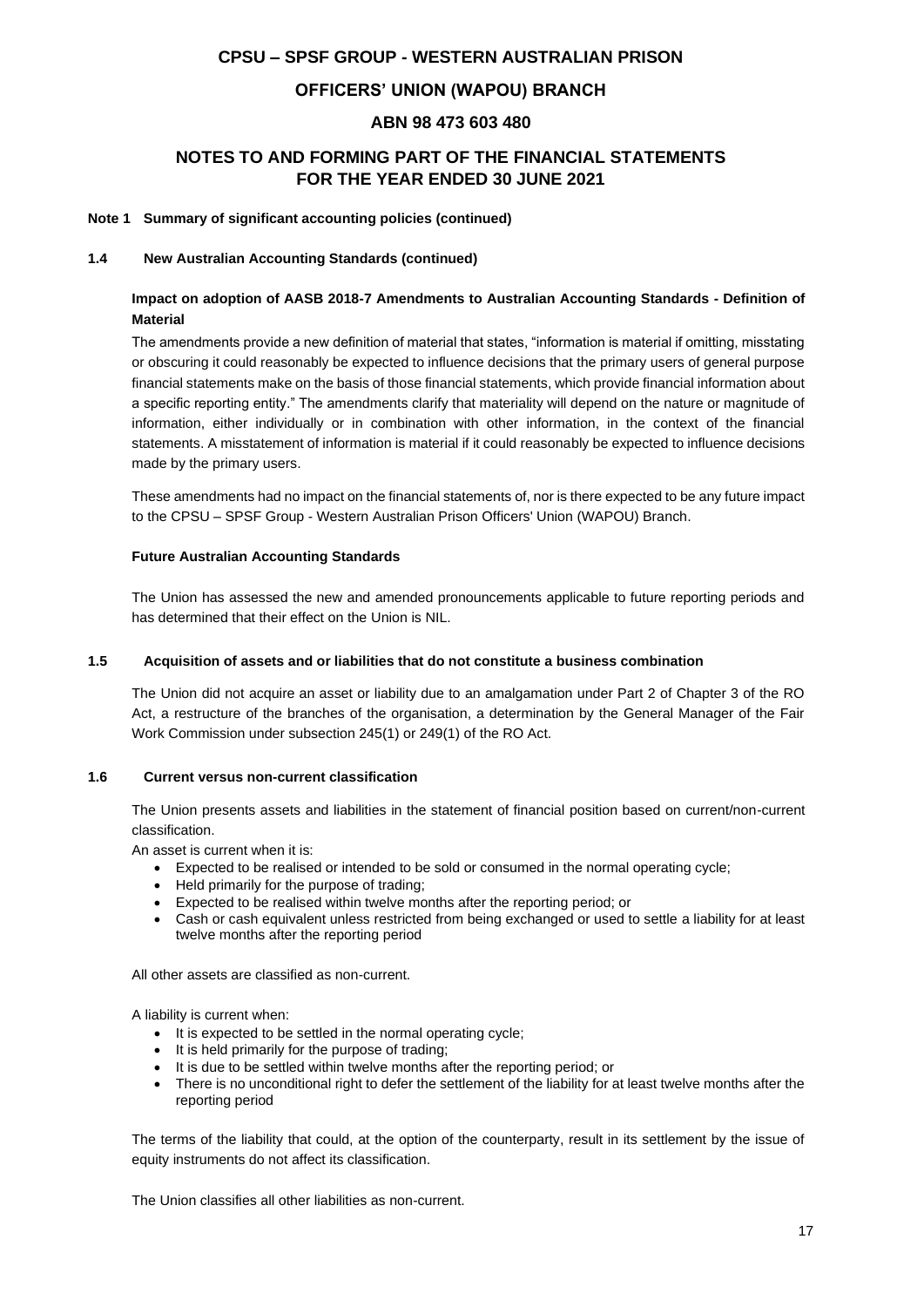### **OFFICERS' UNION (WAPOU) BRANCH**

### **ABN 98 473 603 480**

### **NOTES TO AND FORMING PART OF THE FINANCIAL STATEMENTS FOR THE YEAR ENDED 30 JUNE 2021**

#### **Note 1 Summary of significant accounting policies (continued)**

#### **1.7 Revenue**

The Union enters into various arrangements where it received consideration from another party. These arrangements include consideration in the form of membership subscriptions, capitation fees, levies, grants, and donations.

The timing of recognition of these amounts as either revenue or income depends on the rights and obligations in those arrangements.

#### **Revenue from contracts with customers**

Where the Union has a contract with a customer, the Union recognises revenue when or as it transfers control of goods or services to the customer. The Union accounts for an arrangement as a contract with a customer if the following criteria are met:

- the arrangement is enforceable; and
- the arrangement contains promises (that are also known as performance obligations) to transfer goods or services to the customer (or to other parties on behalf of the customer) that are sufficiently specific so that it can be determined when the performance obligation has been satisfied.

#### **Membership subscriptions**

For membership subscription arrangements that meet the criteria to be contracts with customers, revenue is recognised when the promised goods or services transfer to the customer as a member of the Union.

If there is only one distinct membership service promised in the arrangement, the Union recognises revenue as the membership service is provided, which is typically based on the passage of time over the subscription period to reflect the Union's promise to stand ready to provide assistance and support to the member as required.

If there is more than one distinct good or service promised in the membership subscription, the Union allocates the transaction price to each performance obligation based on the relative standalone selling prices of each promised good or service. In performing this allocation, standalone selling prices are estimated if there is no observable evidence of the price that the Union charges for that good or service in a standalone sale. When a performance obligation is satisfied, which is either when the customer obtains control of the good (for example, books or clothing) or as the service transfers to the customer (for example, member services or training course), the Union recognises revenue at the amount of the transaction price that was allocated to that performance obligation.

For member subscriptions paid annually in advance, the Union has elected to apply the practical expedient to not adjust the transaction price for the effects of a significant financing component because the period from when the customer pays and the good or services will transfer to the customer will be one year or less. When a member subsequently purchases additional goods or services from the Union at their standalone selling price, the Union accounts for those sales as a separate contract with a customer.

#### **Capitation fees**

Where the Union's arrangement with a branch or another reporting unit meets the criteria to be a contract with a customer, the Union recognises the capitation fees promised under that arrangement when or as it transfers the funds. In circumstances where the criteria for a contract with a customer are not met, the Union will recognise capitation fees as income upon receipt (as specified in the income recognition policy below).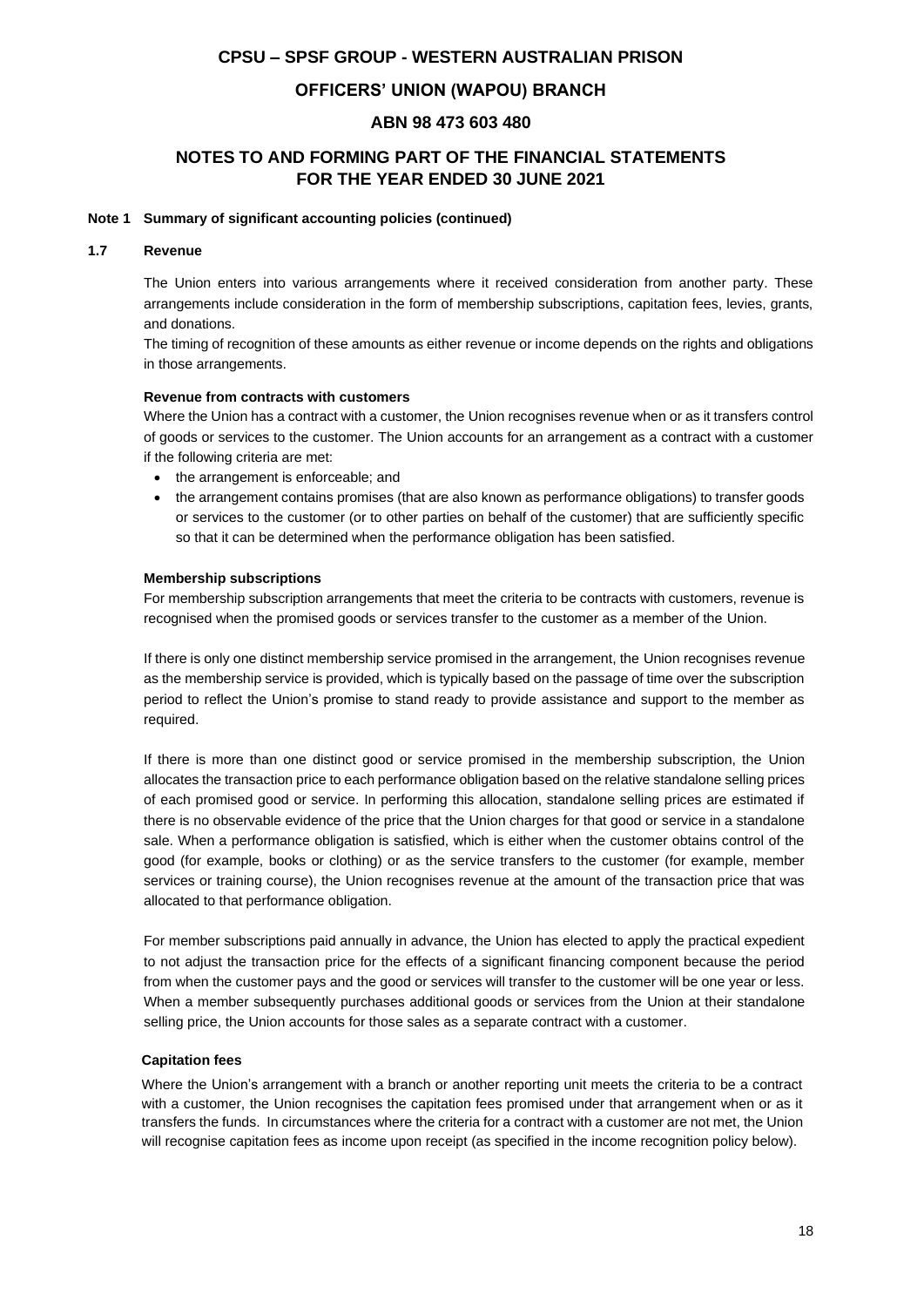### **OFFICERS' UNION (WAPOU) BRANCH**

### **ABN 98 473 603 480**

### **NOTES TO AND FORMING PART OF THE FINANCIAL STATEMENTS FOR THE YEAR ENDED 30 JUNE 2021**

#### **Note 1 Summary of significant accounting policies (continued)**

#### **1.7 Revenue (continued)**

#### **Levies**

Levies paid by a member (or other party) in an arrangement that meets the criteria to be a contract with a customer is recognised as revenue when or as the Union transfers the funds.

In circumstances where the criteria for a contract with a customer are not met, the Union will recognise levies as income upon receipt (as specified in the income recognition policy below).

#### **Income of the Union as a Not-for-Profit Entity**

Consideration is received by the Union to enable the entity to further its objectives. The Union recognises each of these amounts of consideration as income when the consideration is received (which is when the Union obtains control of the cash) because, based on the rights and obligations in each arrangement:

- the arrangements do not meet the criteria to be contracts with customers because either the arrangement is unenforceable or lacks sufficiently specific promises to transfer goods or services to the customer; and
- the Union's recognition of the cash contribution does not give to any related liabilities.

Cash consideration received by the Union will be recognised as income upon receipt.

#### **Volunteer services**

In circumstances where the fair value of the volunteer services can be measured reliably, the Union recognises the fair value of volunteer services received as income together with a corresponding expense where the economic benefits of the volunteer services are consumed as the services are acquired. Where the volunteer services will contribute to the development of an asset, the fair value is included in the carrying amount of that asset.

During the year, the Union did not recognise any volunteer services as revenue because it could not reliably measure the fair value of those services.

#### **Income recognised from transfers to acquire or construct a non-financial asset**

Where, as part of an enforceable agreement, the Union receives consideration to acquire or construct a nonfinancial asset such as property, plant and equipment to an identified specification and for the Union's own use, a liability is recognised for the obligation to acquire or construct the asset. Income is recognised as the obligation to acquire or construct the asset is satisfied, which is typically over time. The asset that is being acquired or constructed is recognised in accordance with the policy on property, plant and equipment.

#### **Gains from sale of assets**

An item of property, plant and equipment is derecognised upon disposal (which is at the date the recipient obtains control) or when no future economic benefits are expected from its use or disposal. Any gain or loss arising on derecognition of the asset (calculated as the difference between the net disposal proceeds and the carrying amount of the asset) is included in the statement of profit or loss when the asset is derecognised.

#### **Interest income**

Interest revenue is recognised on an accrual basis using the effective interest method.

#### **Rental income**

Leases in which the Union as a lessor, does not transfer substantially all the risks and rewards incidental to ownership of an asset are classified as operating leases. Rental income arising is accounted for on a straightline basis over the relevant lease term. Initial direct costs incurred in negotiating and arranging an operating lease are added to the carrying amount of the leased asset and recognised over the lease term on the same basis as rental income. Contingent rents are recognised as revenue in the period in which they are earned.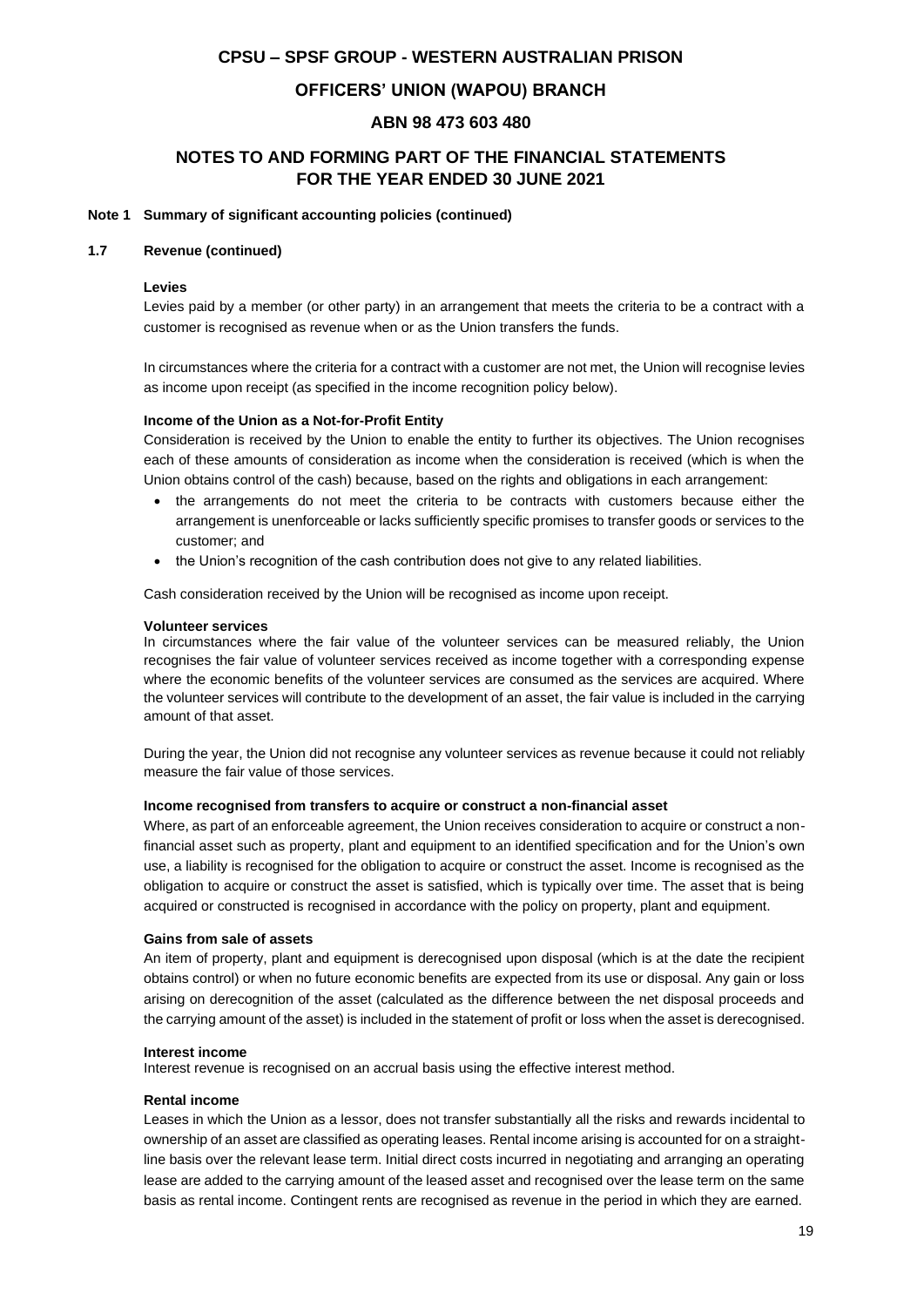### **OFFICERS' UNION (WAPOU) BRANCH**

### **ABN 98 473 603 480**

### **NOTES TO AND FORMING PART OF THE FINANCIAL STATEMENTS FOR THE YEAR ENDED 30 JUNE 2021**

#### **Note 1 Summary of significant accounting policies (continued)**

#### **1.8 Employee benefits**

A liability is recognised for benefits accruing to employees in respect of wages and salaries, annual leave, long service leave and termination benefits when it is probable that settlement will be required and they are capable of being measured reliably.

Liabilities for short-term employee benefits (as defined in AASB 119 *Employee Benefits*) and termination benefits which are expected to be settled within twelve months of the end of reporting period are measured at their nominal amounts. The nominal amount is calculated with regard to the rates expected to be paid on settlement of the liability.

Other long-term employee benefits which are expected to be settled beyond twelve months are measured as the present value of the estimated future cash outflows to be made by the Union in respect of services provided by employees up to reporting date.

Payments to defined contribution retirement benefit plans are recognised as an expense when employees have rendered service entitling them to the contributions.

Provision is made for separation and redundancy benefit payments. The Union recognises a provision for termination as part of a broader restructuring when it has developed a detailed formal plan for the terminations and has informed those employees affected that it will carry out the terminations. A provision for voluntary termination is recognised when the employee has accepted the offer of termination.

#### **1.9 Leases**

The Union assesses at contract inception whether a contract is, or contains, a lease. That is, if the contract conveys the right to control the use of an identified asset for a period of time in exchange for consideration.

#### **Union as a lessee**

The Union applies a single recognition and measurement approach for all leases, except for short-term leases and leases of low-value assets. The Union recognises lease liabilities to make lease payments and right-ofuse assets representing the right to use the underlying assets.

#### **Right-of-use assets**

The Union recognises right-of-use assets at the commencement date of the lease (i.e., the date the underlying asset is available for use). Right-of-use assets are measured at cost, less any accumulated depreciation and impairment losses, and adjusted for any remeasurement of lease liabilities. The cost of right-of-use assets includes the amount of lease liabilities recognised, initial direct costs incurred, and lease payments made at or before the commencement date less any lease incentives received. Right-of-use assets are depreciated on a straight-line basis over the shorter of the lease term and the estimated useful lives of the assets.

If ownership of the leased asset transfers to the Union at the end of the lease term or the cost reflects the exercise of a purchase option, depreciation is calculated using the estimated useful life of the asset. The rightof-use assets are also subject to impairment.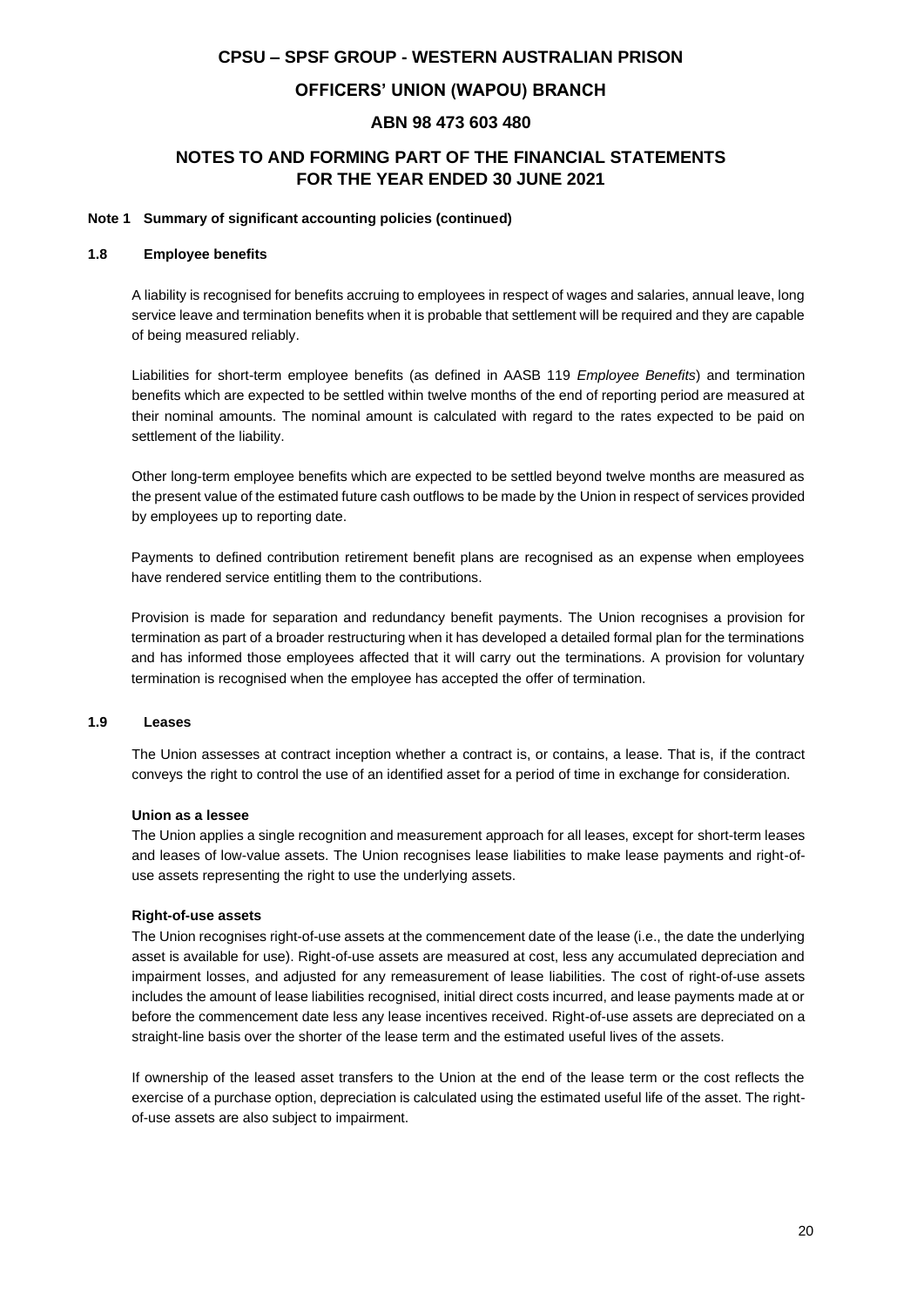### **OFFICERS' UNION (WAPOU) BRANCH**

### **ABN 98 473 603 480**

### **NOTES TO AND FORMING PART OF THE FINANCIAL STATEMENTS FOR THE YEAR ENDED 30 JUNE 2021**

#### **Note 1 Summary of significant accounting policies (continued)**

#### **1.9 Leases (continued)**

#### **Lease liabilities**

At the commencement date of the lease, the Union recognises lease liabilities measured at the present value of lease payments to be made over the lease term. The lease payments include fixed payments (including insubstance fixed payments) less any lease incentives receivable, variable lease payments that depend on an index or a rate, and amounts expected to be paid under residual value guarantees. The lease payments also include the exercise price of a purchase option reasonably certain to be exercised by the Union and payments of penalties for terminating the lease, if the lease term reflects the Union exercising the option to terminate. Variable lease payments that do not depend on an index or a rate are recognised as expenses (unless they are incurred to produce inventories) in the period in which the event or condition that triggers the payment occurs.

In calculating the present value of lease payments, the Union uses the [implicit the interest rate or incremental borrowing rate if the implicit lease rate is not readily determinable, Union to use as applicable]. After the commencement date, the amount of lease liabilities is increased to reflect the accretion of interest and reduced for the lease payments made. In addition, the carrying amount of lease liabilities is remeasured if there is a modification, a change in the lease term, a change in the lease payments (e.g., changes to future payments resulting from a change in an index or rate used to determine such lease payments) or a change in the assessment of an option to purchase the underlying asset.

#### **Peppercorn or below market leases**

The Union has elected to recognise the fair value of the leased property at inception of the lease. The difference between the fair value of the leased asset and the lease liability measured at the present value of the 'peppercorn' lease rental, is recognised as income.

#### **Short-term leases and leases of low-value assets**

The Union's short-term leases are those that have a lease term of 12 months or less from the commencement. It also applies the lease of low-value assets recognition exemption to leases that are below \$7,000. Lease payments on short-term leases and leases of low-value assets are recognised as expense on a straight-line basis over the lease term.

#### **1.10 Borrowing costs**

All borrowing costs are recognised in profit and loss in the period in which they are incurred.

#### **1.11 Cash**

Cash is recognised at its nominal amount. Cash and cash equivalents includes cash on hand, deposits held at call with bank, other short-term highly liquid investments with original maturity of 3 months or less that are readily convertible to known amounts of cash and subject to insignificant risk of changes in value and bank overdrafts. Bank overdrafts are shown within short-term borrowings in current liabilities on the statement of financial position.

#### **1.12 Financial instruments**

Financial assets and financial liabilities are recognised when the Branch becomes a party to the contractual provisions of the instrument.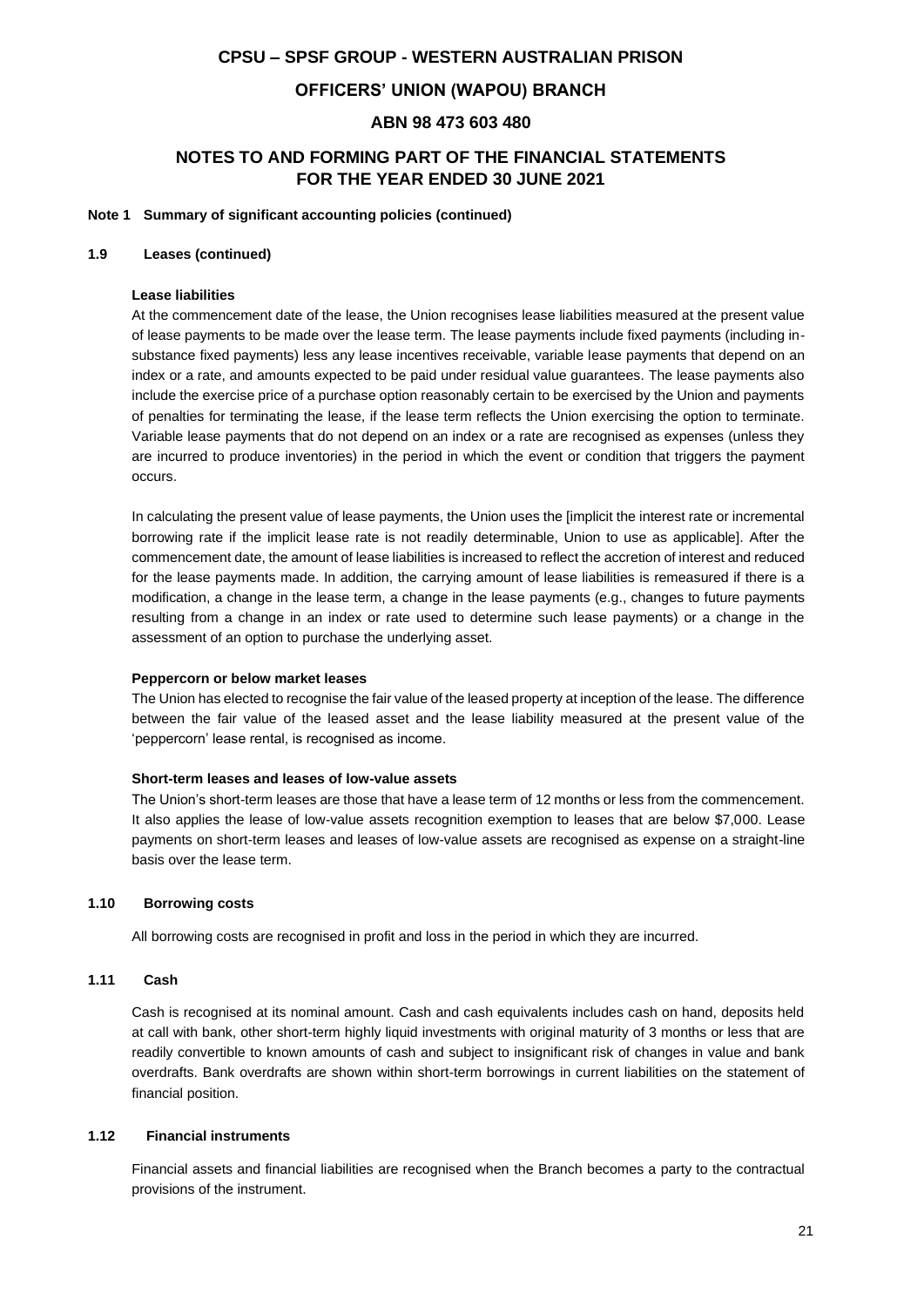### **OFFICERS' UNION (WAPOU) BRANCH**

### **ABN 98 473 603 480**

### **NOTES TO AND FORMING PART OF THE FINANCIAL STATEMENTS FOR THE YEAR ENDED 30 JUNE 2021**

#### **Note 1 Summary of significant accounting policies (continued)**

#### **1.13 Financial assets**

#### **Contract assets and receivables**

A contract asset is recognised when the Union's right to consideration in exchange goods or services that has transferred to the customer when that right is conditioned on the Union's future performance or some other condition.

A receivable is recognised if an amount of consideration that is unconditional is due from the customer (i.e., only the passage of time is required before payment of the consideration is due).

Contract assets and receivables are subject to impairment assessment. Refer to accounting policies on impairment of financial assets below.

#### **Initial recognition and measurement**

Financial assets are classified, at initial recognition, and subsequently measured at amortised cost, fair value through other comprehensive income (OCI), or fair value through profit or loss.

The classification of financial assets at initial recognition depends on the financial asset's contractual cash flow characteristics and the Union's business model for managing them. With the exception of trade receivables that do not contain a significant financing component, the Union initially measures a financial asset at its fair value plus, in the case of a financial asset not at fair value through profit or loss, transaction costs.

In order for a financial asset to be classified and measured at amortised cost or fair value through OCI, it needs to give rise to cash flows that are 'solely payments of principal and interest' (SPPI) on the principal amount outstanding. This assessment is referred to as the SPPI test and is performed at an instrument level.

The Union's business model for managing financial assets refers to how it manages its financial assets in order to generate cash flows. The business model determines whether cash flows will result from collecting contractual cash flows, selling the financial assets, or both.

Purchases or sales of financial assets that require delivery of assets within a time frame established by regulation or convention in the market place (regular way trades) are recognised on the trade date, i.e., the date that the Union commits to purchase or sell the asset.

#### **Subsequent measurement**

For purposes of subsequent measurement, financial assets are classified in five categories:

- (Other) financial assets at amortised cost
- (Other) financial assets at fair value through other comprehensive income
- Investments in equity instruments designated at fair value through other comprehensive income
- (Other) financial assets at fair value through profit or loss
- (Other) financial assets designated at fair value through profit or loss

#### **Financial assets at amortised cost**

The Union measures financial assets at amortised cost if both of the following conditions are met:

- The financial asset is held within a business model with the objective to hold financial assets in order to collect contractual cash flows and
- The contractual terms of the financial asset give rise on specified dates to cash flows that are solely payments of principal and interest on the principal amount outstanding.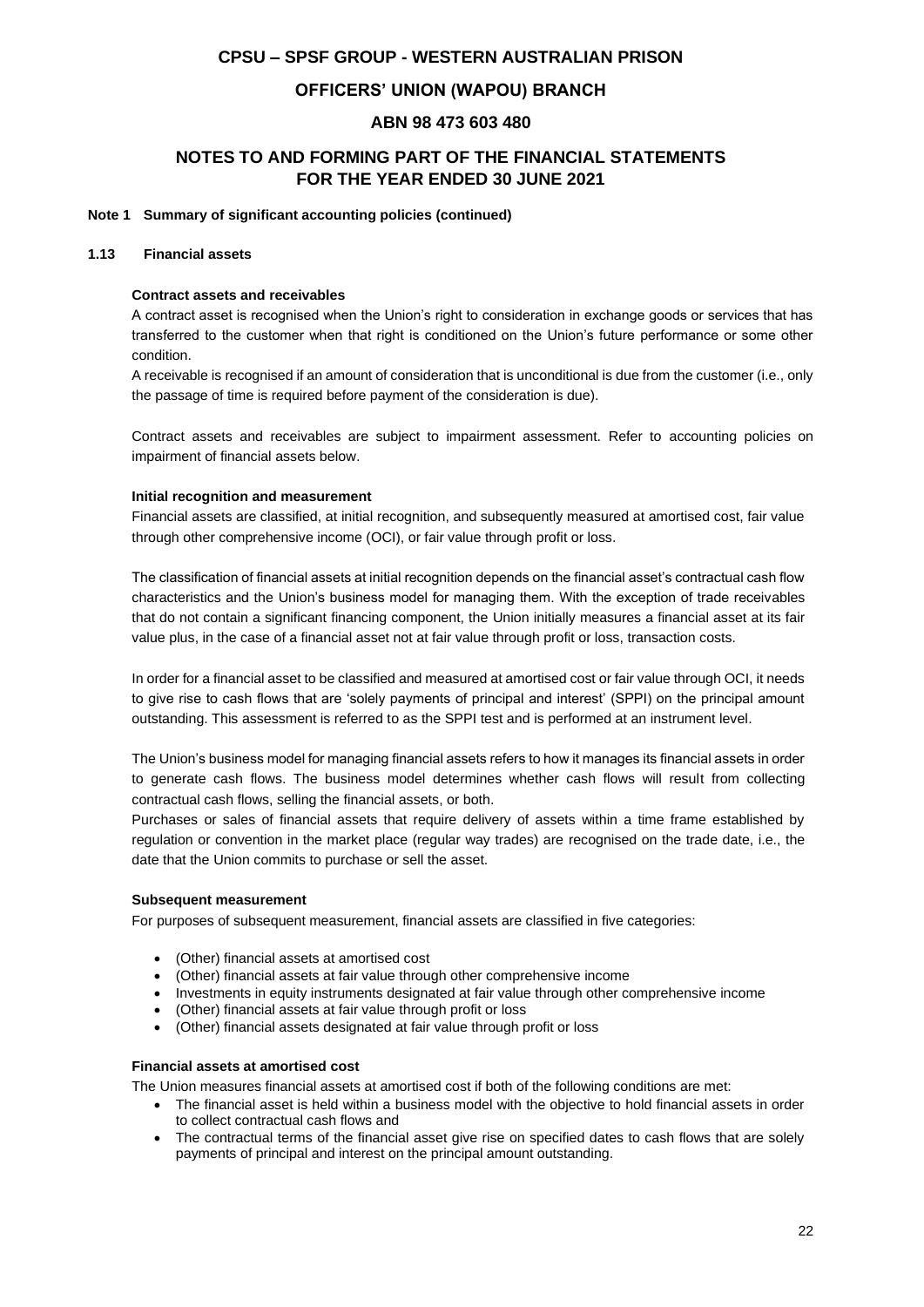### **OFFICERS' UNION (WAPOU) BRANCH**

### **ABN 98 473 603 480**

### **NOTES TO AND FORMING PART OF THE FINANCIAL STATEMENTS FOR THE YEAR ENDED 30 JUNE 2021**

#### **Note 1 Summary of significant accounting policies (continued)**

#### **1.13 Financial assets (continued)**

Financial assets at amortised cost are subsequently measured using the effective interest (EIR) method and are subject to impairment. Gains and losses are recognised in profit or loss when the asset is derecognised, modified or impaired.

The Union's financial assets at amortised cost includes trade receivables and loans to related parties.

#### **Financial assets at fair value through other comprehensive income**

The Union measures debt instruments at fair value through OCI if both of the following conditions are met:

- The financial asset is held within a business model with the objective of both holding to collect contractual cash flows and selling and
- The contractual terms of the financial asset give rise on specified dates to cash flows that are solely payments of principal and interest on the principal amount outstanding.

For debt instruments at fair value through OCI, interest income, foreign exchange revaluation and impairment losses or reversals are recognised in profit or loss and computed in the same manner as for financial assets measured at amortised cost.

The remaining fair value changes are recognised in OCI. Upon derecognition, the cumulative fair value change recognised in OCI is recycled to profit or loss.

The Union's debt instruments at fair value through OCI includes investments in quoted debt instruments included under other non-current financial assets.

#### **Investments in equity instruments designated at fair value through other comprehensive income**

Upon initial recognition, the Union can elect to classify irrevocably its equity investments as equity instruments designated at fair value through other comprehensive income when they meet the definition of equity under AASB 132 Financial Instruments: Presentation and are not held for trading. The classification is determined on an instrument-by-instrument basis.

Gains and losses on these financial assets are never recycled to profit or loss. Dividends are recognised as other income in profit or loss when the right of payment has been established, except when the Union benefits from such proceeds as a recovery of part of the cost of the financial asset, in which case, such gains are recorded in OCI. Equity instruments designated at fair value through other comprehensive income are not subject to impairment assessment.

#### **Financial assets at fair value through profit or loss (including designated)**

Financial assets at fair value through profit or loss include financial assets held for trading, financial assets designated upon initial recognition at fair value through profit or loss, or financial assets mandatorily required to be measured at fair value. Financial assets are classified as held for trading if they are acquired for the purpose of selling or repurchasing in the near term. Derivatives, including separated embedded derivatives, are also classified as held for trading unless they are designated as effective hedging instruments. Financial assets with cash flows that are not solely payments of principal and interest are classified and measured at fair value through profit or loss, irrespective of the business model. Notwithstanding the criteria for debt instruments to be classified at amortised cost or at fair value through other comprehensive income, as described above, debt instruments may be designated at fair value through profit or loss on initial recognition if doing so eliminates, or significantly reduces, an accounting mismatch.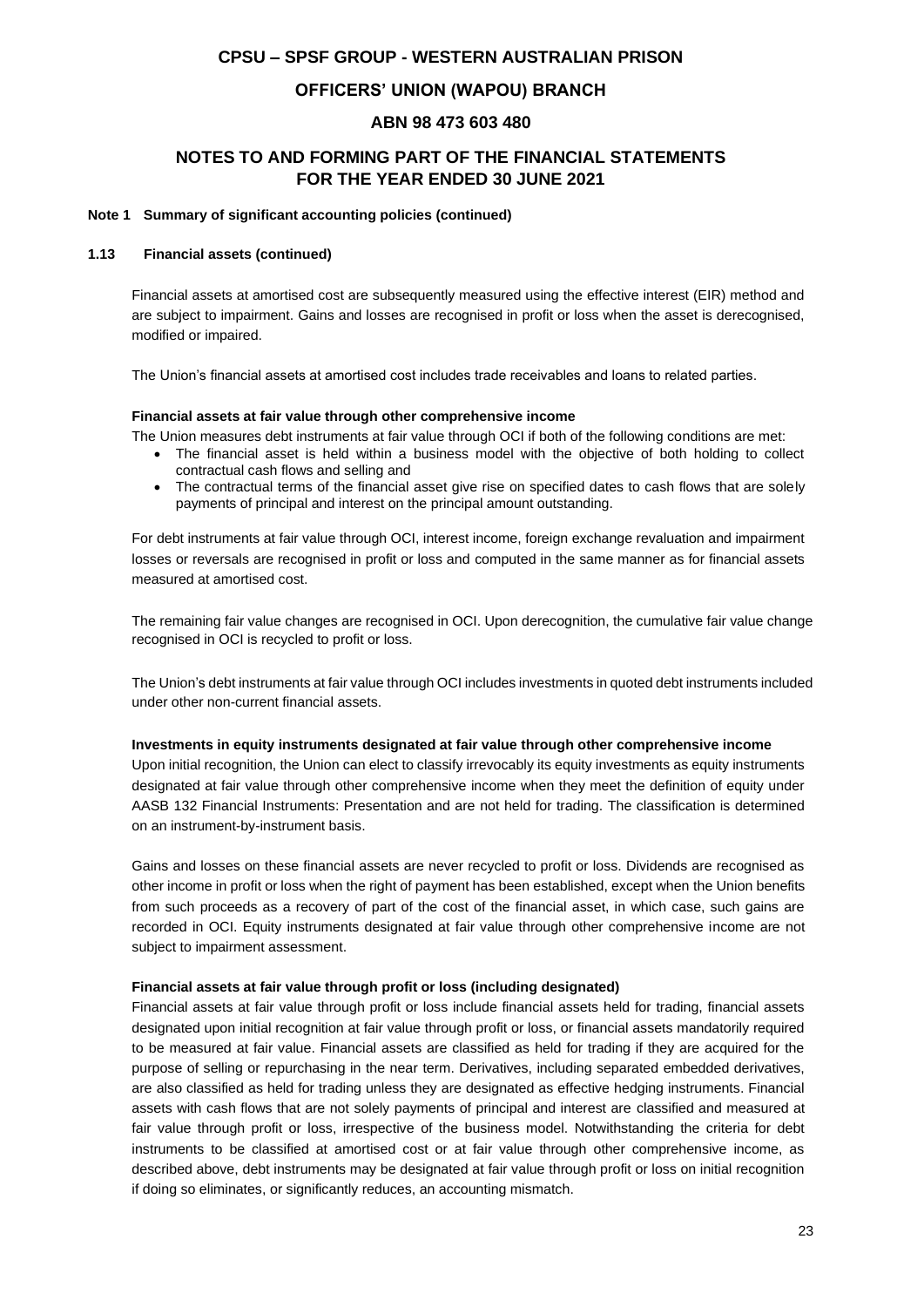### **OFFICERS' UNION (WAPOU) BRANCH**

### **ABN 98 473 603 480**

### **NOTES TO AND FORMING PART OF THE FINANCIAL STATEMENTS FOR THE YEAR ENDED 30 JUNE 2021**

#### **Note 1 Summary of significant accounting policies (continued)**

#### **1.13 Financial assets (continued)**

Financial assets at fair value through profit or loss are carried in the statement of financial position at fair value with net changes in fair value recognised in profit or loss.

#### **Derecognition**

A financial asset is derecognised when:

- The rights to receive cash flows from the asset have expired or
- The Union has transferred its rights to receive cash flows from the asset or has assumed an obligation to pay the received cash flows in full without material delay to a third party under a 'pass-through' arrangement; and either:
	- a) the Union has transferred substantially all the risks and rewards of the asset, or
	- b) the Union has neither transferred nor retained substantially all the risks and rewards of the asset but has transferred control of the asset.

When the Union has transferred its rights to receive cash flows from an asset or has entered into a pass-through arrangement, it evaluates if, and to what extent, it has retained the risks and rewards of ownership.

When it has neither transferred nor retained substantially all of the risks and rewards of the asset, nor transferred control of the asset, the Union continues to recognise the transferred asset to the extent of its continuing involvement together with associated liability.

#### **Offsetting**

Financial assets and financial liabilities are offset and the net amount is reported in the statement of financial position if there is a currently enforceable legal right to offset the recognised amounts and there is an intention to settle on a net basis, to realise the assets and settle the liabilities simultaneously.

#### **Impairment**

#### **Expected credit losses**

Receivables for goods and services, which have 30-day terms, are recognised at the nominal amounts due less any loss allowance due to expected credit losses at each reporting date. A provision matrix that is based on historical credit loss experience, adjusted for forward-looking factors specific to the debtors and the economic environment has been established.

#### **(i) Trade receivables**

For trade receivables that do not have a significant financing component, the Union applies a simplified approach in calculating expected credit losses (**ECLs**) which requires lifetime expected credit losses to be recognised from initial recognition of the receivables.

Therefore, the Union does not track changes in credit risk, but instead recognises a loss allowance based on lifetime ECLs at each reporting date. The Union has established a provision matrix that is based on its historical credit loss experience, adjusted for forward-looking factors specific to the debtors and the economic environment.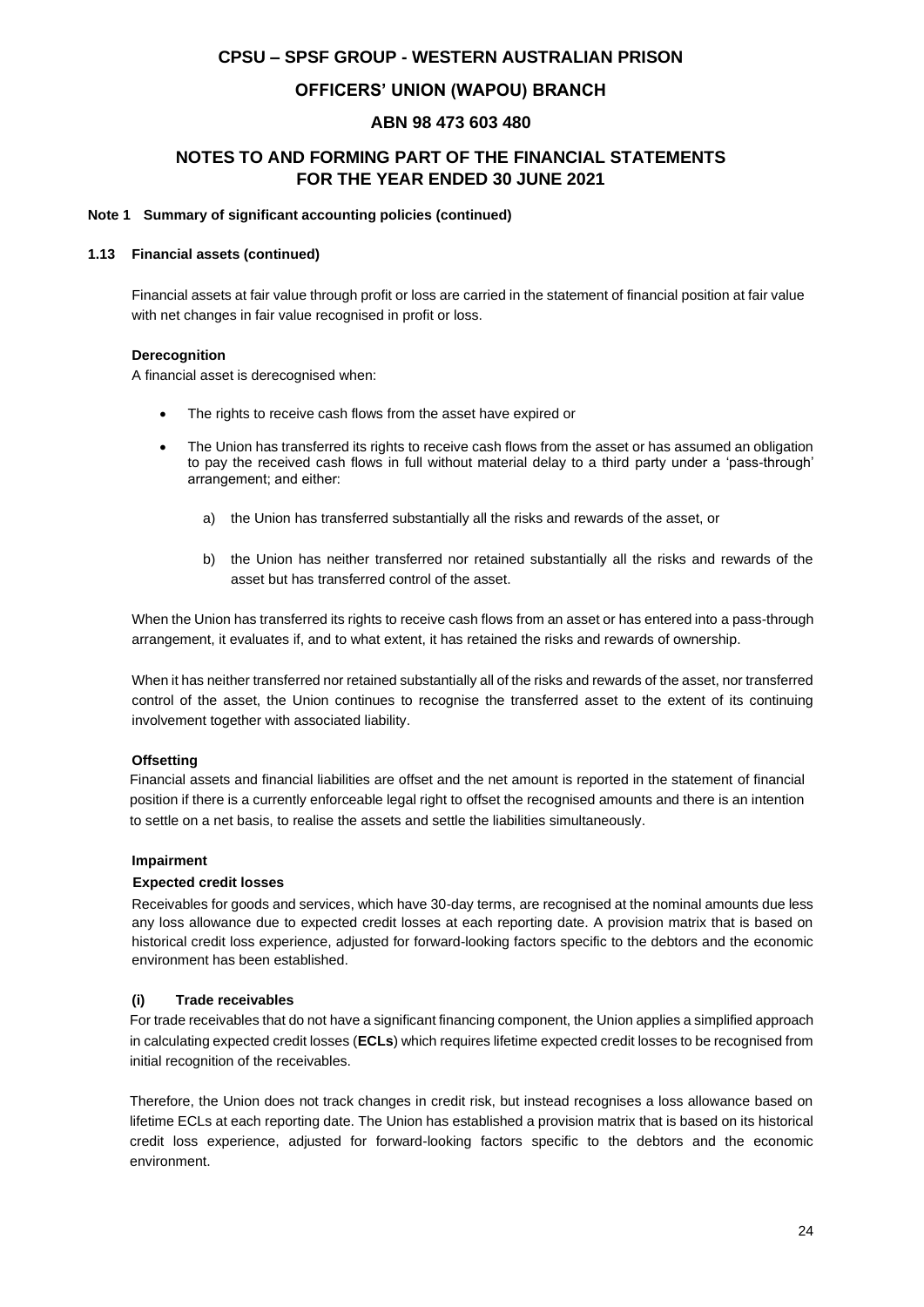### **OFFICERS' UNION (WAPOU) BRANCH**

### **ABN 98 473 603 480**

### **NOTES TO AND FORMING PART OF THE FINANCIAL STATEMENTS FOR THE YEAR ENDED 30 JUNE 2021**

#### **Note 1 Summary of significant accounting policies (continued)**

#### **1.13 Financial assets (continued)**

#### **(ii) Debt instruments other than trade receivables**

For all debt instruments other than trade receivables and debt instruments not held at fair value through profit or loss, the Union recognises an allowance for expected credit losses using the general approach. ECLs are based on the difference between the contractual cash flows due in accordance with the contract and all the cash flows that the Union expects to receive, discounted at an approximation of the original effective interest rate.

ECLs are recognised in two stages:

- Where there has not been a significant increase in credit risk since initial recognition, ECLs are provided for credit losses from possible default events within the next 12-months (a 12-month ECL).
- Where there has been a significant increase in credit risk since initial recognition, a loss allowance is required for credit losses expected over the remaining life of the debt, irrespective of the timing of the default (a lifetime ECL).

The Union considers a financial asset in default when contractual payments are 90 days past due. However, in certain cases, the Union may also consider a financial asset to be in default when internal or external information indicates that the Union is unlikely to receive the outstanding contractual amounts in full. A financial asset is written off when there is no reasonable expectation of recovering the contractual cash flows.

#### **1.14 Financial Liabilities**

#### **Initial recognition and measurement**

Financial liabilities are classified, at initial recognition, at amortised cost unless or at fair value through profit or loss.

All financial liabilities are recognised initially at fair value and, in the case of financial liabilities at amortised cost, net of directly attributable transaction costs.

The Union's financial liabilities include trade and other payables.

#### **Subsequent measurement**

#### **Financial liabilities at amortised cost**

After initial recognition, trade payables and interest-bearing loans and borrowings are subsequently measured at amortised cost using the EIR method. Gains and losses are recognised in profit or loss when the liabilities are derecognised as well as through the EIR amortisation process.

Amortised cost is calculated by taking into account any discount or premium on acquisition and fees or costs that are an integral part of the EIR. The EIR amortisation is included as finance costs in profit or loss.

#### **Derecognition**

A financial liability is derecognised when the obligation under the liability is discharged or cancelled or expires. When an existing financial liability is replaced by another from the same lender on substantially different terms, or the terms of an existing liability are substantially modified, such an exchange or modification is treated as the derecognition of the original liability and the recognition of a new liability. The difference in the respective carrying amounts is recognised in profit or loss.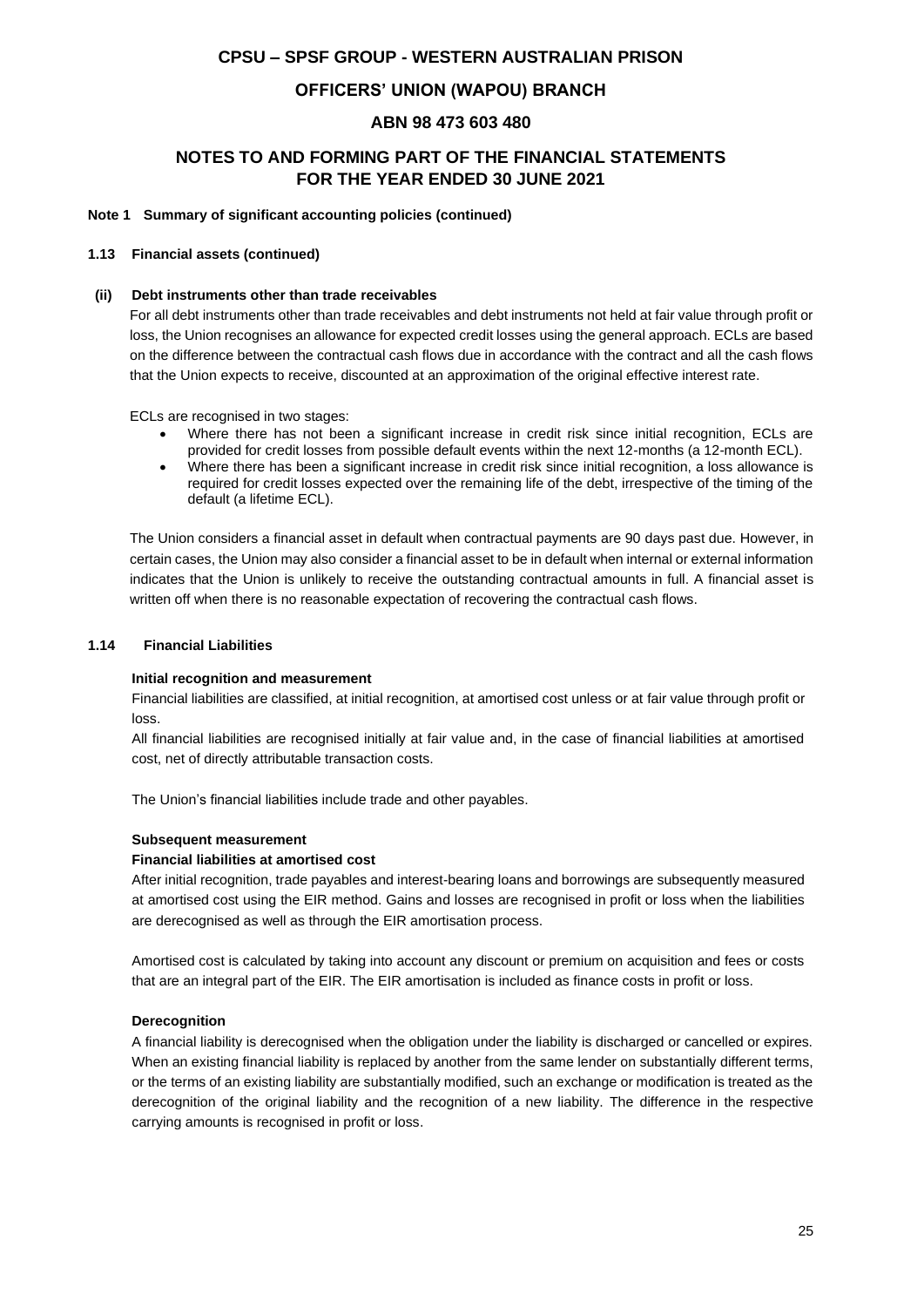### **OFFICERS' UNION (WAPOU) BRANCH**

### **ABN 98 473 603 480**

### **NOTES TO AND FORMING PART OF THE FINANCIAL STATEMENTS FOR THE YEAR ENDED 30 JUNE 2021**

#### **Note 1 Summary of significant accounting policies (continued)**

#### **1.15 Liabilities relating to contracts with customers**

#### **Contract liabilities**

A contract liability is recognised if a payment is received or a payment is due (whichever is earlier) from a customer before the Union transfers the related goods or services. Contract liabilities include deferred income. Contract liabilities are recognised as revenue when the Union performs under the contract (i.e., transfers control of the related goods or services to the customer).

#### **Refund liabilities**

A refund liability is recognised for the obligation to refund some or all of the consideration received (or receivable) from a customer. The Union's refund liabilities arise from customers' right of return. The liability is measured at the amount the Union ultimately expects it will have to return to the customer. The Union updates its estimates of refund liabilities (and the corresponding change in the transaction price) at the end of each reporting period.

#### **1.16 Contingent Liabilities and Contingent Assets**

Contingent liabilities and contingent assets are not recognised in the Statement of Financial Position but are reported in the relevant notes. They may arise from uncertainty as to the existence of a liability or asset or represent an existing liability or asset in respect of which the amount cannot be reliably measured. Contingent assets are disclosed when settlement is probable but not virtually certain, and contingent liabilities are disclosed when settlement is greater than remote.

#### **1.17 Land, Buildings, Plant and Equipment**

#### *Asset Recognition Threshold*

Purchases of land, buildings, plant and equipment are recognised initially at cost in the Statement of Financial Position. The initial cost of an asset includes an estimate of the cost of dismantling and removing the item and restoring the site on which it is located.

#### *Revaluations—Land and Buildings*

Following initial recognition at cost, land and buildings are carried at fair value less subsequent accumulated depreciation and accumulated impairment losses. Revaluations are performed with sufficient frequency such that the carrying amount of assets do not differ materially from those that would be determined using fair values as at the reporting date.

Revaluation adjustments are made on a class basis. Any revaluation increment is credited to equity under the heading of asset revaluation reserve except to the extent that it reversed a previous revaluation decrement of the same asset class that was previously recognised in the surplus/deficit. Revaluation decrements for a class of assets are recognised directly in the profit or loss except to the extent that they reverse a previous revaluation increment for that class. Any accumulated depreciation as at the revaluation date is eliminated against the gross carrying amount of the asset and the asset is restated to the revalued amount.

#### *Depreciation*

Depreciable property, plant and equipment assets are written-off to their estimated residual values over their estimated useful life using, in all cases, the straight-line method of depreciation. Depreciation rates (useful lives), residual values and methods are reviewed at each reporting date and necessary adjustments are recognised in the current, or current and future reporting periods, as appropriate.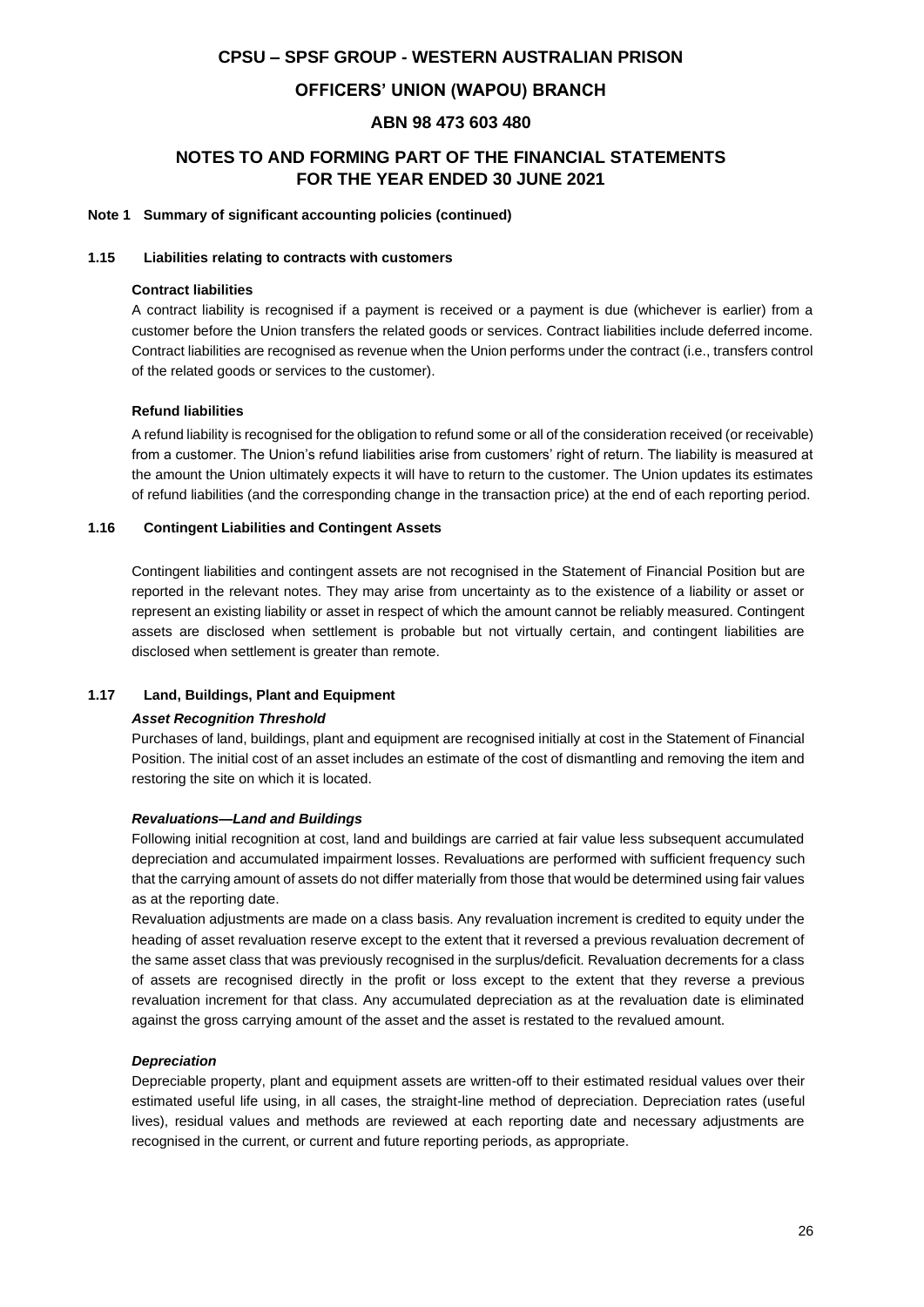### **OFFICERS' UNION (WAPOU) BRANCH**

### **ABN 98 473 603 480**

### **NOTES TO AND FORMING PART OF THE FINANCIAL STATEMENTS FOR THE YEAR ENDED 30 JUNE 2021**

#### **Note 1 Summary of significant accounting policies (continued)**

#### **1.17 Land, Buildings, Plant and Equipment (continued)**

Depreciation rates applying to each class of depreciable asset are:

|                            | <b>Depreciation Rate</b> |
|----------------------------|--------------------------|
| Buildings and improvements | $2.5\%$ - 25%            |
| Furniture and equipment    | $5\% - 40\%$             |
| Motor vehicles             | 25%                      |

#### *Derecognition*

An item of land, buildings, plant and equipment is derecognised upon disposal or when no future economic benefits are expected from its use or disposal. Any gain or loss arising on the disposal or retirement of an item of property, plant and equipment is determined as the difference between the sales proceeds and the carrying amount of the asset and is recognised in the profit and loss.

#### **1.18 Investment property**

Investment properties are properties held to earn rentals and/or for capital appreciation (including property under construction for such purposes). Investment properties are measured initially at its cost, including transaction costs. Subsequent to initial recognition, investment properties are measured at fair value. Gains and losses arising from changes in the fair value of investment properties are included in profit and loss in the period in which they arise.

An investment property is derecognised upon disposal or when the investment property is permanently withdrawn from use and no future economic benefits are expected from the disposal. Any gain or loss arising on derecognition of the property (calculated as the difference between the net disposal proceeds and the carrying amount of the asset) is included in profit or loss in the period in which the property is derecognised.

#### **1.19 Impairment of non-financial assets**

All assets are assessed for impairment at the end of each reporting period to the extent that there is an impairment trigger. Where indications of impairment exist, the asset's recoverable amount is estimated and an impairment adjustment made if the asset's recoverable amount is less than its carrying amount.

The recoverable amount of an asset is the higher of its fair value less costs of disposal and its value in use. Value in use is the present value of the future cash flows expected to be derived from the asset. Where the future economic benefit of an asset is not primarily dependent on the asset's ability to generate future cash flows, and the asset would be replaced if the Union were deprived of the asset, its value in use is taken to be its depreciated replacement cost.

#### **1.20 Taxation**

The Union is exempt from income tax under section 50.1 of the Income Tax Assessment Act 1997 however still has obligation for Fringe Benefits Tax (FBT) and the Goods and Services Tax (GST).

Revenues, expenses and assets are recognised net of GST except:

- where the amount of GST incurred is not recoverable from the Australian Taxation Office; and
- for receivables and payables.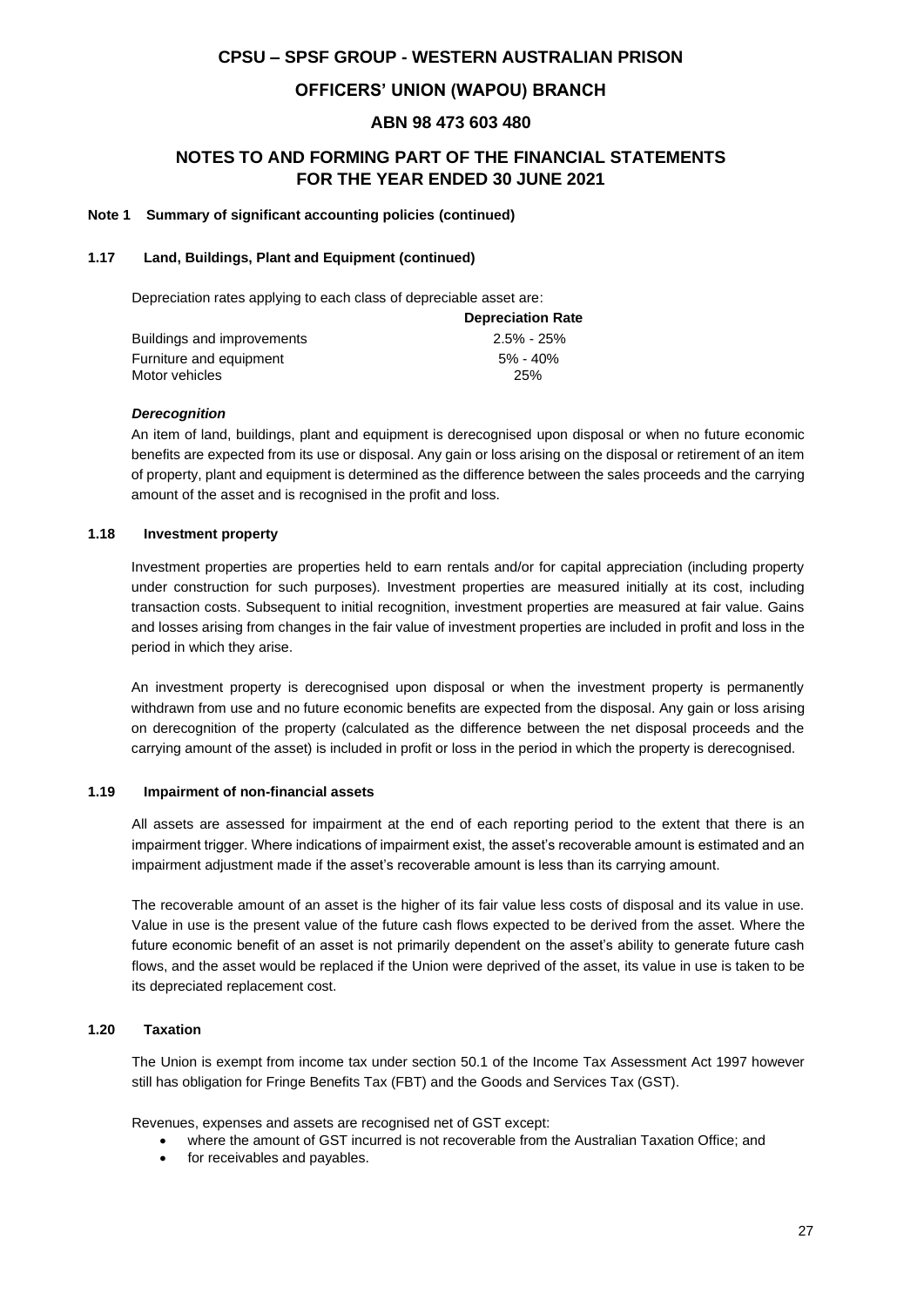### **OFFICERS' UNION (WAPOU) BRANCH**

### **ABN 98 473 603 480**

### **NOTES TO AND FORMING PART OF THE FINANCIAL STATEMENTS FOR THE YEAR ENDED 30 JUNE 2021**

#### **Note 1 Summary of significant accounting policies (continued)**

#### **1.20 Taxation (continued)**

The net amount of GST recoverable from, or payable to, the taxation authority is included as part of receivables or payables.

Cash flows are included in the statement of cash flows on a gross basis. The GST component of cash flows arising from investing and financing activities which is recoverable from, or payable to, the Australian Taxation Office is classified within operating cash flows.

#### **1.21 Fair value measurement**

The Union measures financial instruments, such as, financial asset as at fair value through the profit and loss, available for sale financial assets, and non-financial assets such as land and buildings and investment properties, at fair value at each balance sheet date. Also, fair values of financial instruments measured at amortised cost are disclosed in Note 12A.

Fair value is the price that would be received to sell an asset or paid to transfer a liability in an orderly transaction between market participants at the measurement date. The fair value measurement is based on the presumption that the transaction to sell the asset or transfer the liability takes place either:

- In the principal market for the asset or liability, or
- In the absence of a principal market, in the most advantageous market for the asset or liability

The principal or the most advantageous market must be accessible by the Union. The fair value of an asset or a liability is measured using the assumptions that market participants would use when pricing the asset or liability, assuming that market participants act in their economic best interest.

A fair value measurement of a non-financial asset takes into account a market participant's ability to generate economic benefits by using the asset in its highest and best use or by selling it to another market participant that would use the asset in its highest and best use.

The Union uses valuation techniques that are appropriate in the circumstances and for which sufficient data are available to measure fair value, maximising the use of relevant observable inputs and minimising the use of unobservable inputs.

All assets and liabilities for which fair value is measured or disclosed in the financial statements are categorised within the fair value hierarchy, described as follows, based on the lowest level input that is significant to the fair value measurement as a whole:

- Level 1—Quoted (unadjusted) market prices in active markets for identical assets or liabilities
- Level 2—Valuation techniques for which the lowest level input that is significant to the fair value measurement is directly or indirectly observable
- Level 3—Valuation techniques for which the lowest level input that is significant to the fair value measurement is unobservable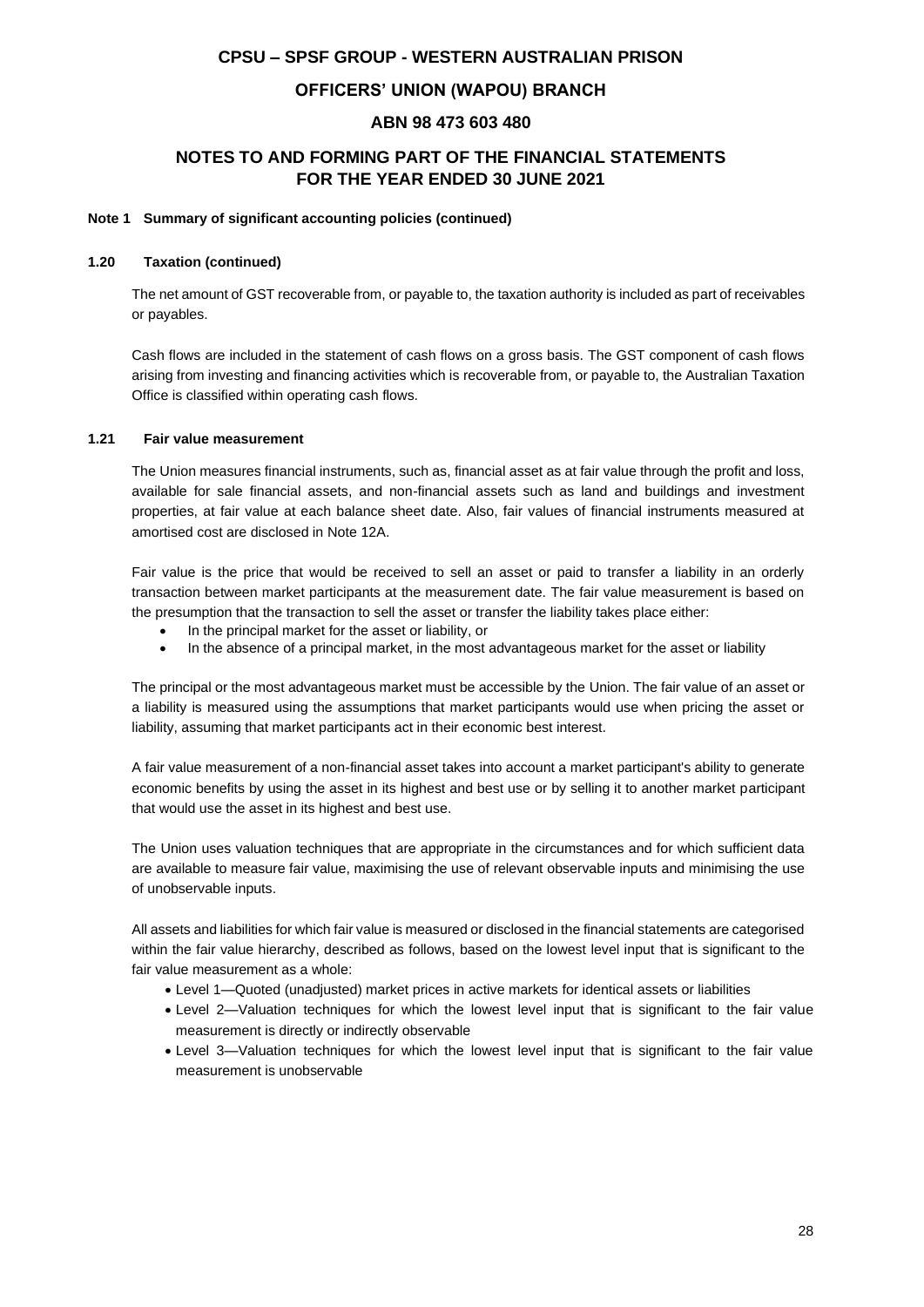### **OFFICERS' UNION (WAPOU) BRANCH**

### **ABN 98 473 603 480**

### **NOTES TO AND FORMING PART OF THE FINANCIAL STATEMENTS FOR THE YEAR ENDED 30 JUNE 2021**

#### **Note 1 Summary of significant accounting policies (continued)**

#### **1.21 Fair value measurement (continued)**

For assets and liabilities that are recognised in the financial statements on a recurring basis, the Union determines whether transfers have occurred between Levels in the hierarchy by re-assessing categorisation (based on the lowest level input that is significant to the fair value measurement as a whole) at the end of each reporting period. External valuers are involved for valuation of significant assets, such as land and buildings and investment properties. Selection criteria include market knowledge, reputation, independence and whether professional standards are maintained. For the purpose of fair value disclosures, the Union has determined classes of assets and liabilities on the basis of the nature, characteristics and risks of the asset or liability and the level of the fair value hierarchy.

#### **1.22 Going concern**

The Union is not reliant on the agreed financial support of another reporting unit to continue on a going concern basis. However, the Union is reliant on the financial support of the Western Australian Prison Officers' Union of Workers, see Note 8.

The Union has not agreed to provide financial support to another reporting unit to ensure they can continue as a going concern.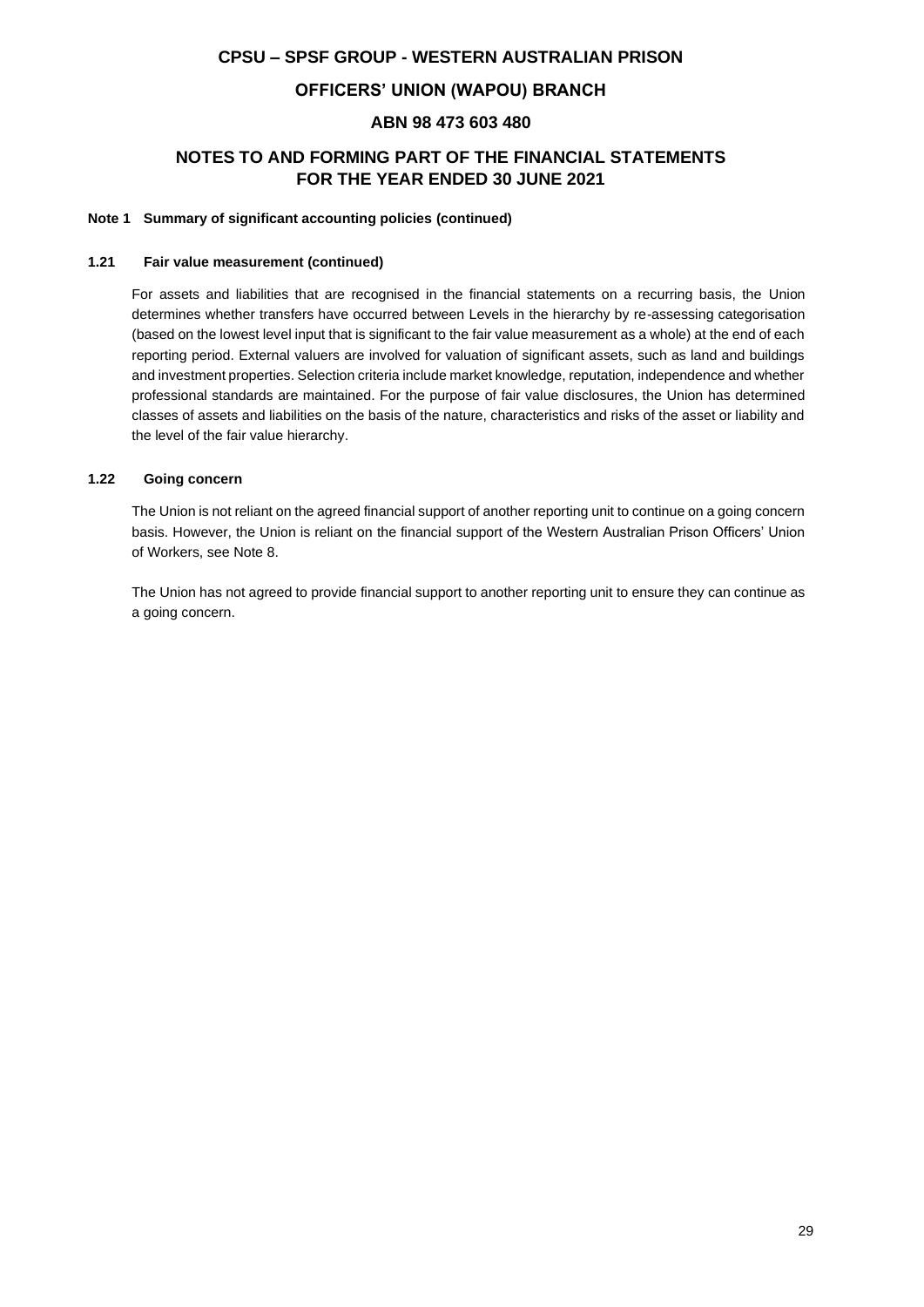### **OFFICERS' UNION (WAPOU) BRANCH**

### **ABN 98 473 603 480**

### **NOTES TO AND FORMING PART OF THE FINANCIAL STATEMENTS FOR THE YEAR ENDED 30 JUNE 2021**

#### **Note 2 Events after the reporting period**

As a result of the evolving nature of the COVID-19 outbreak and the rapidly evolving government policies of restrictive measures put in place to contain it, as at the date of these financial statements, the Union is not in a position to reasonably estimate the financial effects of the COVID-19 outbreak on the future financial performance and financial position of the Union. Other than the current disclosures, there has not been any other matter or circumstance occurring subsequent to the end of the financial year that has significantly affected, or may significantly affect, the operations of the Union, the results of those operations, or the state of affairs of the Union in subsequent financial periods.

#### **Note 3 Income**

|                            | 2021 | 2020 |
|----------------------------|------|------|
|                            |      | \$   |
| Note 3A: Interest received |      |      |
| Deposits                   | -1   |      |
|                            |      |      |

#### **Note 4 Expenses**

#### **Note 4A: Capitation fees**

| Community and Public Section Union - State Public Services Federation Group | 48.285 | 44.989 |
|-----------------------------------------------------------------------------|--------|--------|
| <b>Total capitation fees</b>                                                | 48.285 | 44.989 |

Capitation fees being payment to National Office for membership fees paid to CPSU – SPSFG

# **Note 4B: Other expenses** Bank fees and charges 1  $\sim$  1  $\sim$  1  $\sim$  1  $\sim$  1  $\sim$  1  $\sim$  1  $\sim$  1  $\sim$  1  $\sim$  1  $\sim$  1  $\sim$  1  $\sim$  1  $\sim$  1  $\sim$  1  $\sim$  1  $\sim$  1  $\sim$  1  $\sim$  1  $\sim$  1  $\sim$  1  $\sim$  1  $\sim$  1  $\sim$  1  $\sim$  1  $\sim$  1  $\sim$  1  $\sim$  1  $\sim$  1  $\$ **Total other expenses** 1 - **Note 5: Current Assets Note 5A: Cash and Cash Equivalents** Cash at bank 453 4,375 **Total cash and cash equivalents 1.375 1.453 4.375 Note 5B: Trade and Other Receivables Other receivables:** Western Australian Prison Officers' Union of Workers 4,378

|                                | .     |     |
|--------------------------------|-------|-----|
| GST receivable                 | -     | 381 |
| <b>Total other receivables</b> | 4.378 | 381 |
|                                |       |     |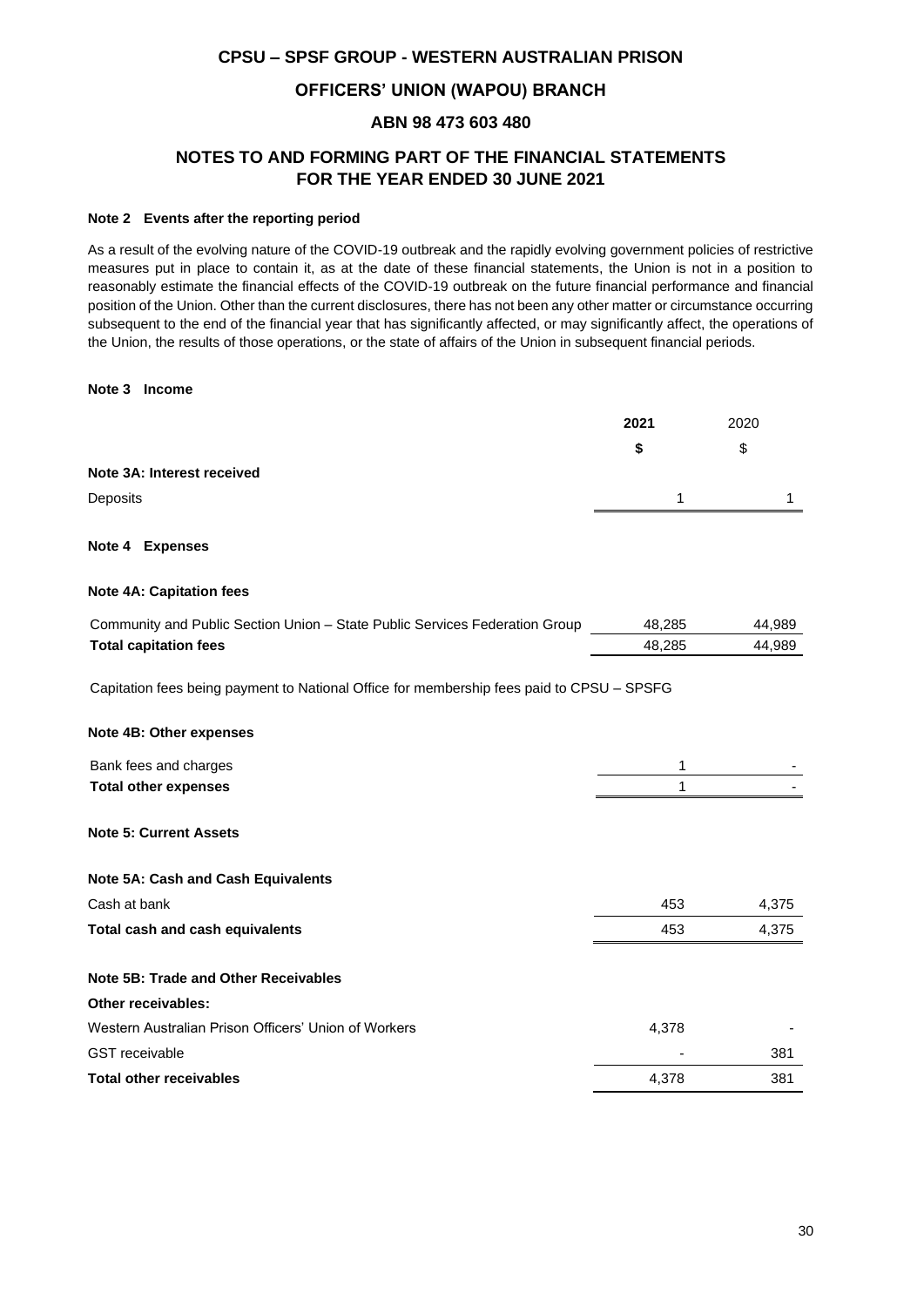### **OFFICERS' UNION (WAPOU) BRANCH**

### **ABN 98 473 603 480**

### **NOTES TO AND FORMING PART OF THE FINANCIAL STATEMENTS FOR THE YEAR ENDED 30 JUNE 2021**

### **Note 6: Current Liabilities**

|                                                                                                                                                | 2021      | 2020      |
|------------------------------------------------------------------------------------------------------------------------------------------------|-----------|-----------|
|                                                                                                                                                | \$        | \$        |
| <b>Note 6A: Trade Payables</b>                                                                                                                 |           |           |
| Payables to other reporting units                                                                                                              |           |           |
| Community and Public Section Union - State Public Services Federation Group                                                                    | 4,378     | 4,303     |
| Subtotal payables to other reporting units                                                                                                     | 4,378     | 4,303     |
| <b>Total trade payables</b>                                                                                                                    | 4,378     | 4,303     |
| Settlement is usually made within 30 days.                                                                                                     |           |           |
| <b>Note 7: Cash Flow</b>                                                                                                                       |           |           |
| <b>Note 7A: Cash Flow Reconciliation</b><br>Reconciliation of cash and cash equivalents as per Balance Sheet to Cash<br><b>Flow Statement:</b> |           |           |
| Cash and cash equivalents as per:                                                                                                              |           |           |
| Cash flow statement                                                                                                                            | 453       | 4,375     |
| <b>Balance sheet</b>                                                                                                                           | 453       | 4,375     |
| <b>Difference</b>                                                                                                                              |           |           |
| Reconciliation of profit to net cash from operating<br>activities:                                                                             |           |           |
| Profit for the year                                                                                                                            |           | 1         |
| Changes in assets/liabilities:                                                                                                                 |           |           |
| (Increase)/decrease in accounts receivable                                                                                                     | (3,997)   | 3,481     |
| Increase/(decrease) in payables                                                                                                                | 75        | 441       |
| Net cash from operating activities                                                                                                             | (3,922)   | 3,923     |
| Note 7B: Cash flow information                                                                                                                 |           |           |
| Cash inflows                                                                                                                                   |           |           |
| Transfer from WAPOU to cover capitation fees payment                                                                                           | 43,907    | 48,470    |
| <b>Total cash inflows</b>                                                                                                                      | 43,907    | 48,470    |
| Cash outflows                                                                                                                                  |           |           |
| Community and Public Section Union - State Public Services Federation Group                                                                    | (48, 210) | (44,548)  |
| <b>Total cash outflows</b>                                                                                                                     | (48, 210) | (44, 548) |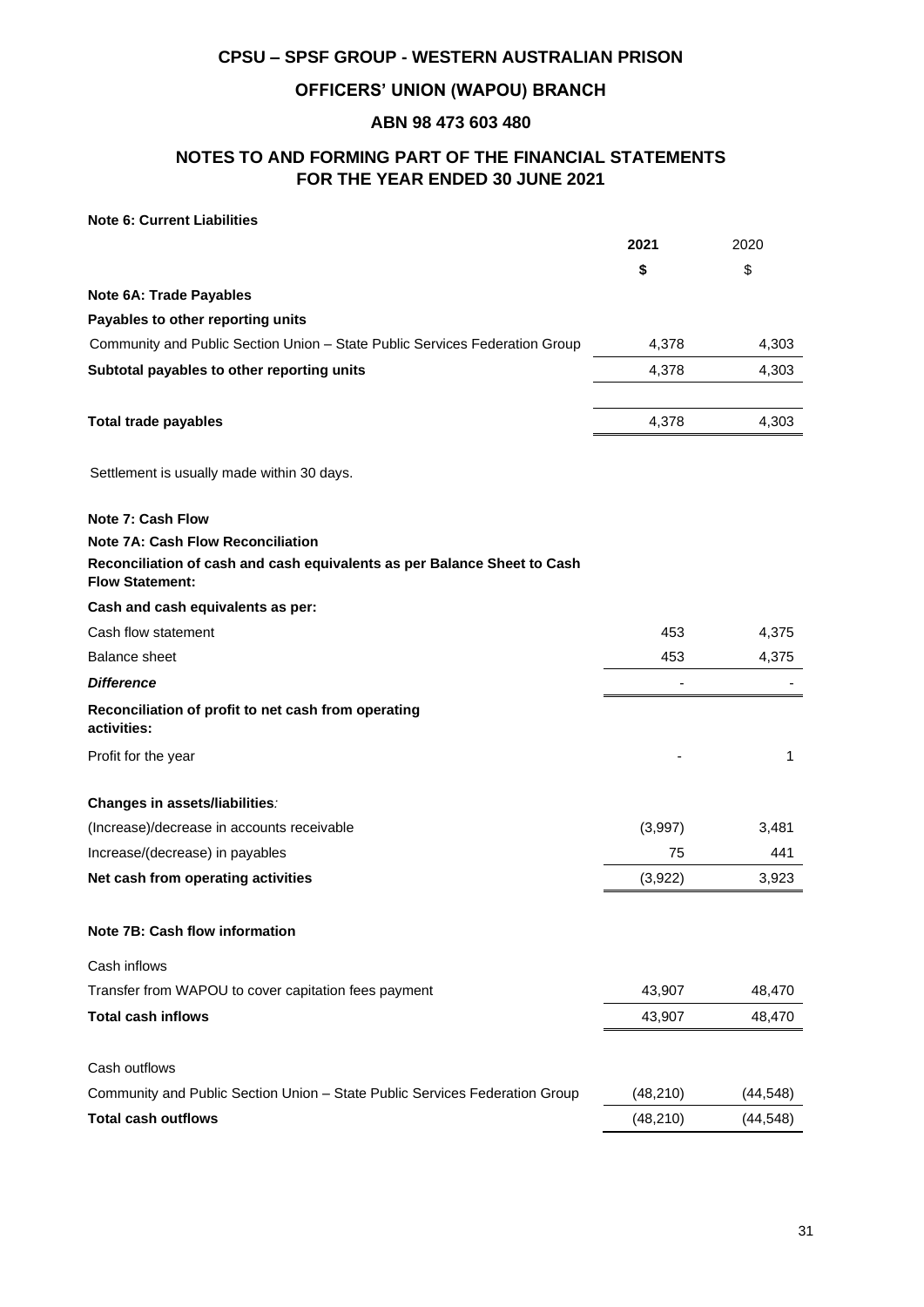### **OFFICERS' UNION (WAPOU) BRANCH**

### **ABN 98 473 603 480**

### **NOTES TO AND FORMING PART OF THE FINANCIAL STATEMENTS FOR THE YEAR ENDED 30 JUNE 2021**

|                                                                                                                | 2021   | 2020   |
|----------------------------------------------------------------------------------------------------------------|--------|--------|
|                                                                                                                | \$     | \$     |
| <b>Note 8: Related Party Disclosures</b>                                                                       |        |        |
| Note 8A: Related Party Transactions for the Reporting Period                                                   |        |        |
| The following table provides the total amount of transactions that have been entered into with related parties |        |        |
| for the relevant financial year.                                                                               |        |        |
| Revenue received from the following:                                                                           |        |        |
| Western Australian Prison Officers' Union of Workers                                                           | 48,285 | 44.989 |
|                                                                                                                |        |        |
| Amounts owed by the following:                                                                                 |        |        |

Western Australian Prison Officers' Union of Workers - -

#### **Terms and conditions of transactions with related parties**

The sales and purchases from related parties are made on terms equivalent to those that prevail in arm's length transactions. Outstanding balances for sales and purchases at the year-end are unsecured and interest free and settlement occurs in cash. There have been no guarantees provided or received for any related party receivables and payables. For the year ended 30 June 2021, the Union has not recorded any impairment of receivables relating to amounts owed by related parties and declared person or body (2020: \$Nil). This assessment is undertaken each financial year through examining the financial position of the related party and the market in which the related party operates.

#### **Note 9: Remuneration of Auditors**

| Value of the services provided        |   |  |
|---------------------------------------|---|--|
| Financial statement audit services    |   |  |
| Other services                        | - |  |
| <b>Total remuneration of auditors</b> |   |  |
|                                       |   |  |

Auditors' remuneration recognised & paid by Western Australian Prison Officers' Union of Workers.

#### **Note 10: Financial Instruments**

The Union's financial instruments consist mainly of deposits with banks, accounts receivable and payables.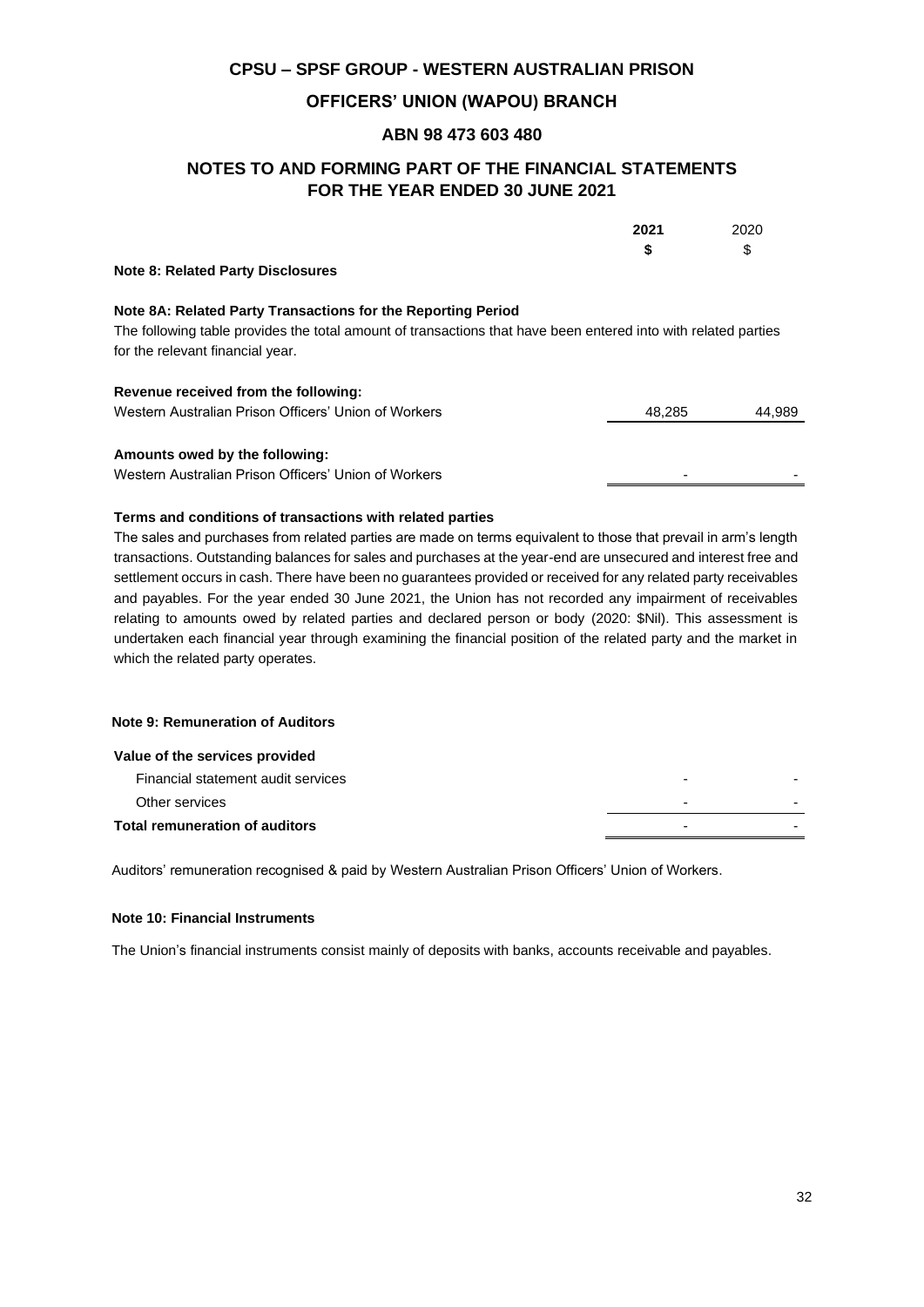### **OFFICERS' UNION (WAPOU) BRANCH**

#### **ABN 98 473 603 480**

### **NOTES TO AND FORMING PART OF THE FINANCIAL STATEMENTS FOR THE YEAR ENDED 30 JUNE 2021**

#### **Note 10A: Categories of Financial Instruments**

The totals of each category of financial instruments, measured in accordance with AASB 139 as detailed in the accounting policies to these financial statements, are as follows:

|                              | 2021  | 2020  |
|------------------------------|-------|-------|
| <b>Financial assets</b>      | \$    | \$    |
| Cash and cash equivalents    | 453   | 4,375 |
| Trade and other receivables  | 4,378 | 381   |
| <b>Total</b>                 | 4,831 | 4,756 |
|                              |       |       |
| <b>Financial liabilities</b> |       |       |
| Trade payables               | 4,378 | 4,303 |
| <b>Total</b>                 | 4,378 | 4,303 |
|                              |       |       |

#### **Note 11B: Net Income and Expense from Financial Assets**

| Cash and cash equivalents |  |
|---------------------------|--|
| Interest revenue          |  |
|                           |  |

The net income/expense from financial assets not at fair value from profit and loss is \$1 (2020: \$1).

#### **Note 11C: Net income and expense from financial liabilities**

The Union had no net income and expense from financial liabilities during the period ended 30 June 2021.

#### **Note 11D: Credit Risk**

The Union is exposed to credit risk on account of (a) default by individual members to pay their maximum membership contributions; and (b) default by tenants to pay for the rent charges.

The Union's maximum exposure to credit risk is the carrying amount of trade and other receivable at reporting date.

The Union does not monitor the credit risks in relation to cash and cash equivalent, which are transacted through creditworthy financial institutions. The management believes that these institutions are being subject to strict prudential norms imposed by Legislation, Reserve Bank and other regulatory authorities.

#### **The following table illustrates the entity's gross exposure to credit risk, excluding any collateral or credit enhancements. Financial assets**

| Financial assets             |       |       |
|------------------------------|-------|-------|
| Trade and other receivables  | 4.378 | 381   |
| Total                        | 4.378 | 381   |
| <b>Financial liabilities</b> |       |       |
| Trade and other payables     | 4.303 | 3,862 |
| Total                        | 4,303 | 3,862 |

In relation to the entity's gross credit risk no collateral is held (2020: Nil).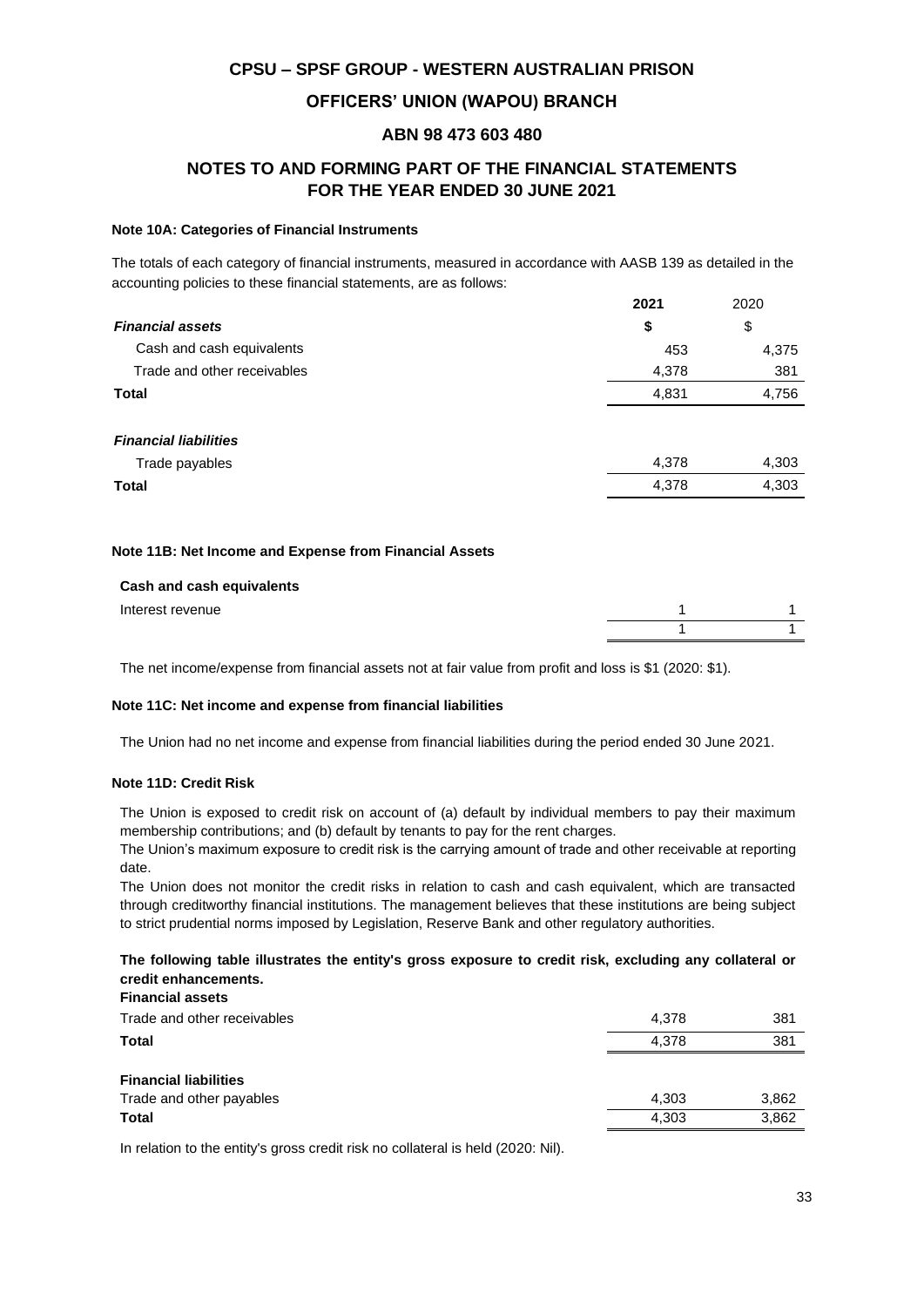#### **OFFICERS' UNION (WAPOU) BRANCH**

#### **ABN 98 473 603 480**

### **NOTES TO AND FORMING PART OF THE FINANCIAL STATEMENTS FOR THE YEAR ENDED 30 JUNE 2021**

#### **Note 11D: Credit Risk (continued)**

**Credit quality of financial instruments not past due or individually determined as impaired**

|                             | <b>Not Past Due</b> | Past due or | Not Past Due | Past due or |
|-----------------------------|---------------------|-------------|--------------|-------------|
|                             | Nor Impaired        | impaired    | Nor Impaired | impaired    |
|                             | 2021                | 2021        | 2020         | 2020        |
|                             |                     |             | \$           | \$          |
| Trade and other receivables | 4.378               | -           | 381          |             |
| <b>Total</b>                | 4.378               | ۰           | 381          |             |

#### **Ageing of financial assets that were past due but not impaired for 2021**

|                             | 0 to 30 days | 31 to 60 days            | 61 to 90<br>days         | $90 + days$              | Total |
|-----------------------------|--------------|--------------------------|--------------------------|--------------------------|-------|
|                             |              |                          |                          |                          |       |
| Trade and other receivables | 4.378        | -                        | -                        | -                        | 4.378 |
| <b>Total</b>                | 4.378        | $\overline{\phantom{0}}$ | $\overline{\phantom{0}}$ | $\overline{\phantom{0}}$ | 4.378 |

#### **Ageing of financial assets that were past due but not impaired for 2020**

|                             | 0 to 30 days | 31 to 60 days 61 to 90 days | $90+$ davs | Total |
|-----------------------------|--------------|-----------------------------|------------|-------|
|                             |              |                             |            | \$    |
| Trade and other receivables | 381          |                             |            | 381   |
| Total                       | 381          |                             |            | 381   |

#### **Note 11E: Liquidity Risk**

Liquidity risk is the risk that the Union will encounter difficulties in meeting the contractual obligations of its financial liabilities (principally due to shortage of funds).

Liquidity risk is kept continually under review and managed to ensure that cleared funds are held to meet the obligations on the respective due dates.

Liquidity risk is managed through:

- (a) Monitoring short term forecasted in-flows and the committed cash outflows of financial stabilities;
- (b) Monitoring the unused withdrawal facilities with banks.

The tables below reflect an undiscounted contractual maturity analysis for non-derivative financial liabilities.

#### **Note 11E: Liquidity Risk**

The Union does not hold directly any derivative financial liabilities.

Cash flows realised from financial assets reflect management's expectation as to the timing of realisation. Actual timing may therefore differ from that disclosed. The timing of cash flows presented in the table to settle financial liabilities reflects the earliest contractual settlement date.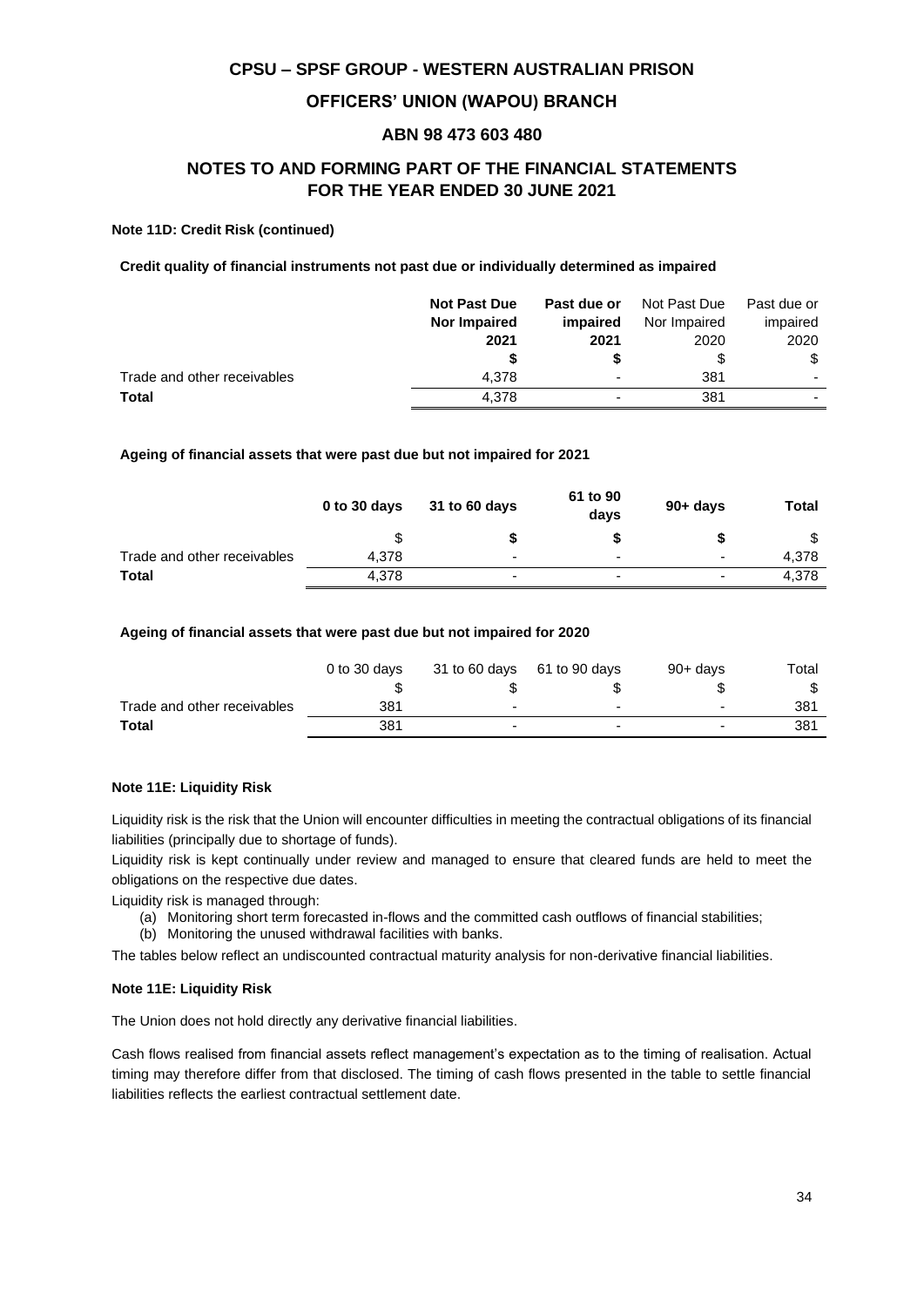### **OFFICERS' UNION (WAPOU) BRANCH**

#### **ABN 98 473 603 480**

### **NOTES TO AND FORMING PART OF THE FINANCIAL STATEMENTS FOR THE YEAR ENDED 30 JUNE 2021**

#### **Note 11E: Liquidity Risk (continued)**

#### **Contractual maturities for financial liabilities 2021**

|                | <b>On Demand</b> | < 1 year                 |                          | 1-2 years 2-5 years      | >5 years                 | Total |
|----------------|------------------|--------------------------|--------------------------|--------------------------|--------------------------|-------|
|                |                  |                          |                          |                          |                          |       |
| Trade payables | 4.378            | $\overline{\phantom{0}}$ | $\overline{\phantom{a}}$ | $\overline{\phantom{a}}$ | $\overline{\phantom{0}}$ | 4.378 |
| <b>Total</b>   | 4.378            | -                        | $\overline{\phantom{0}}$ | $\overline{\phantom{0}}$ | -                        | 4.378 |
|                |                  |                          |                          |                          |                          |       |

#### **Contractual maturities for financial liabilities 2020**

| Trade payables | $\sim$<br>.JUS |  |  | 1.303 |
|----------------|----------------|--|--|-------|
| Total          | $\sim$<br>ა∪ა  |  |  | 1.303 |

#### **Note 11F: Market Risk**

#### *(a) Interest rate risk*

Interest rate risk is the risk that the fair values and cash-flows of Union's financial instruments will be affected by changes in the market interest rates.

The management of the Union believes that the risk of interest rate movement would not have material impact on Union's operations.

#### *(b) Other price risk*

Other price risk relates to the risk that the fair value or future cash flows of a financial instrument will fluctuate because of changes in market prices (other than those arising from interest rate risk or currency risk) of securities held.

#### *Sensitivity analysis*

The following table illustrates sensitivities to the Union's exposures to changes in interest rates and equity prices. The table indicates the impact on how profit and equity values reported at the end of the reporting period would have been affected by changes in the relevant risk variable that management considers to be reasonably possible. These sensitivities assume that the movement in a particular variable is independent of other variables.

|                         |                                |                                 | <b>Effect on</b> |               |
|-------------------------|--------------------------------|---------------------------------|------------------|---------------|
|                         | <b>Risk</b><br><b>Variable</b> | Change in<br>risk variable<br>% | <b>Profit</b>    | <b>Equity</b> |
| Year ended 30 June 2021 |                                |                                 |                  | S             |
| Interest rate risk      | $\overline{\phantom{0}}$       | $+/-1%$                         | $\blacksquare$   |               |

Sensitivity analysis of the risk that the entity is exposed to for 2018

#### *Sensitivity analysis*

|                         | <b>Risk</b><br>variable | Change in<br>risk variable<br>% | <b>Effect on</b> |        |
|-------------------------|-------------------------|---------------------------------|------------------|--------|
|                         |                         |                                 | <b>Profit</b>    | Equity |
| Year ended 30 June 2020 |                         |                                 |                  | Ŝ.     |
| Interest rate risk      | -                       | $+/-1%$                         | -                |        |

No sensitivity analysis has been performed on foreign exchange risk as the Union has no material exposures to currency risk.

There have been no changes in any of the assumptions used to prepare the above sensitivity analysis from the prior year.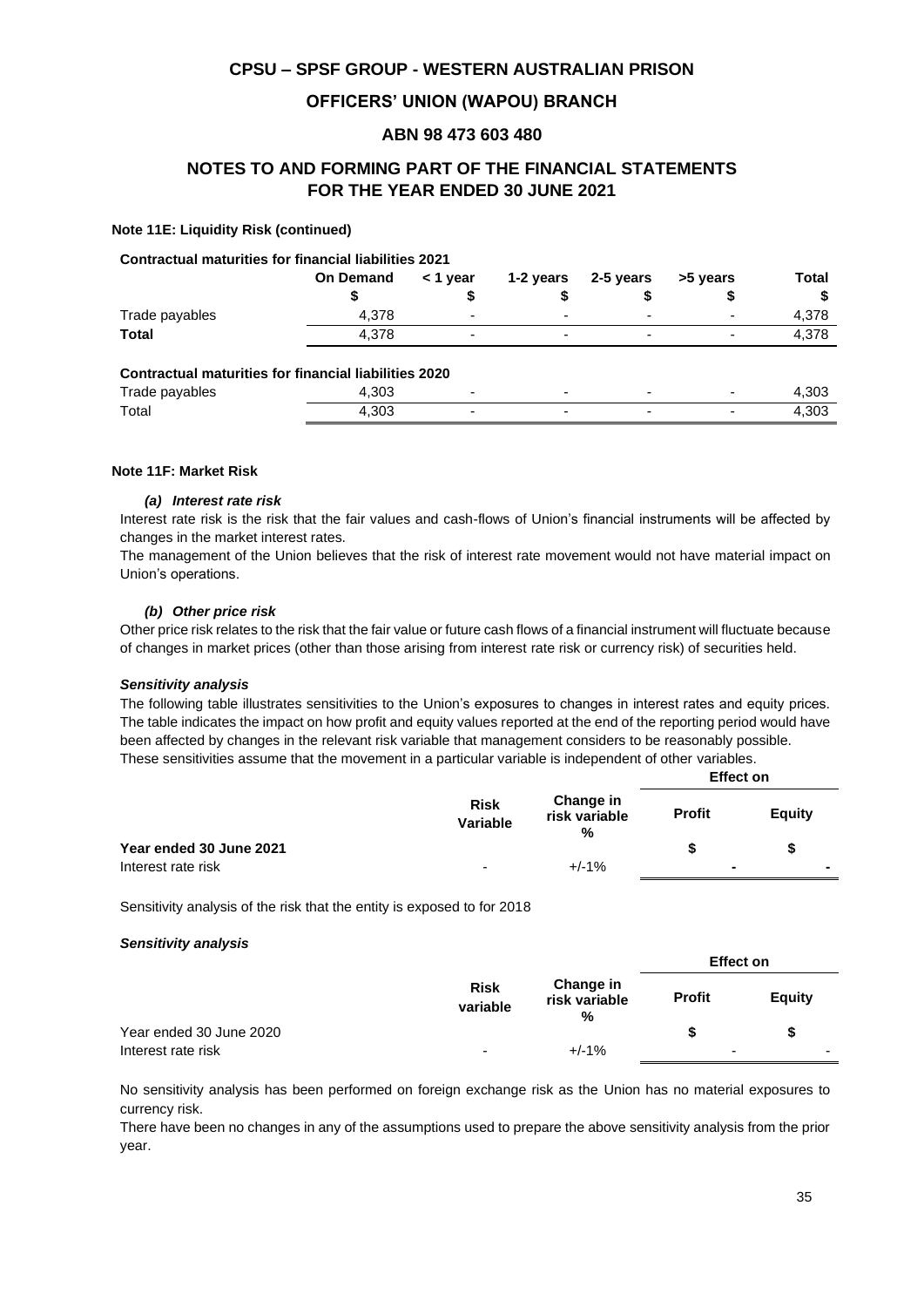### **OFFICERS' UNION (WAPOU) BRANCH**

#### **ABN 98 473 603 480**

### **NOTES TO AND FORMING PART OF THE FINANCIAL STATEMENTS FOR THE YEAR ENDED 30 JUNE 2021**

#### **Note 12:Fair Value Measurement**

#### **Note 12A: Financial Assets and Liabilities**

Management of the Union assessed that cash and cash equivalents, trade receivables and trade payables approximate their carrying amounts largely due to the short-term maturities of these instruments.

The fair value of financial assets and liabilities is included at the amount which the instrument could be exchanged in a current transaction between willing parties. The following methods and assumptions were used to estimate the fair values:

- Fair values of the Union's interest-bearing borrowings and loans are determined by using a discounted cash flow method. The discount rate used reflects the issuer's borrowing rate as at the end of the reporting period. The own performance risk as at 30 June 2021 was assessed to be insignificant.
- Fair value of available-for-sale financial assets is derived from quoted market prices in active markets.
- Long-term fixed-rate and variable-rate receivables/borrowings are evaluated by the Union based on parameters such as interest rates and individual credit worthiness of the customer. Based on this evaluation, allowances are taken into account for the expected losses of these receivables. As at 30 June 2021 the carrying amounts of such receivables, net of allowances, were not materially different from their calculated fair values.

The following table contains the carrying amounts and related fair values for the Union's financial assets and liabilities:

|                              | Carrying<br>amount | Fair<br>value | Carrying<br>amount<br>2020 | Fair<br>value<br>2020 |
|------------------------------|--------------------|---------------|----------------------------|-----------------------|
|                              | 2021               | 2021          |                            |                       |
|                              | \$                 | \$            | \$                         | \$                    |
| <b>Financial Assets</b>      |                    |               |                            |                       |
| Cash and cash equivalent     | 453                | 453           | 4,375                      | 4,375                 |
| Trade and other receivables  | 4,378              | 4,378         | 381                        | 381                   |
| <b>Total</b>                 | 4,831              | 4,831         | 4,756                      | 4,756                 |
|                              |                    |               |                            |                       |
| <b>Financial Liabilities</b> |                    |               |                            |                       |
| Trade payables               | 4,378              | 4,378         | 4,303                      | 4,303                 |
| <b>Total</b>                 | 4,378              | 4,378         | 4,303                      | 4,303                 |

#### **Note 12B: Description of Significant Unobservable Inputs**

There were no significant unobservable inputs for Level 3 assets and liabilities at fair value (i.e investment property, financial assets/liabilities) noted during the reporting period.

#### **Note 13:Section 272** *Fair Work (Registered Organisations) Act 2009*

In accordance with the requirements of the Fair Work (Registered Organisations) Act 2009, the attention of members is drawn to the provisions of subsections (1) to (3) of section 272, which reads as follows:

Information to be provided to members or Commissioner:

- (1) A member of a reporting unit, or the Commissioner, may apply to the reporting unit for specified prescribed information in relation to the reporting unit to be made available to the person making the application.
- (2) The application must be in writing and must specify the period within which, and the manner in which, the information is to be made available. The period must not be less than 14 days after the application is given to the reporting unit.
- (3) A reporting unit must comply with an application made under subsection (1).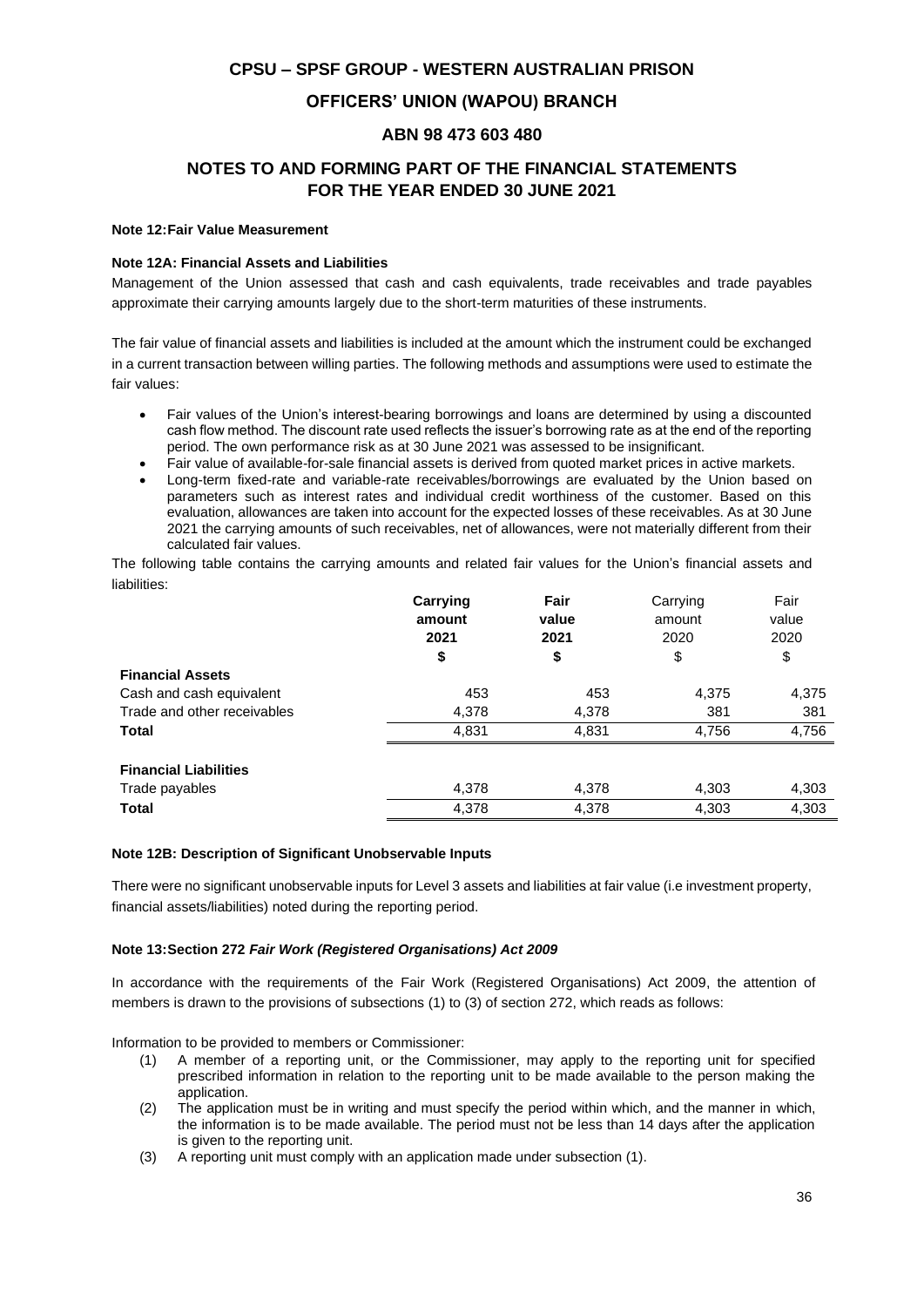## **CPSU – SPSF GROUP - WESTERN AUSTRALIAN PRISON OFFICERS' UNION (WAPOU) BRANCH ABN 98 473 603 480**

### **OFFICER DECLARATION STATEMENT**

I, Andrew Smith, being the Secretary of the CPSU-SPSF Group – Western Australian Prison Officers' Union (WAPOU) Branch, declare that the following activities did not occur during the reporting period ended 30 June 2021.

The CPSU-SPSF Group – Western Australian Prison Officers' Union (WAPOU) Branch did not:

- acquire an asset or liability due to an amalgamation under Part 2 of Chapter 3 of the RO Act, a restructure of the branches of an organisation, a determination or revocation by the General Manager, Fair Work Commission
- receive period or membership subscriptions
- receive capitation fees or any other revenue amount from another reporting unit
- receive revenue via compulsory levies
- receive donations or grants
- receive revenue from undertaking recovery of wages activity
- incur fees as consideration for employers making payroll deductions of membership subscriptions
- pay affiliation fees to other entity
- pay compulsory levies
- pay a grant that was \$1,000 or less
- pay a grant that exceeded \$1,000
- pay a donation that was \$1,000 or less
- pay a donation that exceeded \$1,000
- pay wages and salaries to holders of office
- pay superannuation to holders of office
- pay leave and other entitlements to holders of office
- pay separation and redundancy to holders of office
- pay other employee expenses to holders of office
- pay wages and salaries to employees (other than holders of office)
- pay superannuation to employees (other than holders of office)
- pay leave and other entitlements to employees (other than holders of office)
- pay separation and redundancy to employees (other than holders of office)
- pay other employee expenses to employees (other than holders of office)
- pay to a person fees or allowances to attend conferences or meetings as a representative of the reporting unit
- incur expenses due to holding a meeting as required under the rules of the organisation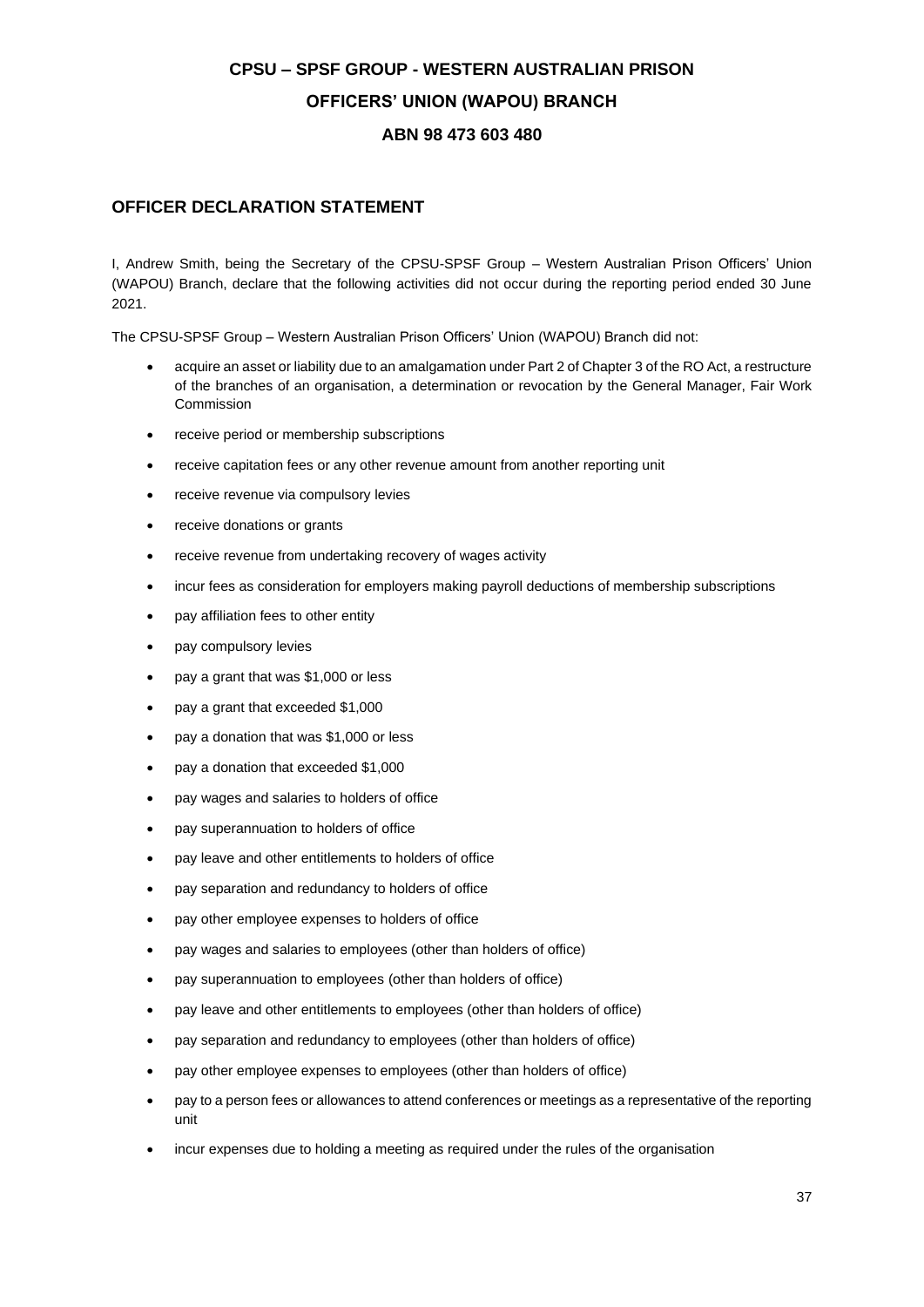## **CPSU - SPSF GROUP - WESTERN AUSTRALIAN PRISON** OFFICERS' UNION (WAPOU) BRANCH ABN 98 473 603 480

- pay legal costs relating to litigation ٠
- pay legal costs relating to other legal matters
- pay a penalty imposed under the RO Act or the Fair Work Act 2009
- have a receivable with other reporting unit  $\bullet$
- have a payable to an employer for that employer making payroll deductions of membership subscriptions  $\blacksquare$
- have a payable in respect of legal costs relating to litigation
- have a payable in respect of legal costs relating to other legal matters  $\bullet$
- have an annual leave provision in respect of holders of office  $\bullet$
- have a long service leave provision in respect of holders of office
- have a separation and redundancy provision in respect of holders of office
- have other employee provisions in respect of holders of office  $\blacksquare$
- have a annual leave provision in respect of employees (other than holders of office)
- have a long service leave provision in respect of employees (other than holders of office)
- have a separation and redundancy provision in respect of employees (other than holders of office)
- have other employee provisions in respect of employees (other than holders of office)
- have a fund or account for compulsory levies, voluntary contributions or required by the rules of the organisation or branch
- transfer to or withdraw from a fund (other than the general fund), account, asset or controlled entity
- receive cash flows from another reporting unit and/or controlled entity
- have another entity administer the financial affairs of the reporting unit
- make a payment to a former related party of the reporting unit

Andrew Smith Secretary

Dated 25 August 2021